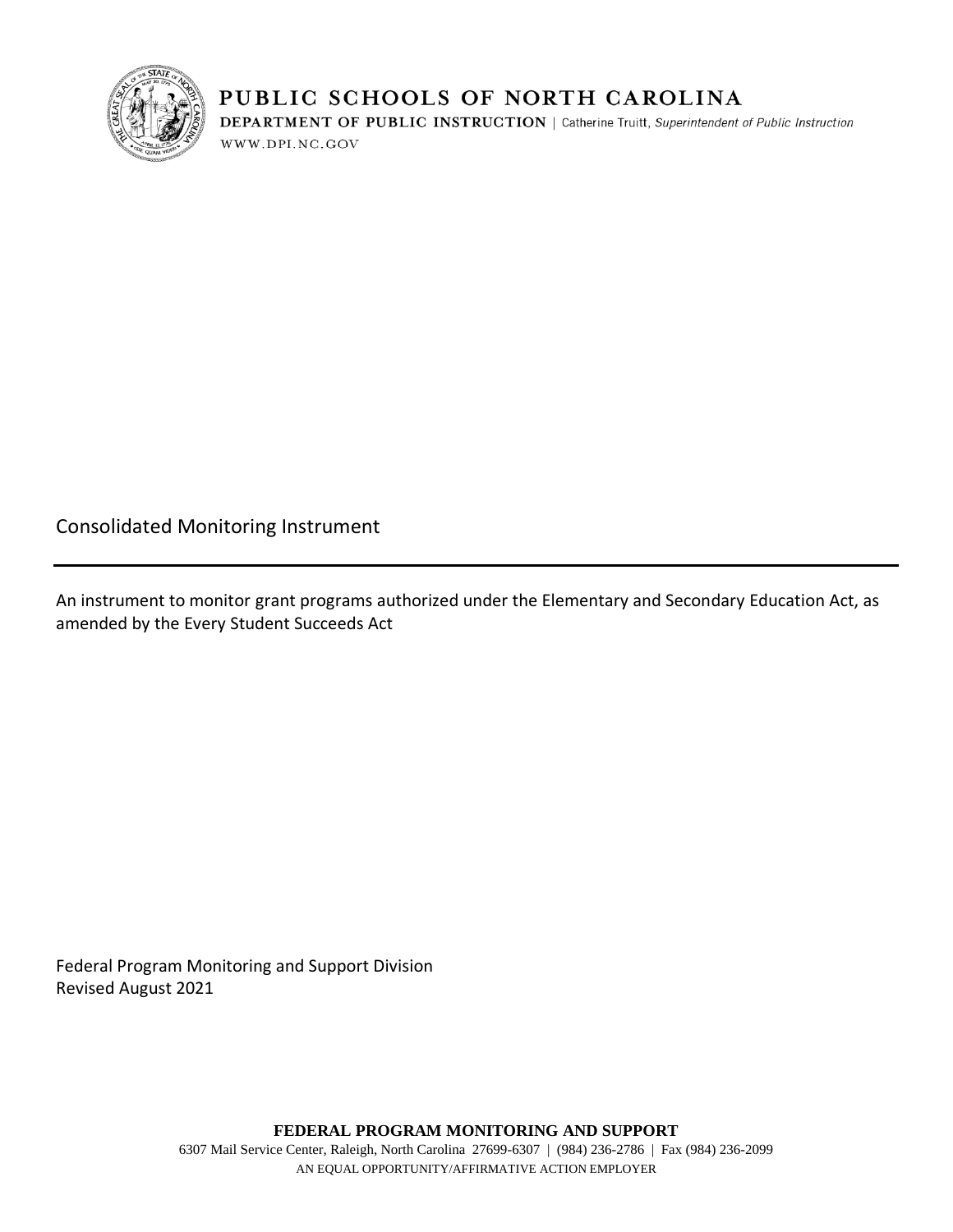| <b>Consolidated Elements</b>                                                                                                                                                                                                                        |                                                                                                                                                                                                                                                                                                                                                                                                         |                                                                                                                                                                                                                                                                                                                                                                                                                                                                                                                                                                                                                                                                                                                                                                                                                                                                                                                                                                                                                                                                                                                                                                                                                                                                                                                                                                                                                                                                                                                                                                                                                                                                                                                                                                                  |                                                                                                                                                                                                                                                                                                                                                                                                                                                                                                                                                                                                                                                                                                                                                                                                                                                                                                                                                                                                                                                                                                                                                                                                                                                                                                                                                                                                   |
|-----------------------------------------------------------------------------------------------------------------------------------------------------------------------------------------------------------------------------------------------------|---------------------------------------------------------------------------------------------------------------------------------------------------------------------------------------------------------------------------------------------------------------------------------------------------------------------------------------------------------------------------------------------------------|----------------------------------------------------------------------------------------------------------------------------------------------------------------------------------------------------------------------------------------------------------------------------------------------------------------------------------------------------------------------------------------------------------------------------------------------------------------------------------------------------------------------------------------------------------------------------------------------------------------------------------------------------------------------------------------------------------------------------------------------------------------------------------------------------------------------------------------------------------------------------------------------------------------------------------------------------------------------------------------------------------------------------------------------------------------------------------------------------------------------------------------------------------------------------------------------------------------------------------------------------------------------------------------------------------------------------------------------------------------------------------------------------------------------------------------------------------------------------------------------------------------------------------------------------------------------------------------------------------------------------------------------------------------------------------------------------------------------------------------------------------------------------------|---------------------------------------------------------------------------------------------------------------------------------------------------------------------------------------------------------------------------------------------------------------------------------------------------------------------------------------------------------------------------------------------------------------------------------------------------------------------------------------------------------------------------------------------------------------------------------------------------------------------------------------------------------------------------------------------------------------------------------------------------------------------------------------------------------------------------------------------------------------------------------------------------------------------------------------------------------------------------------------------------------------------------------------------------------------------------------------------------------------------------------------------------------------------------------------------------------------------------------------------------------------------------------------------------------------------------------------------------------------------------------------------------|
| Consolidated<br>Element/ESSA<br>Reference                                                                                                                                                                                                           | Indicator                                                                                                                                                                                                                                                                                                                                                                                               | Supporting Documentation to be submitted                                                                                                                                                                                                                                                                                                                                                                                                                                                                                                                                                                                                                                                                                                                                                                                                                                                                                                                                                                                                                                                                                                                                                                                                                                                                                                                                                                                                                                                                                                                                                                                                                                                                                                                                         | <b>Interview Questions</b>                                                                                                                                                                                                                                                                                                                                                                                                                                                                                                                                                                                                                                                                                                                                                                                                                                                                                                                                                                                                                                                                                                                                                                                                                                                                                                                                                                        |
| <b>Element 1</b><br><b>Consultation</b><br>with<br>district/school<br>stakeholders in<br>developing and<br>revising plans for<br>the use of funds<br>1112(a)(1)(A)<br>1112(a)(5)<br>1304(c)(3)<br>2102(b)(3)<br>3116(b)(4)(C)<br>4106(c)<br>5222(a) | The district/school develops the use of<br>applicable funds with timely and<br>meaningful consultation with parents,<br>teachers, principals, other school<br>leaders, paraprofessionals, specialized<br>instructional support staff,<br>administrators (including<br>administrators of applicable Titled<br>programs), and other appropriate<br>school personnel and school<br>community stakeholders. | <b>District</b><br>• Dated records (agendas, sign-in sheets indicating<br>affiliation and position of participants, minutes,<br>presentation) from meetings or events at which<br>stakeholders were involved in the development<br>of the PSU's plan for the use of federal funds.<br><b>NOTE: This documentation should align with</b><br>the information shared with the responses<br>found in Title I Grant Details #1.<br>• Dated records (agendas, sign-in sheets indicating<br>affiliation and position of participants, minutes,<br>presentation) from meetings or events at which<br>stakeholders were involved in the periodic<br>review and/or revision of the PSU's plan for the<br>use of federal funds.<br>· Dated records (agendas, sign-in sheets indicating<br>affiliation and position of participants, minutes,<br>presentation) from meetings related to the<br>district's monitoring and support of school plans.<br>NOTE: Such meetings may include board<br>meetings and/or meetings between school and<br>district administrators, if applicable<br>• If Applicable (MEP LEAs only) Dated records<br>(agendas, sign-in sheets indicating affiliation and<br>position of participants, minutes, presentation)<br>from meetings or events at which migratory<br>parents were involved in the development of the<br>PSU's plan for the use of federal funds. NOTE:<br>This documentation should align with the<br>information shared with the responses found in<br>Title I Grant Details #1.<br>• If Applicable (MEP LEAs only) Dated records<br>(agendas, sign-in sheets indicating affiliation and<br>position of participants, minutes, presentation)<br>from meetings or events at which migratory<br>parents were invited and included in the periodic | <b>District Parents</b><br>• Are you familiar with your school's plan for the<br>use of federal funds?<br>• Have you been asked to give feedback about the<br>plan or about how federal funds should be spent<br>at your child's school?<br>• Are you familiar with your district's plan for the<br>use of federal funds?<br>• Have you been invited to a meeting at the district<br>level to provide feedback or suggestions on how<br>federal grant funds should be used?<br><b>Charter / LAB School Parents</b><br>• Are you familiar with your school's plan for the<br>use of federal funds?<br>• Have you been asked to give feedback about the<br>plan or about how federal funds should be spent<br>at your child's school?<br><b>District School Principals</b><br>• Describe the process your district uses to make<br>sure your stakeholders are allowed to provide<br>input in planning for the use of federal funds and<br>for the throughout school year.<br>• What stakeholder groups are involved in the<br>planning for the use of funds and the required<br>feedback sessions for how well the plan is<br>working?<br><b>Teachers</b><br>• Have you ever been involved in the decision-<br>making process for the use of your school's<br>federal funds?<br>• What do you know about how federal funds are<br>used at your school and decisions about<br>expenditures are made? |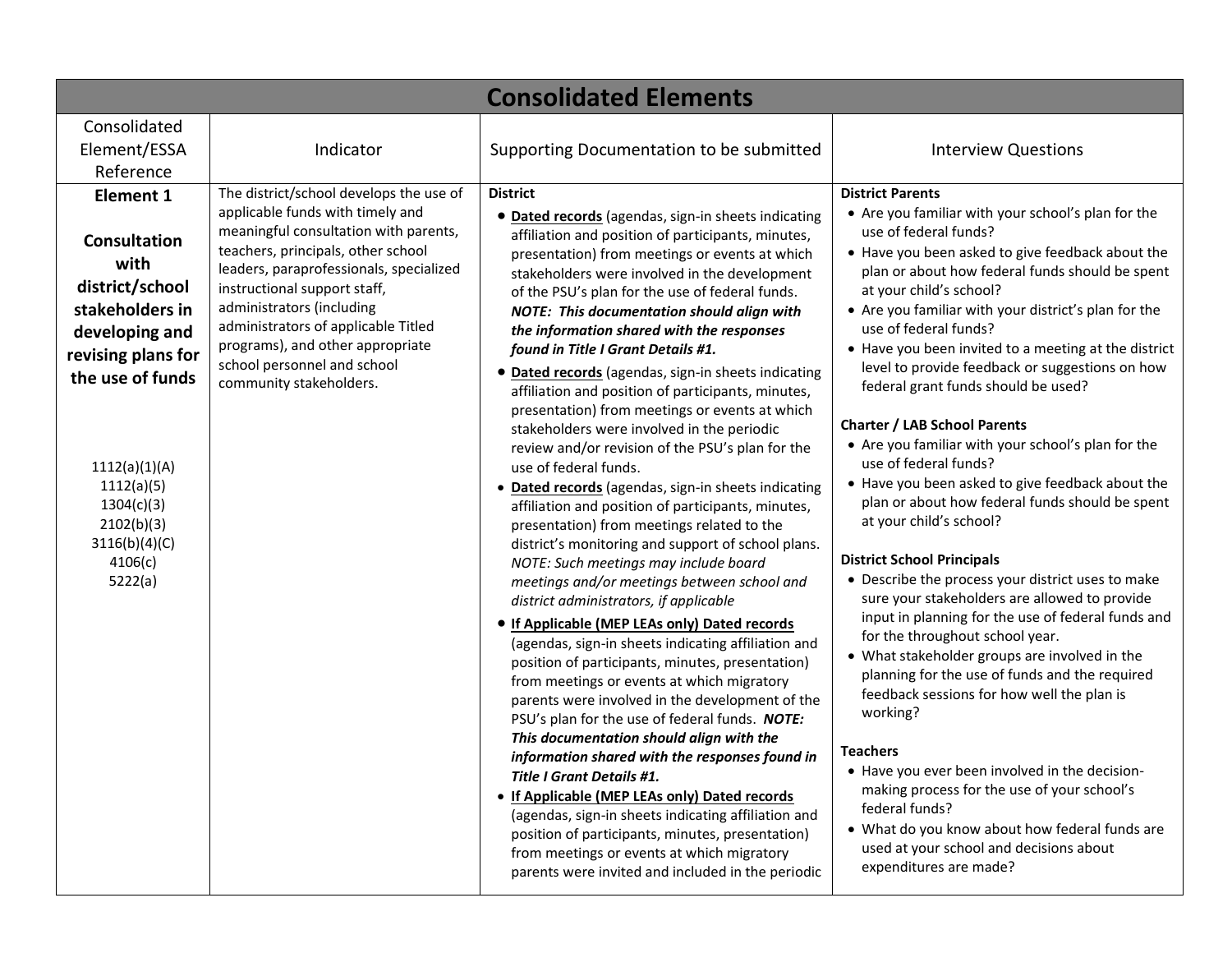|                                                                                                         |                                                                                                                                                                                                                                                                                                                                                                                                                                     | review and/or revision of the PSU's plan for the<br>use of federal funds.<br><b>District Selected Schools</b><br>• Dated records (agendas, sign-in sheets indicating<br>affiliation and position of participants, minutes,<br>presentation) from meetings or events at which<br>stakeholders were involved in the development<br>of the school's plan for the use of federal funds.<br>• Dated records (agendas, sign-in sheets indicating<br>affiliation and position of participants, minutes,<br>presentation) from meetings or events at which<br>stakeholders were involved in the review and/or<br>revision of the school's plan for the use of<br>federal funds.<br><b>Charter / LAB School</b><br>• Dated records (agendas, sign-in sheets indicating<br>affiliation and position of participants, minutes,<br>presentation) from meetings or events at which<br>stakeholders were involved in the development<br>of the charter/LAB Schools plans for the use of<br>federal funds. NOTE: This documentation<br>should align with the information shared with<br>the responses found in Title I Grant Details #1.<br>• Dated records (agendas, sign-in sheets indicating<br>affiliation and position of participants, minutes,<br>presentation, and handouts, if applicable) from<br>meetings or events at which stakeholders were<br>involved in the review and/or revision of the | District Central Office / Charter Leadership / LAB<br><b>School Leadership</b><br>• How does your district/Charter/LAB school<br>ensure that all stakeholder groups are involved in<br>the district-wide or school planning for the use of<br>federal funds?<br>• In CCIP, Title I Grant Details #1, you indicated<br>that a meeting for this purpose took place on [<br>date(s)] Can you tell me who attended that<br>meeting? |
|---------------------------------------------------------------------------------------------------------|-------------------------------------------------------------------------------------------------------------------------------------------------------------------------------------------------------------------------------------------------------------------------------------------------------------------------------------------------------------------------------------------------------------------------------------|---------------------------------------------------------------------------------------------------------------------------------------------------------------------------------------------------------------------------------------------------------------------------------------------------------------------------------------------------------------------------------------------------------------------------------------------------------------------------------------------------------------------------------------------------------------------------------------------------------------------------------------------------------------------------------------------------------------------------------------------------------------------------------------------------------------------------------------------------------------------------------------------------------------------------------------------------------------------------------------------------------------------------------------------------------------------------------------------------------------------------------------------------------------------------------------------------------------------------------------------------------------------------------------------------------------------------------------------------------------------------------------------|---------------------------------------------------------------------------------------------------------------------------------------------------------------------------------------------------------------------------------------------------------------------------------------------------------------------------------------------------------------------------------------------------------------------------------|
|                                                                                                         |                                                                                                                                                                                                                                                                                                                                                                                                                                     | charter/LAB schools plan for the use of federal<br>funds.                                                                                                                                                                                                                                                                                                                                                                                                                                                                                                                                                                                                                                                                                                                                                                                                                                                                                                                                                                                                                                                                                                                                                                                                                                                                                                                                   |                                                                                                                                                                                                                                                                                                                                                                                                                                 |
| <b>Element 2</b><br>Equitable<br><b>Services (Districts</b><br>only and if<br>applicable)<br>1112(c)(2) | Prior to making any decision that<br>affects the opportunities of eligible<br>private school children to be served,<br>the PSU provides timely and meaningful<br>consultation with private school<br>officials by discussing all necessary<br>information to help them determine if<br>they will participate and shares with<br>them the goal of reaching an<br>agreement about the equitable<br>services, if any will be provided. | • Copy of letters and other communication sent to<br>private schools<br>• Dated records (agendas, sign-in sheets indicating<br>affiliation and position of participants, minutes,<br>presentation, and handouts, if applicable) from<br>meetings or events at which equitable services<br>were explained and private school officials were<br>provided with the opportunity to accept or<br>decline participation                                                                                                                                                                                                                                                                                                                                                                                                                                                                                                                                                                                                                                                                                                                                                                                                                                                                                                                                                                           | <b>District Central Office</b><br>• Describe your district's private school outreach<br>efforts.<br>• How are your initial consultation meetings set up<br>and conducted?<br>• Are you notified by other districts if students<br>living in their enrollment zones might impact<br>your calculation of Title I proportionate share;<br>and do you notify other districts of the same?                                           |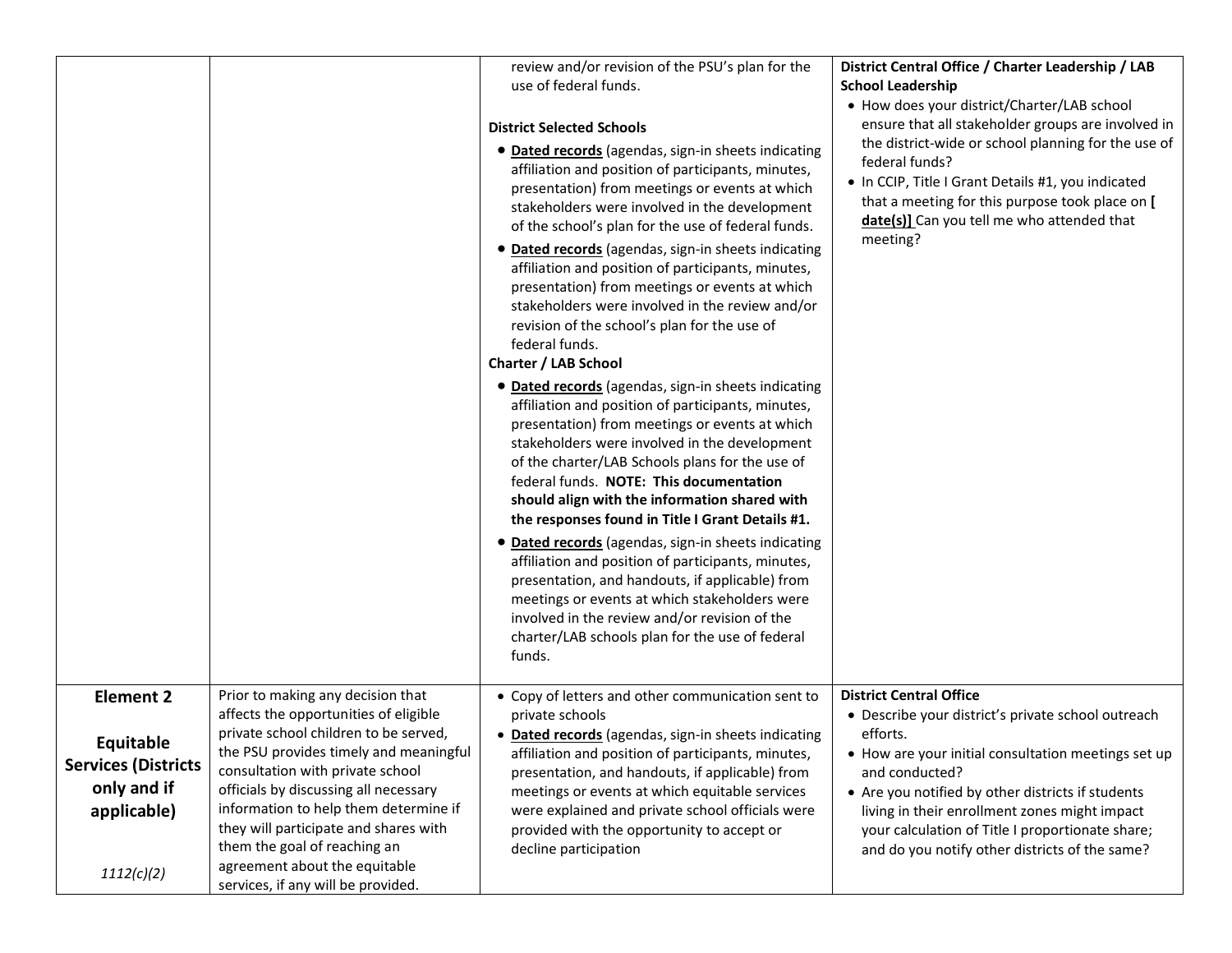| 1117(a)(3)(A)<br>1117(b)<br>1117(b)(3)<br>2102(b)(2)(E)<br>4106(e)(2)(B)<br>8501                                                                                                                                       | The PSU provided the agreed upon<br>equitable services to the private school<br>students and staff who are eligible for<br>such services, either directly or through<br>contracts with public and private<br>agencies, organizations, and<br>institutions.<br>The PSU continues meeting, as<br>appropriate, with the private schools<br>throughout the implementation and<br>assessment of the services to ensure<br>the continues provision of equitable<br>and effective services to eligible private<br>school children.                                                                              | • Tracking roster or other documentation related<br>to the invitations to private school officials to<br>attend meetings (to document minimum of 3<br>attempts to notify for services)<br>• Dated records (agendas, sign-in sheets indicating<br>affiliation and position of participants, minutes,<br>presentation) at which participants engage in<br>ongoing consultation to facilitate private school<br>participation in equitable services<br>· Dated Records (tutoring schedules, inventories<br>or invoices of supplies, materials, and services,<br>PD sign-in logs, etc.) of the agreed-upon<br>equitable services activities                                                                                                                                                                                                                                                                                                                                                                                                          | • What equitable services do you provide to<br>private schools?<br>• Do you engage the private school operators in<br>ongoing consultation to ensure proper and<br>effective implementation?                                                                                                                                                                                                                                                                                                                                                                                                                                                                                                                                                                                                                                                                                                                                       |
|------------------------------------------------------------------------------------------------------------------------------------------------------------------------------------------------------------------------|----------------------------------------------------------------------------------------------------------------------------------------------------------------------------------------------------------------------------------------------------------------------------------------------------------------------------------------------------------------------------------------------------------------------------------------------------------------------------------------------------------------------------------------------------------------------------------------------------------|--------------------------------------------------------------------------------------------------------------------------------------------------------------------------------------------------------------------------------------------------------------------------------------------------------------------------------------------------------------------------------------------------------------------------------------------------------------------------------------------------------------------------------------------------------------------------------------------------------------------------------------------------------------------------------------------------------------------------------------------------------------------------------------------------------------------------------------------------------------------------------------------------------------------------------------------------------------------------------------------------------------------------------------------------|------------------------------------------------------------------------------------------------------------------------------------------------------------------------------------------------------------------------------------------------------------------------------------------------------------------------------------------------------------------------------------------------------------------------------------------------------------------------------------------------------------------------------------------------------------------------------------------------------------------------------------------------------------------------------------------------------------------------------------------------------------------------------------------------------------------------------------------------------------------------------------------------------------------------------------|
| <b>Element 3</b><br>Understandable<br>Language and<br><b>Format of</b><br><b>Information</b><br><b>Disseminated to</b><br><b>Parents</b><br>1112(e)(4)<br>1116(b)(1)<br>1116(d)<br>1116(f)<br>1304(c)(3)<br>3115(c)(3) | The district and schools, charters, and<br>LAB Schools disseminate policies,<br>notifications, and other communication<br>to parents in a language and format<br>that is understandable to all parents,<br>including parents and family members<br>with limited English proficiency,<br>disabilities, or/or parents of migrant<br>children.<br>Note: Second language documents,<br>oral translation services, use of sign<br>language interpreters, assistive devices<br>for hearing impaired, braille, and large<br>print are examples of efforts to make<br>communication available to all<br>parents. | <b>District</b><br>• Notice to inform parents of an English Learner<br>identified for participation or participating in the<br>EL program (if applicable)<br>• Copy of the District Parent and Family<br>Engagement Policy (PFE)<br>• If applicable (MEP LEAs only)- documentation<br>that reflects that the PFE policy has been<br>disseminated to migratory parents<br>• Documentation of the district's general efforts to<br>make communication available to all, including<br>brochures, newsletters, flyers, web screen shots,<br>etc.<br><b>District Selected Schools</b><br>• Copy of the School Parent and Family<br><b>Engagement Policy</b><br>• Copy of the School Parent Compact<br>• Copy of the Right to Know letter concerning<br>qualifications of teachers and paraprofessionals<br>• Copy of the Right to Know letter concerning<br>testing transparency<br>• Documentation of the school's general efforts to<br>make communication available to all, including<br>brochures, newsletters, flyers, web screen shots,<br>etc. | <b>Parents</b><br>• In what ways has your child's school or district<br>made information available in second languages<br>or in other formats for visually or hearing-<br>impaired people?<br><b>District School Principals</b><br>• How does your school and district make sure that<br>information is available to all stakeholders in<br>understandable language and formats?<br>• What languages and formats are available for<br>your school's parent and family engagement<br>policy?<br>• Is your school's parent right to know regarding<br>the professional qualifications of their child's<br>teacher, paraprofessional and testing<br>transparency letters provided in second<br>languages and/or formats as needed?<br><b>District Teachers</b><br>• How does the district support your school in<br>providing information to parents who are not<br>fluent in English or need alternative formats? (If<br>applicable) |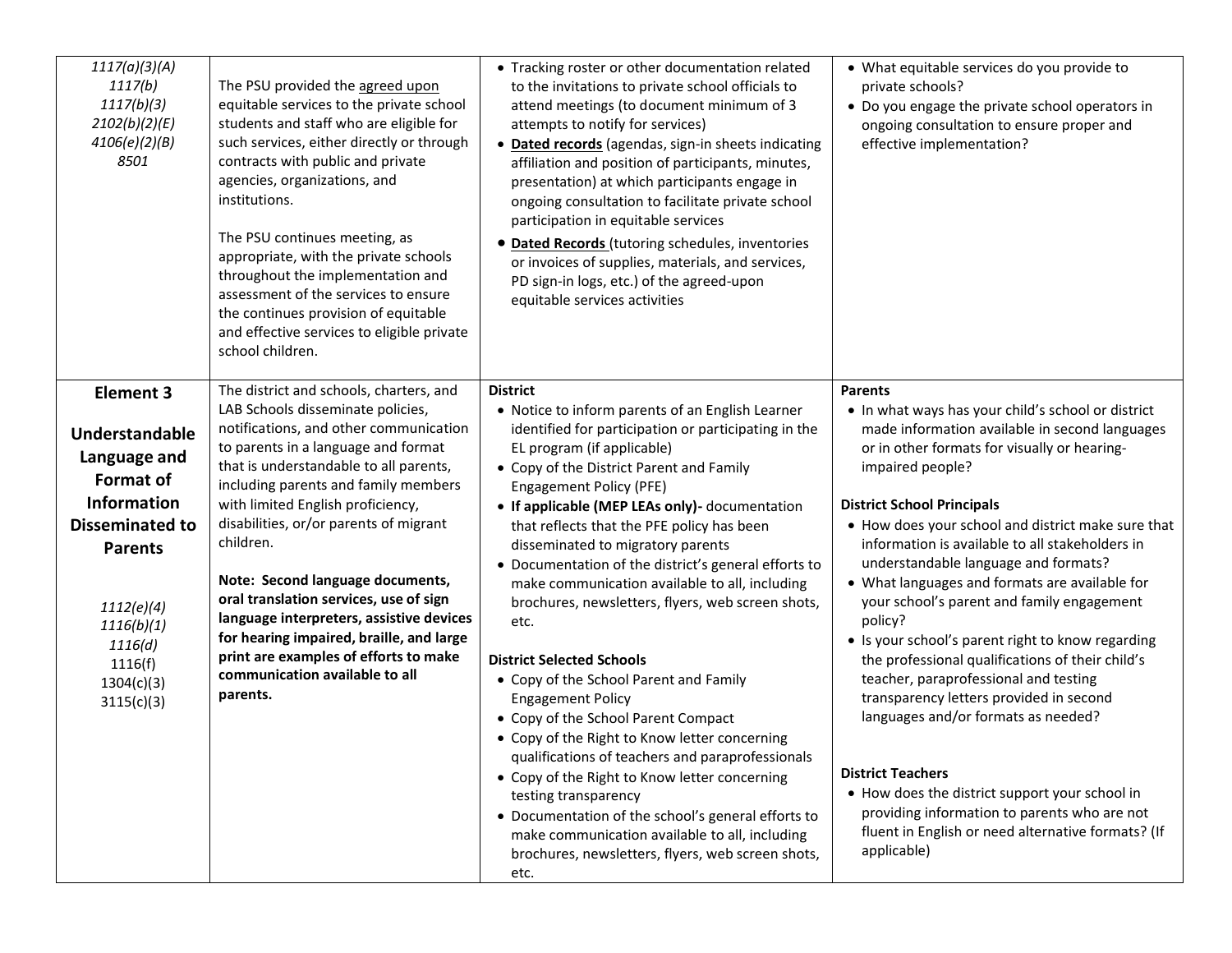|                                                                                  |                                                                                                                                                                                                                                                                                   | <b>Charter / LAB School</b><br>• Notice to inform parents of an English Learner<br>identified for participation or participating in the<br>EL program (if applicable)<br>• Copy of the PSU Parent and Family Engagement<br>Policy (this policy should include the ESSA LEA<br>and school requirements)<br>• Copy of the School-Parent Compact<br>• Copy of the Right to Know letter concerning<br>qualifications of teachers and paraprofessionals<br>• Copy of the Right to Know letter concerning<br>testing transparency<br>• Documentation of the school's general efforts to<br>make communication available to all, including<br>brochures, newsletters, flyers, web screen shots,<br>etc. | • How does your school provide information to<br>parents who are not fluent in English or need<br>alternative formats?<br>• How does your school ensure that the parent<br>and family engagement policy is accessible in<br>formats and languages that are available to all<br>your stakeholders?<br><b>Charter / LAB School Teachers</b><br>• How does your school provide information to<br>parents who are not fluent in English or need<br>alternative formats?<br>• How does your school ensure that the required<br>parent documents such as the parent and family<br>engagement policy, school parent compact, Right<br>to Know information is accessible in formats and<br>languages that are available to all your<br>stakeholders?<br>District Central Office / Charter Leadership / LAB<br><b>School Leadership</b><br>• How do you ensure that the district/school |
|----------------------------------------------------------------------------------|-----------------------------------------------------------------------------------------------------------------------------------------------------------------------------------------------------------------------------------------------------------------------------------|--------------------------------------------------------------------------------------------------------------------------------------------------------------------------------------------------------------------------------------------------------------------------------------------------------------------------------------------------------------------------------------------------------------------------------------------------------------------------------------------------------------------------------------------------------------------------------------------------------------------------------------------------------------------------------------------------|--------------------------------------------------------------------------------------------------------------------------------------------------------------------------------------------------------------------------------------------------------------------------------------------------------------------------------------------------------------------------------------------------------------------------------------------------------------------------------------------------------------------------------------------------------------------------------------------------------------------------------------------------------------------------------------------------------------------------------------------------------------------------------------------------------------------------------------------------------------------------------|
|                                                                                  |                                                                                                                                                                                                                                                                                   |                                                                                                                                                                                                                                                                                                                                                                                                                                                                                                                                                                                                                                                                                                  | parent and family engagement policy is<br>accessible in a format and language that is<br>available to all your stakeholders?<br>• How does the district/school ensure that<br>information is available to parents and other<br>stakeholders in an understandable language and<br>format?<br>• Are the district/school parent's right to know<br>regarding the professional qualifications of their<br>child's teacher and paraprofessional and testing<br>transparency letters provided in second<br>languages and/or formats as needed?                                                                                                                                                                                                                                                                                                                                       |
| <b>Element 4</b><br>Professional<br><b>Development</b><br>1114(b)(7)(A)(iii)(IV) | The district and its schools, Charters,<br>and LAB schools provide high quality<br>professional development that:<br>· Is evidence-based<br>• Aligns with approved plans for the<br>use of applicable funds<br>• Is planned with the input of<br>teachers and other staff members | • Dated records (agendas, sign-in sheets indicating<br>affiliation and position of participants, minutes,<br>presentation, and handouts) from meeting<br>where teachers and other staff provided input<br>for PD planning at their school and/or<br>throughout the district?<br>· Dated records (agendas, sign-in sheets indicating<br>affiliation and position of participants, minutes,                                                                                                                                                                                                                                                                                                        | <b>District School Principals</b><br>• How well does the professional development<br>(PD) that is planned by your school support your<br>school's plans?<br>• How well does the PD that is planned at the<br>district level support your school's plans?<br>• How effective is the PD offered at the district at<br>reducing achievement gaps that separate low-                                                                                                                                                                                                                                                                                                                                                                                                                                                                                                               |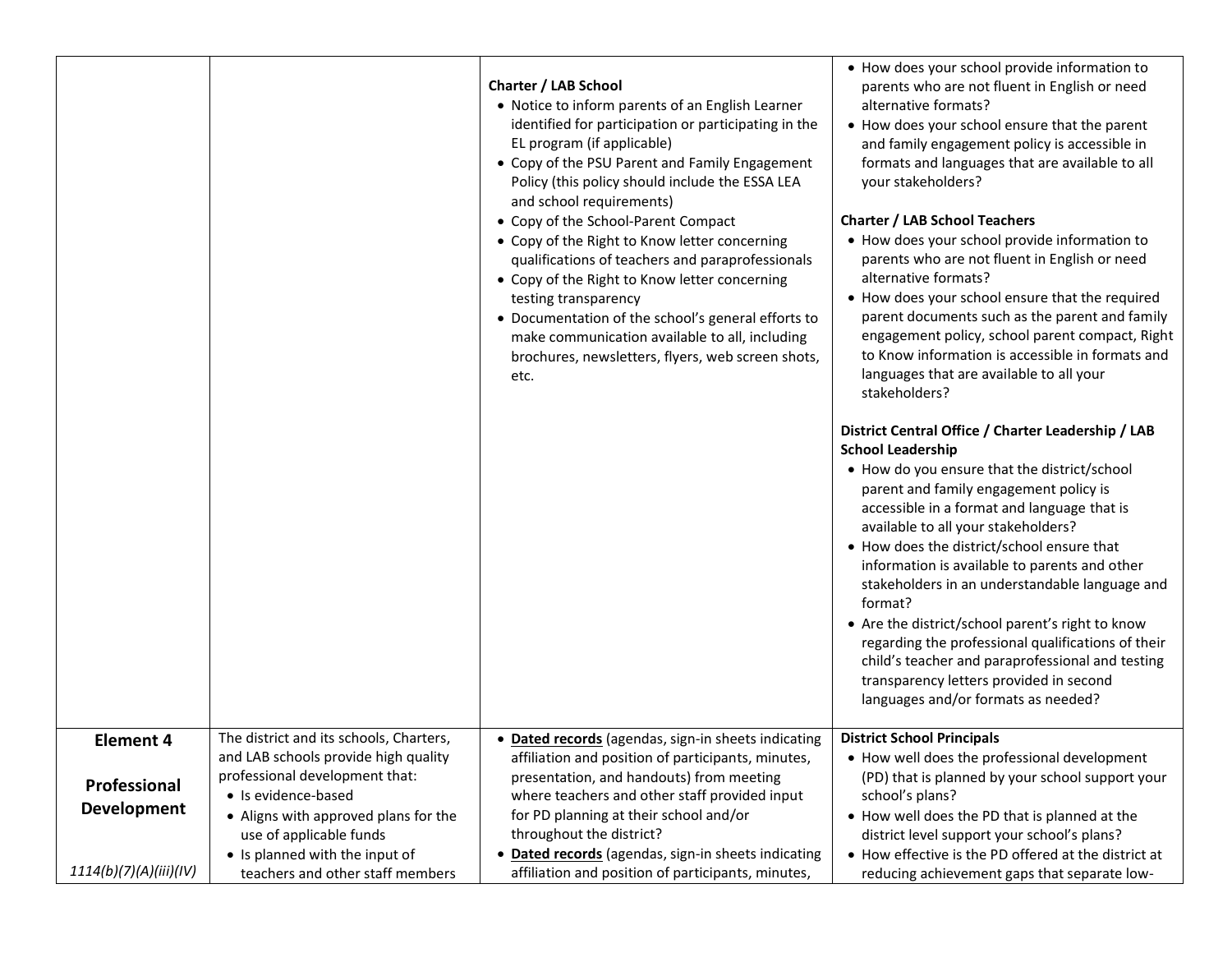| 1113(b)(2)(D)      |
|--------------------|
| 1304(c)(7)(B)      |
| 2102(b)(2)         |
| 2102(b)(2)(F)      |
| 2103(b)(3)(B)(v)   |
| 2103(b)(3)(E)      |
| 2103(b)(3)(H)      |
| 2103(b)(3)(I)      |
| 2103(b)(3)(J)      |
| 2103(b)(3)(L)      |
| 2103(b)(3)(M)      |
| 2103(b)(3)(O)      |
| 3115(c)(2)         |
| 4107(a)(3)(A)(ii)  |
| 4108(5)(A)(ii)     |
| 4108(5)(B)(ii)(II) |
| 4108(5)(D)         |
| 4109(a)(4)(B)      |
| 4109(a)(5)         |

• Enables staff to assist all children in meeting the state's academic achievement standards and • Eliminates the achievement gap that separates low-income and minority student from other students

The professional development includes, if applicable, activities that:

- Support high-quality and comprehensive educational programs and services for migratory children (Title I-C) and
- Improve instruction for English learners (Title III-A) by improving the skills and knowledge of all applicable teachers (including teacher in classroom settings that are not the setting of language instruction educational programs), principals, and other school leaders, administrators and other school or community-based organizational personnel

presentation, and handouts) from professional development events focusing on eliminating the achievement gap affecting low-income and minority children

- **Dated records** (agendas, sign-in sheets indicating affiliation and position of participants, minutes, presentation, and handouts) from professional development events supporting high-quality and comprehensive educational programs and services for migratory children, if applicable
- **Dated records** (agendas, sign-in sheets indicating affiliation and position of participants, minutes, presentation, and handouts) from evidencebased professional development events focusing on improving teaching and student learning and achievement (if applicable using Title II funds)
- **Dated records** (agendas, sign-in sheets indicating affiliation and position of participants, minutes, presentation, and handouts) from professional development events focusing on:
	- selecting and implementing formative assessments, designing classroom-based assessments, and using data from such assessments to improve instruction and student achievement (if applicable using Title II funds)
	- when and how to refer students affected by trauma or are at risk of mental illness (if applicable using Title II funds)
	- support for the identification of students who are academically and intellectually gifted, including high ability students who have not been formally identified for AIG services (if applicable using Title II funds)
	- training events regarding how to prevent and recognize sexual abuse (if applicable using Title II funds)
	- high-quality instruction and instructional leadership in STEM subjects, including computer science (if applicable using Title II funds)
	- effective strategies to integrate rigorous academic content, career and technical

income and minority students from other students?

- How are you and your teachers involved in planning for professional develop that is offered at your school?
- How are you and your teachers involved in planning for professional development that is offered at the district level?

## **Teachers**

- In what ways do teacher have input on the PD offered by the school? How about the district (if applicable)?
- How is the PD at your school evaluated? Is the PD at the district level (if applicable)?

## **District Central Office / Charter Leadership / LAB School Leadership**

- How does the district or school develop its plans for PD? How are teachers involved in the decisions for this PD?
- How are the district's or school's PD plans designed to reduce the achievement gaps between subgroups?
- IF APPLICABLE: Is PD planned in a way that supports MEP students and English Learners in accordance with Title I-C and Title III?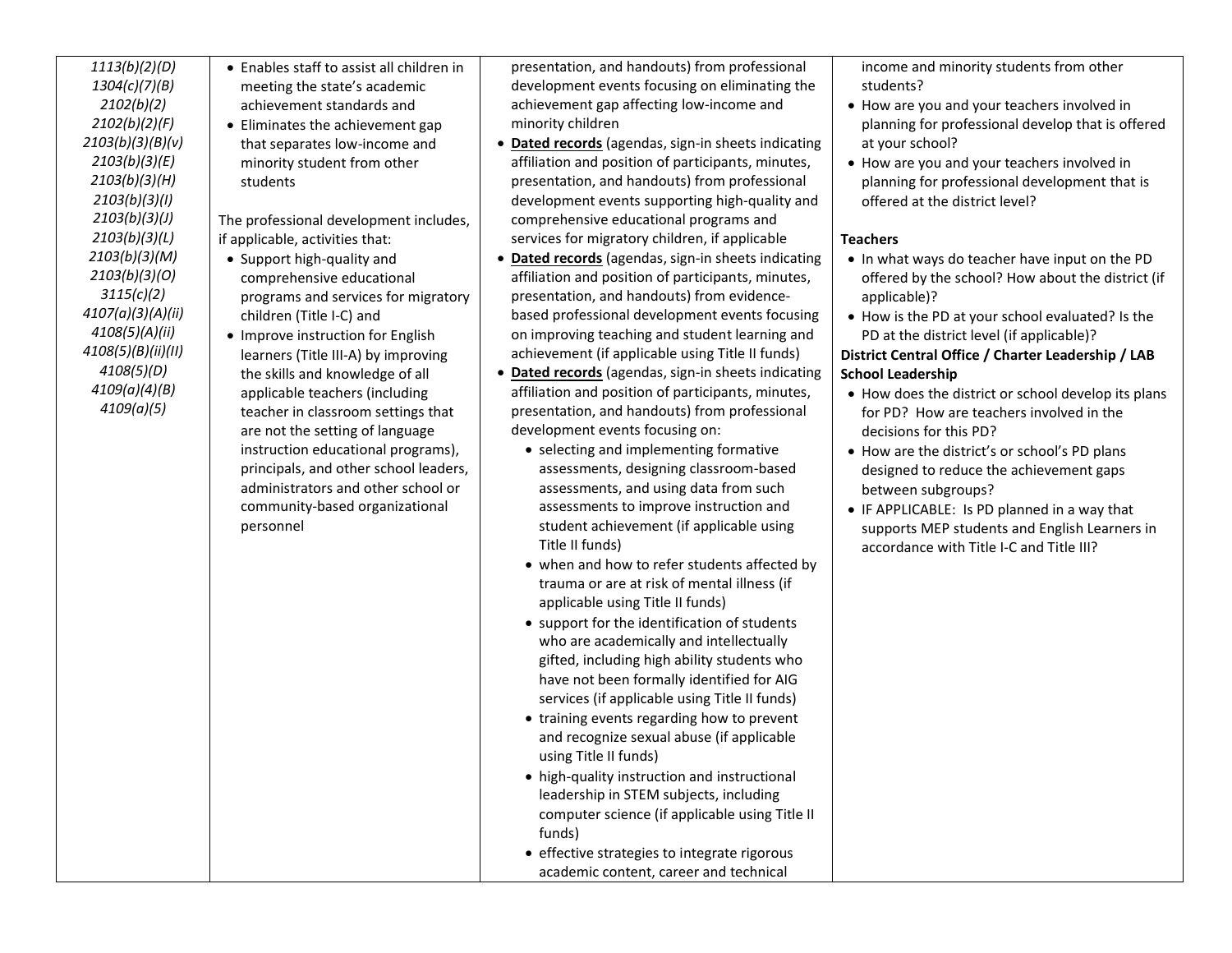| education, and work-based learning (if               |  |
|------------------------------------------------------|--|
| applicable using Title II funds)                     |  |
| • improving teaching and student learning and        |  |
| achievement (if applicable using Title II            |  |
| funds)                                               |  |
| • Dated records (agendas, sign-in sheets indicating  |  |
| affiliation and position of participants, minutes,   |  |
| presentation, and handouts) from professional        |  |
| development events focused on improving              |  |
| instruction and assessment for English learners      |  |
| by improving the skills and knowledge of all staff   |  |
| (including teachers in classroom settings that are   |  |
| not the settings of language instruction             |  |
| educational programs, principals, and other          |  |
| school leaders, administrators, and other school     |  |
| or community-based organizational personnel).        |  |
| This only applies to PSUs participating in Title III |  |
| • Dated records (agendas, sign-in sheets indicating  |  |
| affiliation and position of participants, minutes,   |  |
| presentation, and handouts) from professional        |  |
| development events focusing on:                      |  |
| • Training counselors to effectively use labor       |  |
| market information in assisting students             |  |
| with postsecondary education and career              |  |
| training (if applicable using Title IV funds)        |  |
| • Prevention, education, and early                   |  |
| identification, intervention mentoring,              |  |
| recovery support services, and, where                |  |
| appropriate, rehabilitation referral, as             |  |
| related to drug and violence prevention (if          |  |
| applicable using Title IV funds)                     |  |
| • School-based mental health services                |  |
| partnership programs that provide                    |  |
| comprehensive school-based mental health             |  |
| services and supports and staff development          |  |
| for school and community personnel in the            |  |
| school that are based on trauma-informed             |  |
| practices that are evidence-based (if                |  |
| applicable using Title IV funds)                     |  |
| • High quality training for school personnel         |  |
| related to                                           |  |
| • suicide prevention,                                |  |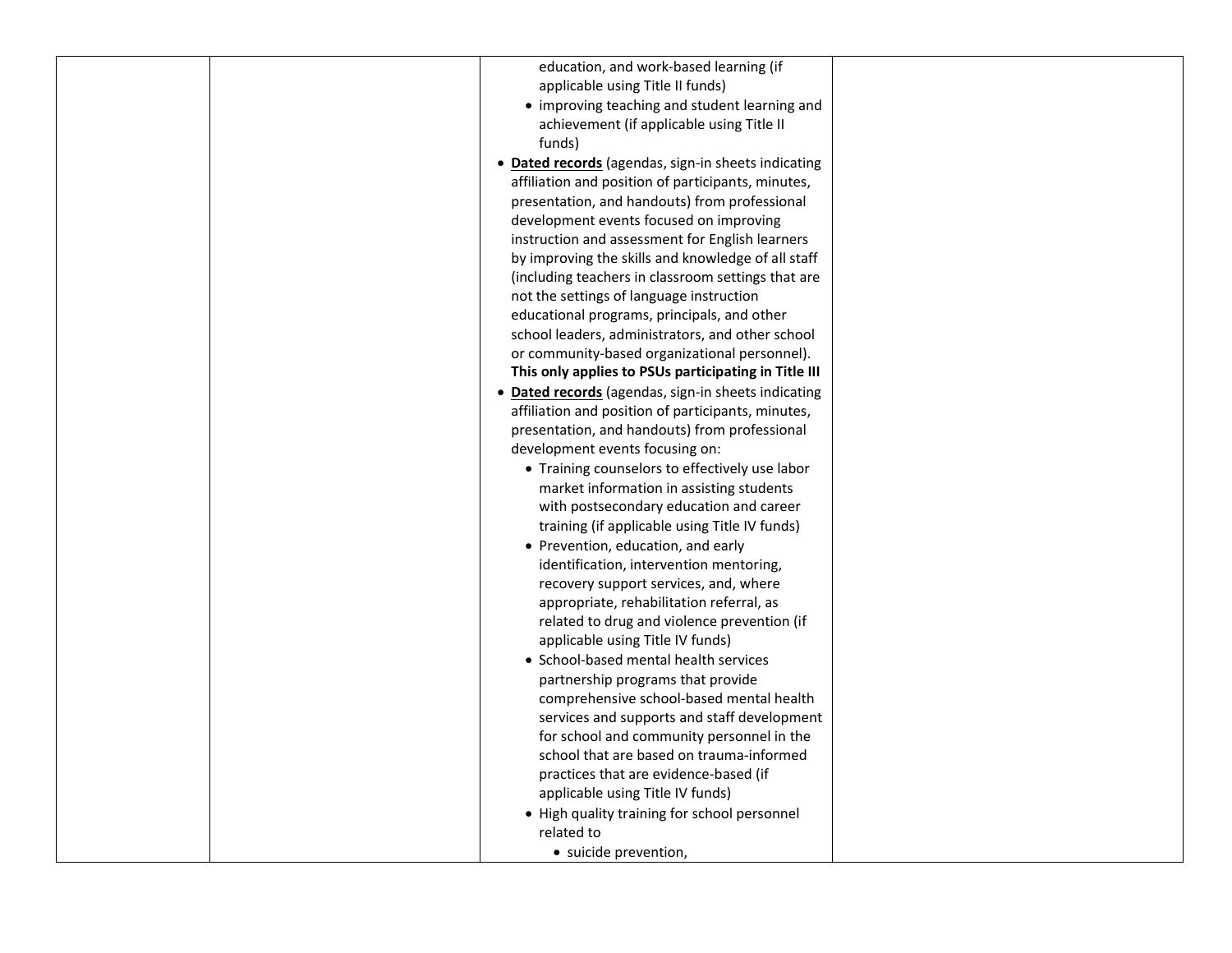|                                                                                                                                                           |                                                                                                                                                                                                                                                                                                                                                                                                                                            | • effective and trauma-informed practices<br>in classroom management,<br>• crisis management and conflict<br>resolution techniques,<br>• human trafficking,<br>• school-based violence prevention<br>strategies,<br>· drug abuse prevention<br>• bullying and harassment prevention<br>• Ongoing professional development for<br>school personnel involved in blended                    |                                                                                                                                                                                                                                                                                                                                                                                                                                                                                                                                                                                                                                                                                                                                                                                 |
|-----------------------------------------------------------------------------------------------------------------------------------------------------------|--------------------------------------------------------------------------------------------------------------------------------------------------------------------------------------------------------------------------------------------------------------------------------------------------------------------------------------------------------------------------------------------------------------------------------------------|------------------------------------------------------------------------------------------------------------------------------------------------------------------------------------------------------------------------------------------------------------------------------------------------------------------------------------------------------------------------------------------|---------------------------------------------------------------------------------------------------------------------------------------------------------------------------------------------------------------------------------------------------------------------------------------------------------------------------------------------------------------------------------------------------------------------------------------------------------------------------------------------------------------------------------------------------------------------------------------------------------------------------------------------------------------------------------------------------------------------------------------------------------------------------------|
| <b>Element 5</b><br>The Use of<br><b>Federal Funds to</b><br>Supplement, Not<br>Supplant<br>1118(b)<br>1306<br>2213(q)<br>3115(g)<br>4110<br>5232<br>8501 | The PSU does not use federal funds to<br>provide programs or activities that are<br>required by state or local law or to<br>replace programs or activities that<br>would otherwise be support by state of<br>local laws. If applicable, the PSU uses<br>Title I, Part C and Title III, Part A funds<br>only to supplement the level of federal,<br>state, and local funds that would have<br>been used for respective program<br>purposes. | • Time and Effort documentation. Examples<br>include PAR forms for split funded positions and<br>semi-annual certification for staff being paid<br>from one funding stream<br>NOTE: Your last submitted comparability report<br>and your response to Grant Details question #17<br>in your Title-I consolidated application will be<br>utilized during the documentation review process. | <b>District Level Principals</b><br>• Who manages your federal funds allocation<br>budgets?<br>• Does the district provide you with a way to<br>review this budget every month?<br>• What can you tell us about the use of any set-<br>aside funds (CSI/TSI, PFE, pre-K) that are place in<br>your school's budget (per site code)?<br>• Who do you contact if you have questions about<br>supplement not supplant when looking at<br>producing budget line items?<br>District Central Office / Charter Leadership / LAB<br><b>School Leadership</b><br>• How are you keeping up with budgeting and<br>expenditures in your consolidated federal grant<br>funds?<br>• How are you keeping up with the budgeting and<br>expenditures in each of your Title I Set-aside<br>areas? |
|                                                                                                                                                           |                                                                                                                                                                                                                                                                                                                                                                                                                                            | <b>Title I-A Improving Basic Programs Operated by Public School Units</b>                                                                                                                                                                                                                                                                                                                |                                                                                                                                                                                                                                                                                                                                                                                                                                                                                                                                                                                                                                                                                                                                                                                 |
| Consolidated<br>Element/ESSA<br>References                                                                                                                | Indicators                                                                                                                                                                                                                                                                                                                                                                                                                                 | Supporting Documentation to be submitted                                                                                                                                                                                                                                                                                                                                                 | <b>Interview Questions</b>                                                                                                                                                                                                                                                                                                                                                                                                                                                                                                                                                                                                                                                                                                                                                      |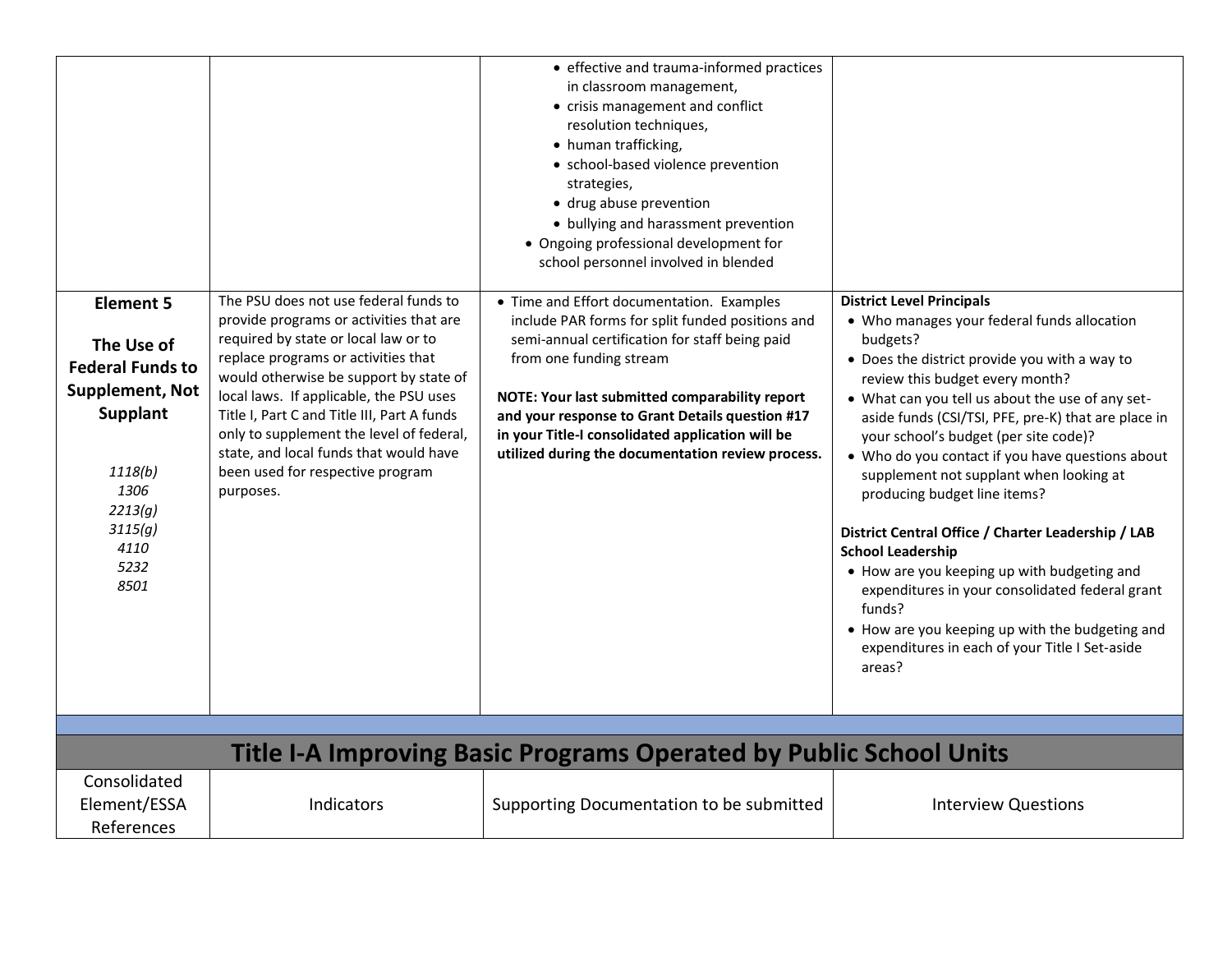| <b>Element 6</b>                                                     | Each Title I PSU/School distributes to                                                                 | • Website address for district/school annual report                                                                                                                                                                                                                                                                                                                                                                                                                                                                                                                                                                                                                                                                                                                                        | <b>District Parents</b>                                                                                                                                                                                                                                                                                                                                                                                                                                                                                                                                                                                                                                                                               |
|----------------------------------------------------------------------|--------------------------------------------------------------------------------------------------------|--------------------------------------------------------------------------------------------------------------------------------------------------------------------------------------------------------------------------------------------------------------------------------------------------------------------------------------------------------------------------------------------------------------------------------------------------------------------------------------------------------------------------------------------------------------------------------------------------------------------------------------------------------------------------------------------------------------------------------------------------------------------------------------------|-------------------------------------------------------------------------------------------------------------------------------------------------------------------------------------------------------------------------------------------------------------------------------------------------------------------------------------------------------------------------------------------------------------------------------------------------------------------------------------------------------------------------------------------------------------------------------------------------------------------------------------------------------------------------------------------------------|
|                                                                      | parents and families required Right to                                                                 | card                                                                                                                                                                                                                                                                                                                                                                                                                                                                                                                                                                                                                                                                                                                                                                                       | • Are you aware that you have the right to request                                                                                                                                                                                                                                                                                                                                                                                                                                                                                                                                                                                                                                                    |
| <b>Required Parent</b>                                               | Know documents                                                                                         | • Evidence of dissemination, to parents, of the<br>most recent annual school report card                                                                                                                                                                                                                                                                                                                                                                                                                                                                                                                                                                                                                                                                                                   | information about federal, state or district<br>mandated testing and testing policies? How                                                                                                                                                                                                                                                                                                                                                                                                                                                                                                                                                                                                            |
| <b>Notification</b>                                                  | District/School Report Card                                                                            | • Template and evidence of dissemination of a                                                                                                                                                                                                                                                                                                                                                                                                                                                                                                                                                                                                                                                                                                                                              | were you made aware of this?                                                                                                                                                                                                                                                                                                                                                                                                                                                                                                                                                                                                                                                                          |
| 1111(h)(2)<br>1112(e)(1)(A)<br>1112(e)(1)(B)(i)<br>1112(e)(1)(B)(ii) | <b>Qualifications of Teachers</b><br>Qualifications of Paraprofessionals                               | letter (or a copy of a letter with personally<br>identified information removed) used to notify<br>all parents of their right to be provided<br>information regarding professional qualifications<br>of teachers and paraprofessionals                                                                                                                                                                                                                                                                                                                                                                                                                                                                                                                                                     | • Have you been notified by the district of your<br>rights, as parents, to request information about<br>the qualifications your child's classroom teachers<br>and whether your child is served by<br>paraprofessionals and, if so, their qualifications?                                                                                                                                                                                                                                                                                                                                                                                                                                              |
| 1112(e)(2)(A)<br>1112(e)(2)(B)<br>1112(e)(3)(C)                      | Student Taught 4 or more weeks by<br>uncertified staff                                                 | • Samples of information being shared with<br>parents to help them understand academic<br>achievement level and academic growth of their                                                                                                                                                                                                                                                                                                                                                                                                                                                                                                                                                                                                                                                   | • Have you ever been informed by your child's<br>school or the district that your child has been<br>taught for more than 4 weeks by a teacher who                                                                                                                                                                                                                                                                                                                                                                                                                                                                                                                                                     |
|                                                                      | Notify parents of the results of the<br>English Language proficiency test                              | child on each of the required academic<br>assessments                                                                                                                                                                                                                                                                                                                                                                                                                                                                                                                                                                                                                                                                                                                                      | does not meet all the licensure requirements for<br>teaching that position?                                                                                                                                                                                                                                                                                                                                                                                                                                                                                                                                                                                                                           |
|                                                                      | Each Title I PSU/School ensures<br>transparency regarding any federal or<br>state required assessments | • Template and evidence of dissemination of a<br>letter (or a copy of a letter with personally<br>identified information removed) used to notify<br>parents when their child has been taught four or<br>more consecutive weeks by a teacher who does<br>not meet applicable state certification or<br>licensure requirements at the grade level and<br>subject area in which the teacher has been<br>assigned.<br>• Template and evidence of dissemination of a<br>letter (or a copy of a letter with personally<br>identified information removed) to notify                                                                                                                                                                                                                              | • How are you made aware of the annual report<br>card for your child's school and district (not the<br>report card for your child)?<br>• If applicable: Have you ever been informed by<br>your child's school or the district about how you<br>can (I) be involved in the education of your child;<br>and (II) be active participants in assisting your<br>child to (a) attain English proficiency, (b) achieve<br>at high levels within a well-rounded education,<br>and (c) meet the challenging State academic<br>standards expected of all students?                                                                                                                                              |
|                                                                      |                                                                                                        | parents of the results of the English language<br>proficiency test.<br>• Evidence of effective outreach to parents of<br>English learners to inform them how they can (I)<br>be involved in the education of their children;<br>and (II) be active participants in assisting their<br>children to (a) attain English proficiency, (b)<br>achieve at high levels within a well-rounded<br>education, and (c) meet the challenging State<br>academic standards expected of all students<br>• Template and evidence of dissemination of a<br>letter with personally identified information<br>removed) used to notify parents of their right to<br>request and be provided (in a timely manner)<br>with information about any state or local policy<br>regarding student participation in any | <b>Charter / LAB School Parents</b><br>• Are you aware that you have the right to request<br>information about federal, state or district<br>mandated testing and testing policies? How<br>were you made aware of this?<br>• Have you been notified by the school of your<br>rights, as parents, to request information about<br>the qualifications your child's classroom teachers<br>and whether your child is served by<br>paraprofessionals and, if so, their qualifications?<br>• Have you ever been informed by your child's<br>school that your child has been taught for more<br>than 4 weeks by a teacher who does not meet all<br>the licensure requirements for teaching that<br>position? |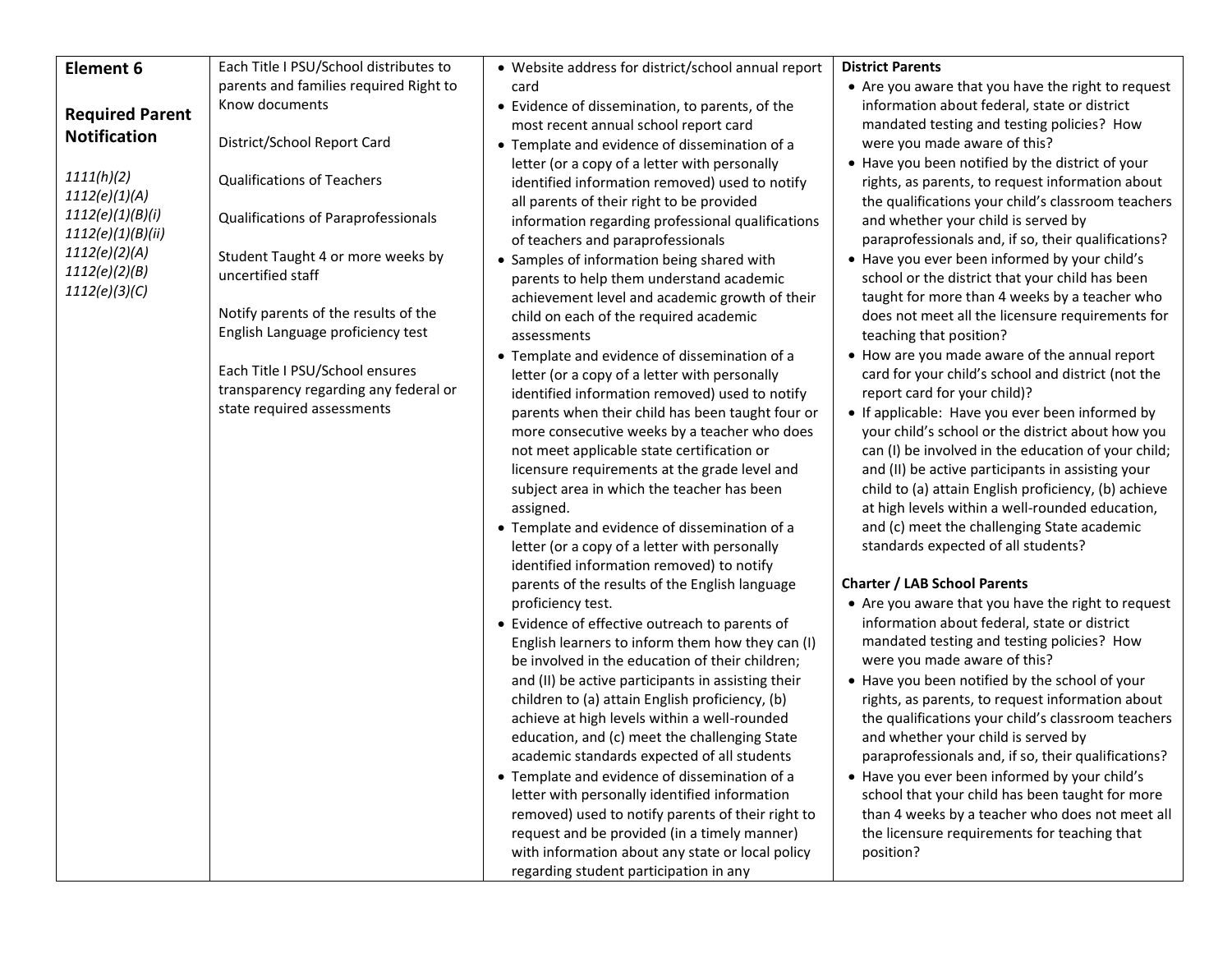|                                                       |                                                                                                                                                                                                                                                                                         | assessments mandated by the state (EOG's,<br>EOC's, etc.) and local education agency (or<br>school), which shall include a policy, procedure,<br>or parental right to opt out of such assessment,<br>where applicable.<br>• Web address to find the posting on the<br>PSU/school website with the following<br>information for each grade level served by the<br>school: (a) the subject matter assessed, the<br>purpose for which the assessment is designed<br>and used, (c) the source of the requirement for<br>the assessment, (d) the amount of time the<br>student will spend taking the assessment, (e) the<br>schedule for the assessment, and (f) the time and<br>format for disseminating results | • How are you made aware of the annual report<br>card for your child's school (not the report card<br>for your child)?<br><b>District Level Principals</b><br>• How are parents of your EL students notified of<br>the results of the English Language Proficiency<br>tests?<br>• Do you ever see any required standard notices go<br>out regarding parent right to know (i.e., testing<br>transparency, teacher/paraprofessional<br>qualifications)?<br>Central Office Staff / Charter Leadership / LAB<br><b>School Leadership</b><br>• Please describe your protocol for notifying<br>parents in Title I schools of their right to request<br>and be provided with information regarding any<br>state or local policy regarding student<br>participation in any assessments mandated by<br>the state or PSU.<br>• Have you notified parents of their right to<br>request information regarding the professional<br>qualifications of their child classroom teachers<br>and any paraprofessional that works with them?<br>. In addition to links your website(s), how do you<br>disseminate the annual report cards for your:<br>district and schools/charter school/LAB School? |
|-------------------------------------------------------|-----------------------------------------------------------------------------------------------------------------------------------------------------------------------------------------------------------------------------------------------------------------------------------------|--------------------------------------------------------------------------------------------------------------------------------------------------------------------------------------------------------------------------------------------------------------------------------------------------------------------------------------------------------------------------------------------------------------------------------------------------------------------------------------------------------------------------------------------------------------------------------------------------------------------------------------------------------------------------------------------------------------|------------------------------------------------------------------------------------------------------------------------------------------------------------------------------------------------------------------------------------------------------------------------------------------------------------------------------------------------------------------------------------------------------------------------------------------------------------------------------------------------------------------------------------------------------------------------------------------------------------------------------------------------------------------------------------------------------------------------------------------------------------------------------------------------------------------------------------------------------------------------------------------------------------------------------------------------------------------------------------------------------------------------------------------------------------------------------------------------------------------------------------------------------------------------------------|
| <b>Element 7</b>                                      | Each PSU has an equity plan that<br>addresses disparities as related to                                                                                                                                                                                                                 | • Results or reference to results of any evaluation<br>of impact that has been conducted as described                                                                                                                                                                                                                                                                                                                                                                                                                                                                                                                                                                                                        | <b>District Level Principals</b><br>• How does the district support efforts to reduce                                                                                                                                                                                                                                                                                                                                                                                                                                                                                                                                                                                                                                                                                                                                                                                                                                                                                                                                                                                                                                                                                              |
| <b>Required</b><br><b>Commitments</b>                 | ineffective, inexperienced, and out of<br>field teachers.                                                                                                                                                                                                                               | in the equity plan or a description of the tool<br>and/or process that will be used for such an<br>evaluation                                                                                                                                                                                                                                                                                                                                                                                                                                                                                                                                                                                                | the use of discipline practices that remove<br>students from the classroom?                                                                                                                                                                                                                                                                                                                                                                                                                                                                                                                                                                                                                                                                                                                                                                                                                                                                                                                                                                                                                                                                                                        |
| 1112(b)(2)<br>1112(b)(11)<br>1112(c)(5)<br>1112(c)(6) | Each PSU School has a plan that<br>supports efforts to reduce the overuse<br>of discipline practices that remove<br>students from the classroom<br>The PSU collaborates with state or local<br>welfare agencies and ensure<br>certification and licensures of staff paid<br>with funds. | · Dated records (agendas, sign-in sheets indicating<br>affiliation and position of participants, minutes,<br>presentation, and handouts) of staff<br>communication regarding the equity plan and/or<br>its implementation<br>• Dated records (agendas, sign-in sheets indicating<br>affiliation and position of participants, minutes,<br>presentation, and handouts) from meetings or<br>events at which participants made plans or                                                                                                                                                                                                                                                                         | <b>Teachers</b><br>• How much of an issue is it at your school that<br>children are removed from their regular<br>classrooms for disciplinary reasons? What<br>efforts are being made to reduce the removal of<br>children from the classroom?                                                                                                                                                                                                                                                                                                                                                                                                                                                                                                                                                                                                                                                                                                                                                                                                                                                                                                                                     |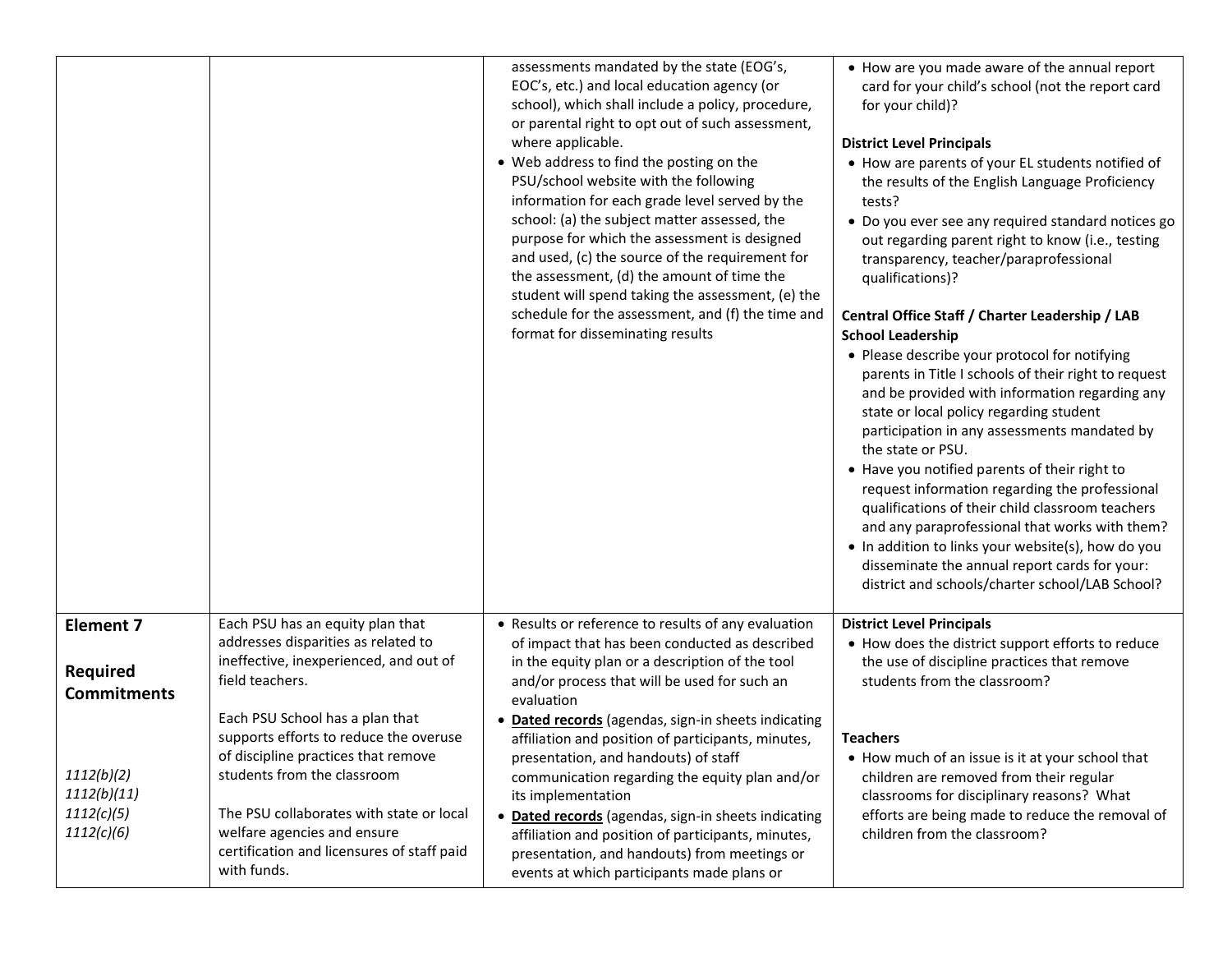|                                     |                                                                                                                                                                                                                                                       | evaluated efforts to reduce the removal of<br>student from classrooms for discipline purposes<br>• Description of programs and/or procedures<br>designed to reduce the use of discipline practices<br>that remove students from the classroom,<br>including listing of the school(s) at which they are<br>implemented. In addition, evidence from each<br>selected school to indicate the implementation.<br>(If the school uses Title I for early learning, the<br>documentation should reflect that those<br>programs are included in the efforts described<br>for this evidence)<br>• Dated records (agendas, sign-in sheets indicating<br>affiliation and position of participants, minutes,<br>presentation, and handouts) from meetings, such<br>as best interest determination meetings, or<br>events at which participants were involved in<br>planning or making decision related to<br>collaborating with child welfare agencies<br>• Dated records (agendas, sign-in sheets indicating<br>affiliation and position of participants, minutes,<br>presentation, and handouts) from meetings or<br>trainings at which participants were trained on or<br>provided with information regarding the school's<br>collaboration with child welfare agencies<br>• Emails or memos related to the efforts of<br>collaboration with child welfare agencies<br>• Names of points of contact and job title at both<br>the agency and the school<br>• Outline and summary of procedures used by the<br>school to verify certification and licensure<br>requirements for staff paid with funds<br>• List of staff positions being paid using Title I<br>funds per school site and district level. The list<br>should not include names, but should show<br>grade level, subject, and position. | Central Office Staff / Charter Leadership / LAB<br><b>School Leadership</b><br>• How is your Equity Plan disseminated to key<br>stakeholder in your district/Charter/LAB school<br>so that they can help in its implementation and<br>the evaluation of its impact and strategies?<br>• Has your Equity Plan helped you identify any<br>disparities that result in low-income students and<br>minority students being taught at higher rates<br>than other students by ineffective, inexperience,<br>and out of field teachers? If so, how?<br>• What procedures do you have in place for<br>ensuring that staff working in programs<br>supported with funds under Title I meet the state<br>requirements?<br>· Do you have a districtwide/schoolwide discipline<br>practices in place that assist with reducing the<br>overuse of discipline practices that remove<br>students from the classroom? How effective are<br>these measures? |
|-------------------------------------|-------------------------------------------------------------------------------------------------------------------------------------------------------------------------------------------------------------------------------------------------------|--------------------------------------------------------------------------------------------------------------------------------------------------------------------------------------------------------------------------------------------------------------------------------------------------------------------------------------------------------------------------------------------------------------------------------------------------------------------------------------------------------------------------------------------------------------------------------------------------------------------------------------------------------------------------------------------------------------------------------------------------------------------------------------------------------------------------------------------------------------------------------------------------------------------------------------------------------------------------------------------------------------------------------------------------------------------------------------------------------------------------------------------------------------------------------------------------------------------------------------------------------------------------------------------------------------------------------------------------------------------------------------------------------------------------------------------------------------------------------------------------------------------------------------------------------------------------------------------------------------------------------------------------------------------------------------------------------------------------------------------------------------------------------------------|------------------------------------------------------------------------------------------------------------------------------------------------------------------------------------------------------------------------------------------------------------------------------------------------------------------------------------------------------------------------------------------------------------------------------------------------------------------------------------------------------------------------------------------------------------------------------------------------------------------------------------------------------------------------------------------------------------------------------------------------------------------------------------------------------------------------------------------------------------------------------------------------------------------------------------------|
| <b>Element 8</b><br><b>Homeless</b> | The PSU provides services comparable<br>to those provided to children in schools<br>funded under Title I to serve homeless<br>children and youths, including providing<br>educationally related support services<br>to children in shelters and other | • Dated records (agendas, sign-in sheets indicating<br>affiliation and position of participants, minutes,<br>presentation, and handouts) from meetings or<br>events at which staff members planned<br>programs or services to homeless children and<br>neglected or delinquent students.                                                                                                                                                                                                                                                                                                                                                                                                                                                                                                                                                                                                                                                                                                                                                                                                                                                                                                                                                                                                                                                                                                                                                                                                                                                                                                                                                                                                                                                                                                   | <b>District Parents</b><br>• In what ways does the district or your child's<br>school assist in the transition of children from<br>Pre-K into the elementary school program?<br>• If applicable: In what ways does the district or<br>your child's school assist in the transition of                                                                                                                                                                                                                                                                                                                                                                                                                                                                                                                                                                                                                                                    |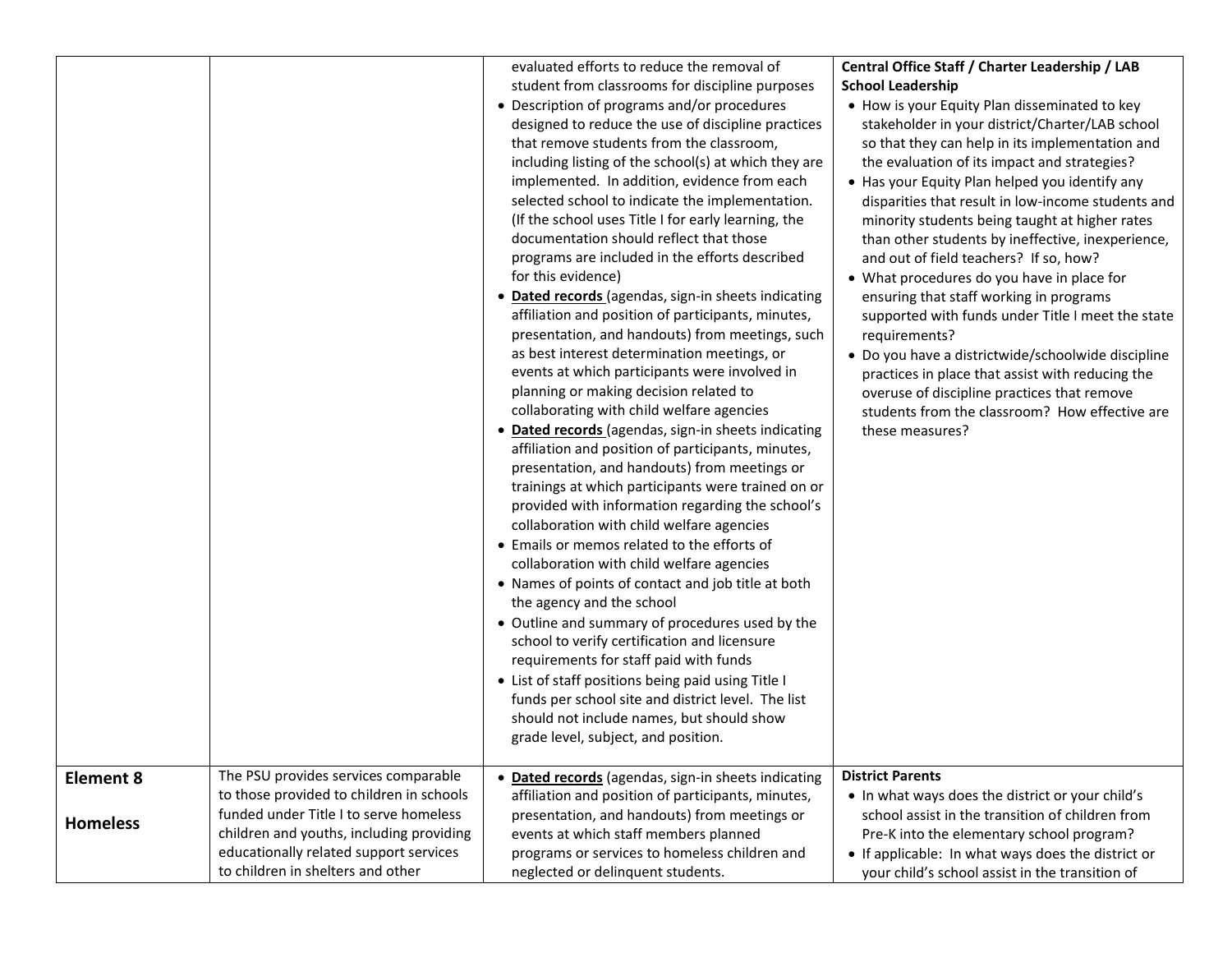| <b>Neglected or</b> | locations where children may live,      | • Dated records (agendas, sign-in sheets indicating  | migrant children from Pre-K into the elementary      |
|---------------------|-----------------------------------------|------------------------------------------------------|------------------------------------------------------|
| <b>Delinquent</b>   | children in local institutions for      | affiliation and position of participants, minutes,   | school program?                                      |
| <b>Students (if</b> | neglected children, and if appropriate, | presentation, and handouts) from training /          |                                                      |
|                     | children in local institutions for      | outreach activities offered to community and/or      | <b>Charter / LAB School Parents</b>                  |
| applicable)         | delinquent children and neglected or    | staff members in support of services provided to     | . In what ways does your child's school assist in    |
|                     | delinquent children in community day    | homeless children and neglected or delinquent        | the transition of children from Pre-K into the       |
| Pre-K (if           | programs                                | students                                             | elementary school program?                           |
| applicable)         |                                         | • Documentation (schedules or calendar of events,    | • If applicable: In what ways does your child's      |
|                     | The PSU ensures that each facility      | tracking log or inventory log of services provided,  | school assist in the transition of migrant children  |
|                     | entering into agreement with the PSU    | time sheet logs of staff, expenditure reports or     | from Pre-K into the elementary school program?       |
| 1112(b)(8)          | meets all requirements under Section    | invoices reflecting activities funded by the Title I |                                                      |
| $1113(c)(3)(A-C)$   | 1423, as appropriate                    | homeless set-aside and the McKinney-Vento            | <b>District Level Principals</b>                     |
| 1304(b)(1)          |                                         | subgrant, if applicable) of services that have       | • What measures does your district take to ensure    |
| 1401(a)(3)          | The PSU supports, coordinates, and      | been provided or are planned for eligible homes      | that homeless children receive the instruction       |
| 1421                | integrates services provided by Title I | children and neglected or delinquent students        | and any additional support services they need?       |
| 1422<br>1423        | with early childhood education          | • Dated records (agendas, sign-in sheets indicating  | • How do you and your staff assist in the transition |
| 1423(4)             | programs at the PSU or school level,    | affiliation and position of participants, minutes,   | of children from early childhood programs into       |
| 1431                | including plans for the transition of   | presentation, and handouts) from district and/or     | your school?                                         |
|                     | participants in such programs to local  | program staff meetings where the instructional       | • How are children selected for your pre-K           |
|                     | elementary school programs              | program, including assessment, monitoring and        | program?                                             |
|                     |                                         | program evaluation, for students at neglected        | • Describe the Title I funded pre-K instructional    |
|                     |                                         | and delinquent institutions was planned and/or       | program.                                             |
|                     |                                         | reviewed.                                            | • What type of assessment is used to monitor the     |
|                     |                                         | • Documents related to the evaluation of the         | progress of students in the Title I funded pre-K     |
|                     |                                         | instructional program, such as assessment results    | program?                                             |
|                     |                                         | or surveys with the resulting analyses               |                                                      |
|                     |                                         | • Documents related to the implementation of the     | <b>Teachers</b>                                      |
|                     |                                         | Title I-D program including PRC 050 expenditure      | • Are any of you involved in helping with the        |
|                     |                                         | reports with Title I-D expenditures delineated       | transition of children from early childhood          |
|                     |                                         | from other expenditures, staff schedules and/or      | programs into your school? If so, what types of      |
|                     |                                         | rosters indicating roles and points of contact       | activities support this?                             |
|                     |                                         | between the PSU and the institution, description     |                                                      |
|                     |                                         | or list of supplies and materials purchased,         | <b>District Central Office</b>                       |
|                     |                                         | description of academic supports or other            | • What measures does your district take to ensure    |
|                     |                                         | services, and communications with community          | that homeless children receive the instruction       |
|                     |                                         | partners related to Title I-D activities and         | and any additional support they need?                |
|                     |                                         | expenditures.                                        | Charter Leadership / LAB School Leadership           |
|                     |                                         | • Agreement between the PSU and the                  | • What measures does your school take to ensure      |
|                     |                                         | institution/facility of how participating schools    | that homeless children receive the instruction       |
|                     |                                         | will coordinate with facilities to ensure youth are  | and any additional support they need?                |
|                     |                                         | participating in an education program                |                                                      |
|                     |                                         | comparable to one operating in the local school      |                                                      |
|                     |                                         | that these youth would attend (This is only          |                                                      |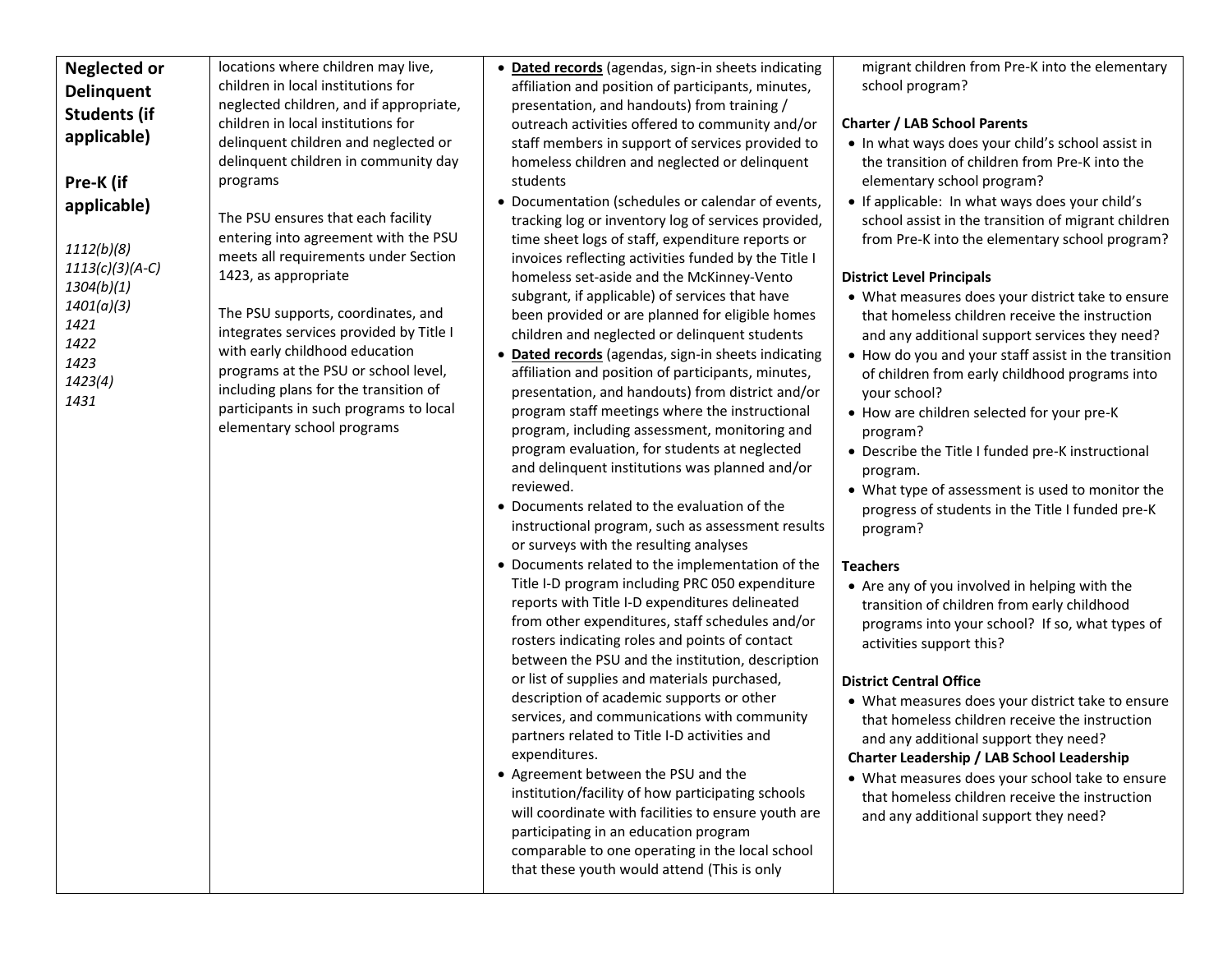| required if regular educational services are        |  |
|-----------------------------------------------------|--|
| provided by the institution and the agreement       |  |
| has not already been uploaded in CCIP)              |  |
| • Dated records (agendas, sign-in sheets indicating |  |
| affiliation and position of participants, minutes,  |  |
| presentation, and handouts) from meetings           |  |
| (district/school/program staff) where the           |  |
| support for transition from early childhood         |  |
| programs was planned and/or reviewed.               |  |
| • Written plans, strategies and/or protocols to     |  |
| support youth in transition from early childhood    |  |
| programs that are shared with key district and/or   |  |
| program staff (schedules of related events, lists   |  |
| of duties or job descriptions, procedures for       |  |
| managing records for enrollment, etc.)              |  |
| • Dated records (agendas, sign-in sheets indicating |  |
| affiliation and position of participants, minutes,  |  |
| presentation, and handouts from training,           |  |
| outreach activities, or parent conferences where    |  |
| staff, parents, or other stakeholders learning      |  |
| about the transition from early childhood           |  |
|                                                     |  |
| programs.                                           |  |
| • Presentation materials, brochures, letters to     |  |
| parents or other outreach materials related to      |  |
| transition from early childhood programs            |  |
| • Email, memos, or letters between district/school  |  |
| administrators and providers of early childhood     |  |
| programs                                            |  |
| • Template or blank copy of the district's          |  |
| notification to parents (in their native language)  |  |
| related to the selection of their child for early   |  |
| learning. NOTE: please redact, delete, or omit      |  |
| any student identifying information in this         |  |
| documentation                                       |  |
| • Template or blank copy of the Multiple Selection  |  |
| Criteria Worksheet used to record the results of    |  |
| the child development screener, parent              |  |
| questionnaire, and teacher observation              |  |
| • Description of the early learning curriculum or a |  |
| cover page from a guiding document (such as         |  |
| teacher manual) for the Title I early learning      |  |
| curriculum                                          |  |
|                                                     |  |
|                                                     |  |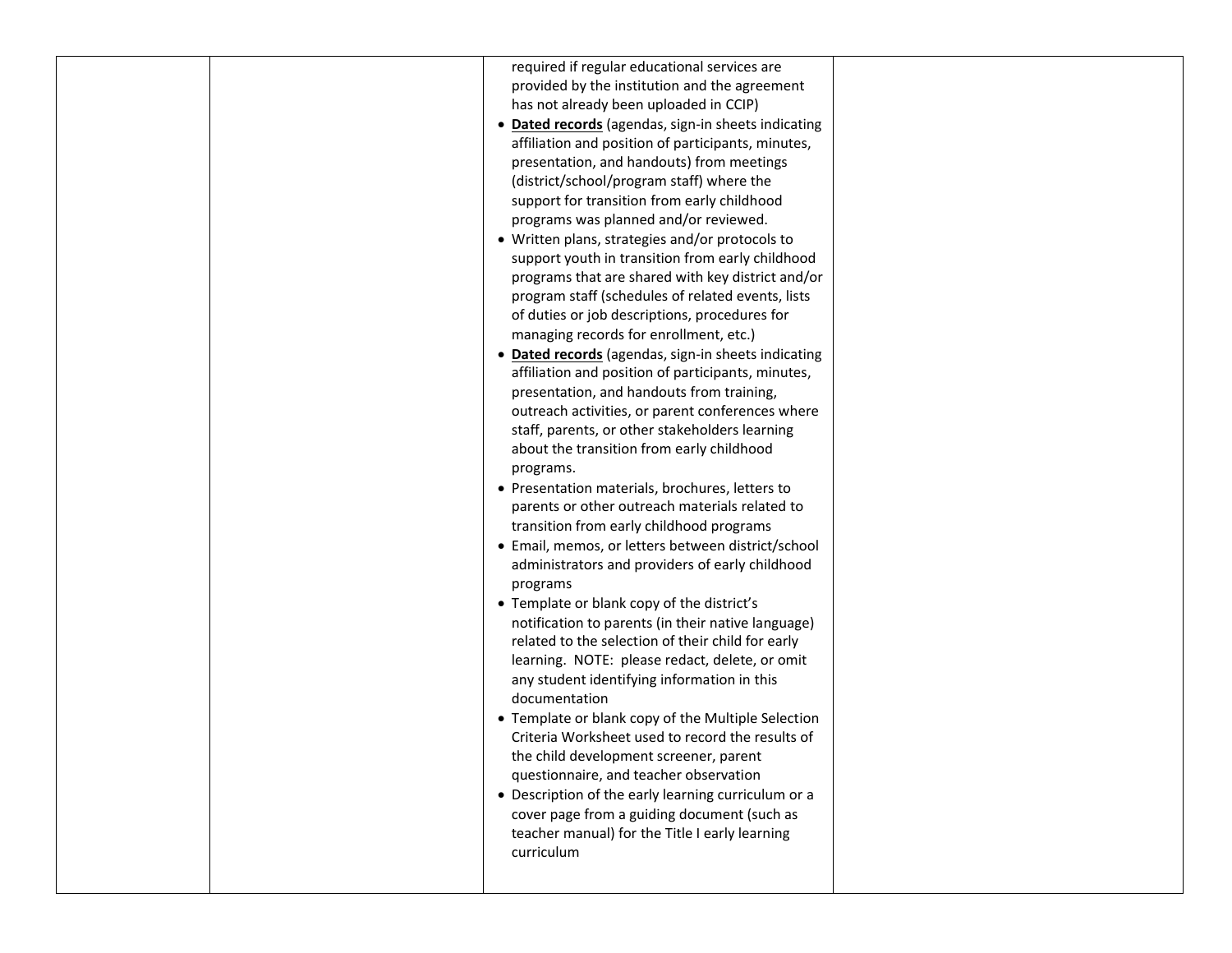|                                                                                                                                                           |                                                                                                                                                                                                                                                                                                                                                                                                                                                                                                                                                                                                                                                                                                                                                                                                                                                                                               | • Description of the monitoring practices or a<br>cover page from a guiding document (such as<br>teacher manual) related to instructional<br>monitoring used in all Title I early learning<br>classrooms<br>During the monitoring visit, the Title I Pre-K<br>DPI staff member will visit randomly selected<br>early learning classrooms to examine student<br>files and observe evidence of selection,<br>instruction and monitoring as described in this<br>element.                                                                                                                                                                                                                                                                                                                                                                                                                                                                                                                                                                                                                                                                                                                                                                                                                                                                                              |                                                                                                                                                                                     |
|-----------------------------------------------------------------------------------------------------------------------------------------------------------|-----------------------------------------------------------------------------------------------------------------------------------------------------------------------------------------------------------------------------------------------------------------------------------------------------------------------------------------------------------------------------------------------------------------------------------------------------------------------------------------------------------------------------------------------------------------------------------------------------------------------------------------------------------------------------------------------------------------------------------------------------------------------------------------------------------------------------------------------------------------------------------------------|---------------------------------------------------------------------------------------------------------------------------------------------------------------------------------------------------------------------------------------------------------------------------------------------------------------------------------------------------------------------------------------------------------------------------------------------------------------------------------------------------------------------------------------------------------------------------------------------------------------------------------------------------------------------------------------------------------------------------------------------------------------------------------------------------------------------------------------------------------------------------------------------------------------------------------------------------------------------------------------------------------------------------------------------------------------------------------------------------------------------------------------------------------------------------------------------------------------------------------------------------------------------------------------------------------------------------------------------------------------------|-------------------------------------------------------------------------------------------------------------------------------------------------------------------------------------|
| <b>Element 9</b><br><b>Use of Funds</b><br>1112(b)(5)<br>1113<br>1114(b)(7)(A)(iii)(IV)<br>1304(d)<br>1304(e)<br>34 CFR Sec. 200.70<br>34 CFR Sec. 200.71 | The PSU uses the same measure of<br>poverty in determining eligible school<br>attendance areas, rank order and<br>allocations for Title I schools and<br>provides services only in eligible school<br>attendance areas, schools and/or with<br>eligible students, including those living<br>in local institutions for neglected or<br>delinquent children.<br>In addition, use of Title I funds to<br>provide professional development and<br>other activities for teachers,<br>paraprofessionals, and other school<br>personnel to improve instruction and<br>use of data from academic assessments,<br>and to recruit and retain effective<br>teachers, particularly in high need<br>subjects<br>Furthermore, any PSU participating in<br>Title I-C adheres to the Identification<br>and Recruitment (ID&R) and Quality<br>Assurance Standards to identify<br>students for MEP eligibility. | • Documentation of services provided to students,<br>if any, living in local institutions for neglected or<br>delinquent children or in community day school<br>programs-NOTE: please redact, delete, or omit<br>any student identifying information in this<br>documentation<br>• MEP Certificates of Eligibility (if PSU receives Title<br>I-C funds). Due to privacy laws, the DPI staff will<br>conduct a random sampling of COEs that are<br>available in the secure server.<br>• DPI staff will review the monthly Supplemental<br>Service Report for MEP (if PSU receives Title I-C<br>funds).<br>• Evidence of participation in DPI-provided training<br>for Identification and Recruitment (ID&R) and<br>Quality Assurance (if PSU received Title I-C funds)<br>• Dated records (agendas, sign-in sheets indicating<br>affiliation and position of participants, minutes,<br>presentation, and handouts) from professional<br>development (paid for using Title I funds)<br>presented with a focus on improving instruction<br>for teachers, paraprofessionals, and other school<br>personnel<br>• Dated records (agendas, sign-in sheets indicating<br>affiliation and position of participants, minutes,<br>presentation, and handouts) from professional<br>development (paid for using Title I funds)<br>presented with a focus on the use of data for | District Central Office / Charter Leadership / LAB<br><b>School Leadership</b><br>• Describe your knowledge for the use of funds<br>and who was involved in making those decisions. |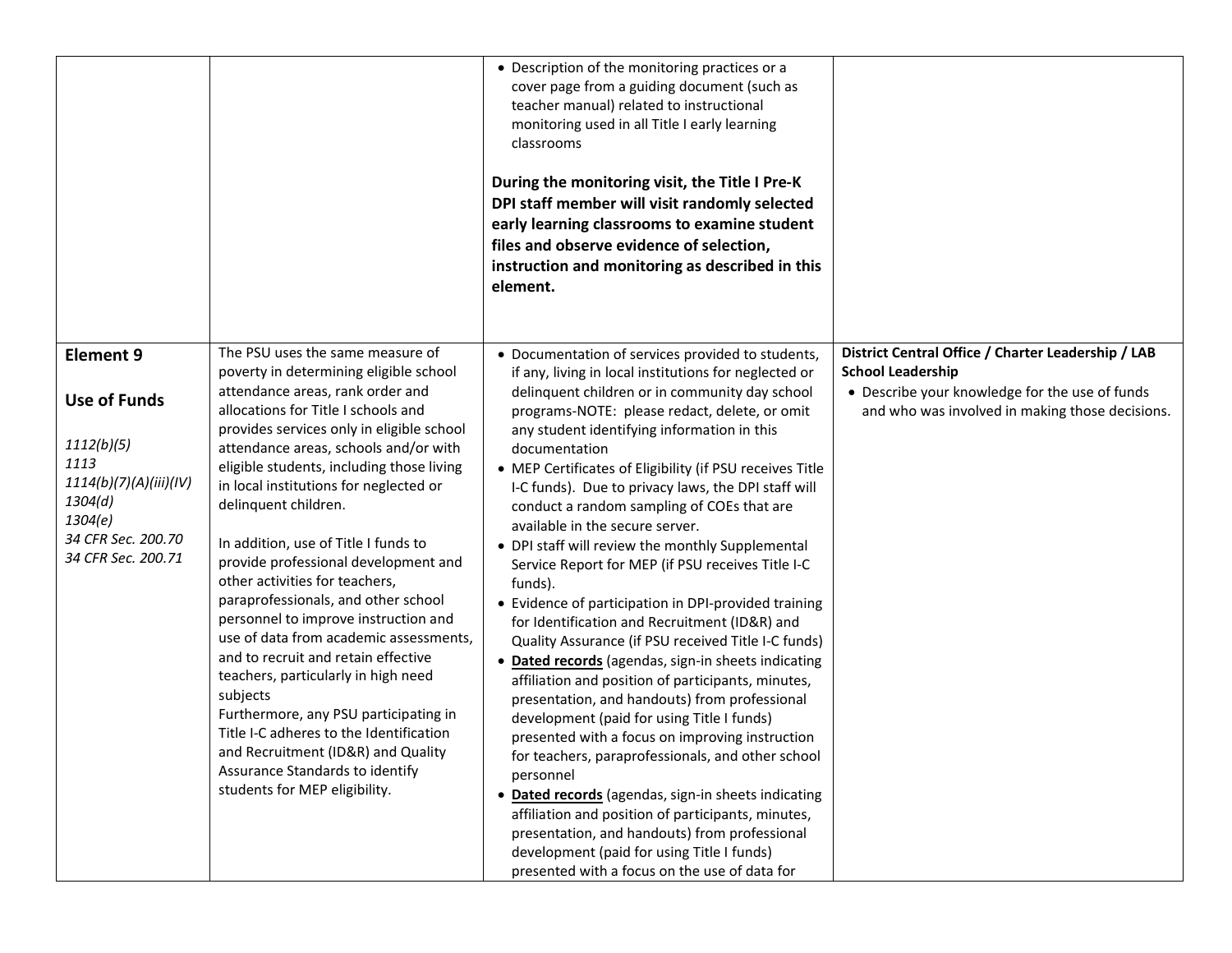|                                                                         |                                                                                                                                                                                     | teachers, paraprofessionals, and other school<br>personnel                                                                                                                                                                                                                                                                                                                                                                                                                                                                                                                                                                                                                                                                                                                                                                                                                                                                                                                                                                                           |                                                                                                                                                                                                                                                                                                                                                                                                                                                                                                                                                                                                                                                                                                                                                                                                                |
|-------------------------------------------------------------------------|-------------------------------------------------------------------------------------------------------------------------------------------------------------------------------------|------------------------------------------------------------------------------------------------------------------------------------------------------------------------------------------------------------------------------------------------------------------------------------------------------------------------------------------------------------------------------------------------------------------------------------------------------------------------------------------------------------------------------------------------------------------------------------------------------------------------------------------------------------------------------------------------------------------------------------------------------------------------------------------------------------------------------------------------------------------------------------------------------------------------------------------------------------------------------------------------------------------------------------------------------|----------------------------------------------------------------------------------------------------------------------------------------------------------------------------------------------------------------------------------------------------------------------------------------------------------------------------------------------------------------------------------------------------------------------------------------------------------------------------------------------------------------------------------------------------------------------------------------------------------------------------------------------------------------------------------------------------------------------------------------------------------------------------------------------------------------|
|                                                                         |                                                                                                                                                                                     |                                                                                                                                                                                                                                                                                                                                                                                                                                                                                                                                                                                                                                                                                                                                                                                                                                                                                                                                                                                                                                                      |                                                                                                                                                                                                                                                                                                                                                                                                                                                                                                                                                                                                                                                                                                                                                                                                                |
| <b>Element 10</b><br><b>Targeted</b>                                    | Documentation supports the<br>component requirements of a TAS or<br>SW program for each selected school                                                                             | <b>Targeted Assistance Documentation (if applicable)</b><br>• From each sample school operating a targeted<br>assistance program, a description or summary of<br>procedures and criteria used to identify students                                                                                                                                                                                                                                                                                                                                                                                                                                                                                                                                                                                                                                                                                                                                                                                                                                   | <b>Parents</b><br>• Are any of you involved in the school<br>improvement planning process? If so, talk a little<br>about how the school improvement team works                                                                                                                                                                                                                                                                                                                                                                                                                                                                                                                                                                                                                                                 |
| <b>Assistance (TAS)</b><br><b>Programs</b><br>1115(c)                   | The PSU ensures that Comprehensive<br>Support and Improvement (CSI) and /or<br>Targeted Support and Improvement<br>(TSI) plans are approved by the board                            | for eligibility<br>• Template or blank copy of the notification to<br>parents related to the selection of their child for<br>targeted assistance services                                                                                                                                                                                                                                                                                                                                                                                                                                                                                                                                                                                                                                                                                                                                                                                                                                                                                            | and if discussions for the use of federal funds is<br>part of the process.<br><b>District Level Principals: If applicable</b>                                                                                                                                                                                                                                                                                                                                                                                                                                                                                                                                                                                                                                                                                  |
| Schoolwide (SW)<br><b>Programs</b><br>1114(b)                           | and evaluated annually with input from<br>various stakeholders. The approved<br>plan identifies timely interventions that<br>are supported by a needs assessment<br>for the school. | • Dated records (agendas, sign-in sheets indicating<br>affiliation and position of participants, minutes,<br>presentation, and handouts) from consultation<br>meeting(s) held involving stakeholders in the<br>development of the targeted assistance school                                                                                                                                                                                                                                                                                                                                                                                                                                                                                                                                                                                                                                                                                                                                                                                         | • If applicable – If your school is a CSI or TSI school,<br>how does the district ensure that your school<br>implements the interventions described in your<br>board approved plans?<br>• If applicable – If your school is a CSI or TSI school,                                                                                                                                                                                                                                                                                                                                                                                                                                                                                                                                                               |
| Comprehensive<br><b>Support and</b>                                     |                                                                                                                                                                                     | plan                                                                                                                                                                                                                                                                                                                                                                                                                                                                                                                                                                                                                                                                                                                                                                                                                                                                                                                                                                                                                                                 | what additional resources, if any, are provided by<br>the district to your school to support the                                                                                                                                                                                                                                                                                                                                                                                                                                                                                                                                                                                                                                                                                                               |
| Improvement<br>(CSI)<br>1111(d)(1)(B)                                   |                                                                                                                                                                                     | <b>Schoolwide Program Documentation (if applicable)</b><br>• From each sample school operating a schoolwide<br>program, a copy of the School Comprehensive                                                                                                                                                                                                                                                                                                                                                                                                                                                                                                                                                                                                                                                                                                                                                                                                                                                                                           | implementation of your CSI/TSI plan?                                                                                                                                                                                                                                                                                                                                                                                                                                                                                                                                                                                                                                                                                                                                                                           |
| <b>Targeted Support</b><br>and<br>Improvement<br>(TSI)<br>1111(d)(2)(B) |                                                                                                                                                                                     | Needs Assessment (if the school's needs<br>assessment is available in NCStar, it is not<br>required to be included in the documentation.<br>However, if the PSU prefers to provide the plan<br>in the documentation, the PDF document<br>generated by NCStar will be acceptable, as would<br>a suitable document generated outside of<br>NCStar)<br>• From each sample school operating a schoolwide<br>program, a copy of the schoolwide plan that<br>includes the strategies being implemented to<br>reach the created/selected goals should be<br>included. (A school's Comprehensive Report will<br>include the necessary strategies. Therefore,<br>schools using NCStar do not need to provide the<br>plan in the documentation. However, if the PSU<br>prefers to provide the plan in the<br>documentation, the PDF document generated by<br>NCStar will be acceptable, as would a suitable<br>document generated outside of NCStar)<br>• At least one example of how the schoolwide plan<br>is made publicly available, such as a screen shot | <b>Teachers</b><br>• Are you involved in the development of the<br>school improvement plan? If so, tell us a little<br>about that process.<br>• What other stakeholder groups are involved in<br>your school improvement planning, and how are<br>they involved?<br>• What do you know about your school's<br>comprehensive needs assessment?<br><b>FOR TAS schools</b><br>• How are students identified for Title I services at<br>your school? How are parents notified of this?<br>What services are provided under Title I at your<br>school?<br>• How has the school provided additional<br>instruction that benefits identified students,<br>minimized removing students from the regular<br>classroom, and uses effective instructional<br>strategies?<br><b>District Central Office: If applicable</b> |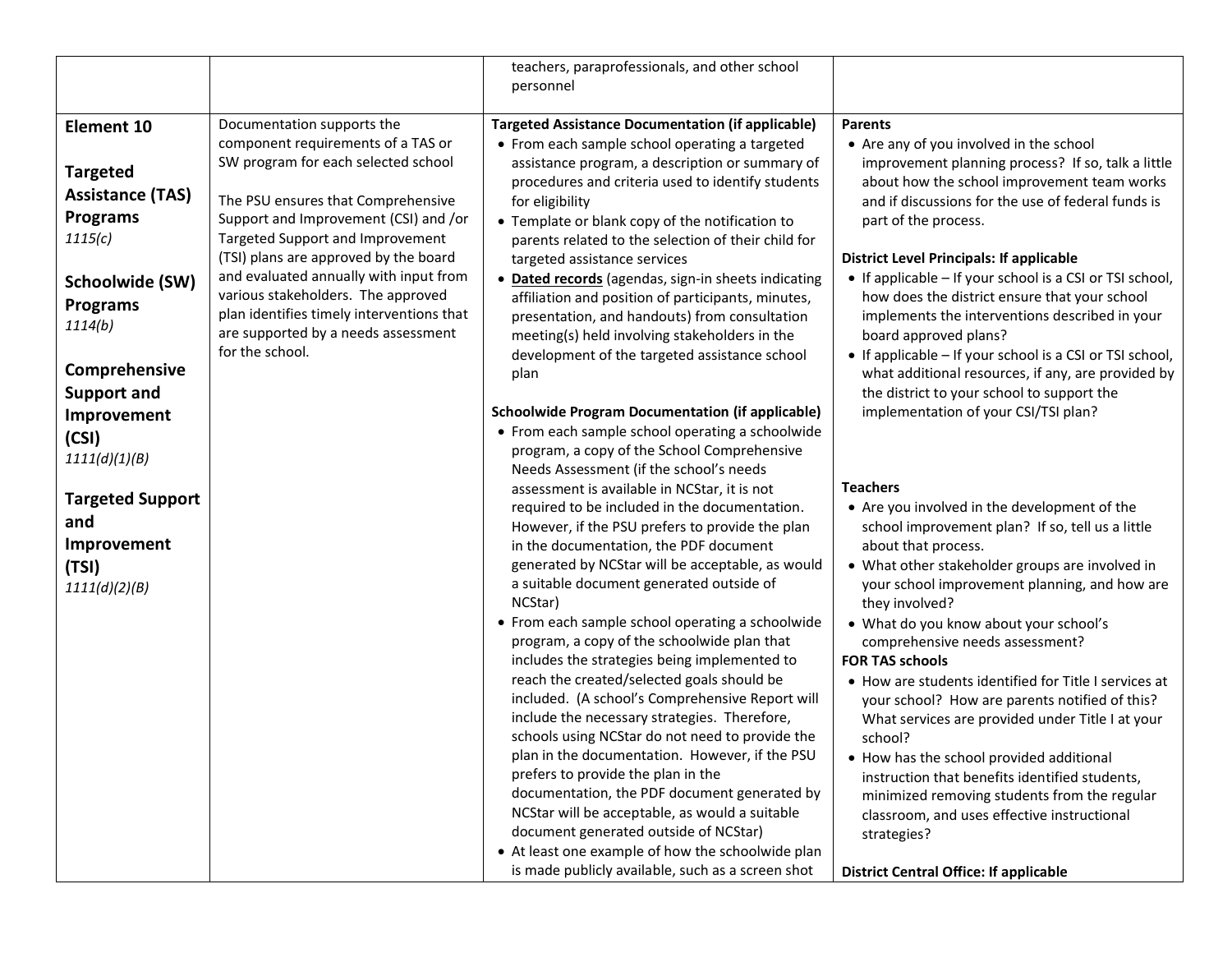| of a web page, web address of plan, notice to<br>parents about the plan, etc. should be made<br>available for review.<br>• Dated records (agendas, sign-in sheets indicating<br>affiliation and position of participants, minutes,<br>presentation, and handouts) from consultation<br>meeting(s) held involving stakeholders in the<br>development of the schoolwide plan<br>• Dated records (agendas, sign-in sheets indicating<br>affiliation and position of participants, minutes,<br>presentation, and handouts) from<br>meetings/events held to monitor and revise (if<br>necessary) based on student needs to ensure<br>that all students are provided opportunities to<br>meet the challenging State academic standards | • Do your schools' CSI and/or TSI plans identify<br>timely interventions that are supported by the<br>needs assessment at the schools?<br>• How does the district ensure that each CSI and<br>TSI school implements the interventions<br>described in the plan?<br>• What types of resources does the district provide<br>to each CSI and TSI school to support the planned<br>implementation of interventions?<br>• Are your schools' CSI and TSI plans evaluated<br>annually with input from various stakeholders?<br>Who are these stakeholders? How is the process<br>documented?<br>Charter / LAB School Leadership: If applicable<br>• Are your Charter/LAB Schools plans for the use of |
|----------------------------------------------------------------------------------------------------------------------------------------------------------------------------------------------------------------------------------------------------------------------------------------------------------------------------------------------------------------------------------------------------------------------------------------------------------------------------------------------------------------------------------------------------------------------------------------------------------------------------------------------------------------------------------------------------------------------------------|------------------------------------------------------------------------------------------------------------------------------------------------------------------------------------------------------------------------------------------------------------------------------------------------------------------------------------------------------------------------------------------------------------------------------------------------------------------------------------------------------------------------------------------------------------------------------------------------------------------------------------------------------------------------------------------------|
| <b>CSI/TSI documentation (if applicable)</b>                                                                                                                                                                                                                                                                                                                                                                                                                                                                                                                                                                                                                                                                                     | federal funds incorporated into the School                                                                                                                                                                                                                                                                                                                                                                                                                                                                                                                                                                                                                                                     |
| • Schoolwide needs assessment                                                                                                                                                                                                                                                                                                                                                                                                                                                                                                                                                                                                                                                                                                    | Improvement Plan?                                                                                                                                                                                                                                                                                                                                                                                                                                                                                                                                                                                                                                                                              |
| • Board approved CSI/TSI plan(s) that include a<br>description of the interventions that will be<br>implemented.                                                                                                                                                                                                                                                                                                                                                                                                                                                                                                                                                                                                                 | • How does the Charter/LAB School monitor the<br>school improvement planning? How is this<br>process supported?                                                                                                                                                                                                                                                                                                                                                                                                                                                                                                                                                                                |
| • Dated records (agendas, sign-in sheets indicating                                                                                                                                                                                                                                                                                                                                                                                                                                                                                                                                                                                                                                                                              | If Charter / LAB School operates a Schoolwide                                                                                                                                                                                                                                                                                                                                                                                                                                                                                                                                                                                                                                                  |
| affiliation and position of participants, minutes,                                                                                                                                                                                                                                                                                                                                                                                                                                                                                                                                                                                                                                                                               | Program:                                                                                                                                                                                                                                                                                                                                                                                                                                                                                                                                                                                                                                                                                       |
| presentation, and handouts) from board                                                                                                                                                                                                                                                                                                                                                                                                                                                                                                                                                                                                                                                                                           | What data do you have to support the effectiveness                                                                                                                                                                                                                                                                                                                                                                                                                                                                                                                                                                                                                                             |
| meetings or planning sessions at which CSI/TSI                                                                                                                                                                                                                                                                                                                                                                                                                                                                                                                                                                                                                                                                                   | of the use of federal funds and to address the needs                                                                                                                                                                                                                                                                                                                                                                                                                                                                                                                                                                                                                                           |
| plan(s) were discusses and/or introduced for<br>board approval.                                                                                                                                                                                                                                                                                                                                                                                                                                                                                                                                                                                                                                                                  | identified in your schoolwide needs assessment?<br>If Charter / LAB School operated a Targeted                                                                                                                                                                                                                                                                                                                                                                                                                                                                                                                                                                                                 |
| · Dated records (agendas, sign-in sheets indicating                                                                                                                                                                                                                                                                                                                                                                                                                                                                                                                                                                                                                                                                              | <b>Assistance Program:</b>                                                                                                                                                                                                                                                                                                                                                                                                                                                                                                                                                                                                                                                                     |
| affiliation and position of participants, minutes,                                                                                                                                                                                                                                                                                                                                                                                                                                                                                                                                                                                                                                                                               | How do you select students for participation in Title                                                                                                                                                                                                                                                                                                                                                                                                                                                                                                                                                                                                                                          |
| presentation, and handouts) from meetings or                                                                                                                                                                                                                                                                                                                                                                                                                                                                                                                                                                                                                                                                                     | I services?                                                                                                                                                                                                                                                                                                                                                                                                                                                                                                                                                                                                                                                                                    |
| planning sessions of CSI/TSI team(s) or other                                                                                                                                                                                                                                                                                                                                                                                                                                                                                                                                                                                                                                                                                    | If Charter / LAB School is identified as CSI or TSI                                                                                                                                                                                                                                                                                                                                                                                                                                                                                                                                                                                                                                            |
| stakeholder groups at which plans were<br>discussed and/or introduced to facilitate<br>development and/or evaluation of the CSI/TSI                                                                                                                                                                                                                                                                                                                                                                                                                                                                                                                                                                                              | • Describe the process used for required approval<br>of your CSI/TSI plan by your Charter/LAB School<br>Board.                                                                                                                                                                                                                                                                                                                                                                                                                                                                                                                                                                                 |
| plan.<br>• Schedule/timelines of interventions found in<br>approved CSI/TSI plan(s)                                                                                                                                                                                                                                                                                                                                                                                                                                                                                                                                                                                                                                              | • Are these plans evaluated annually with input<br>from the Charter/LAB School Board and other<br>stakeholders?                                                                                                                                                                                                                                                                                                                                                                                                                                                                                                                                                                                |
|                                                                                                                                                                                                                                                                                                                                                                                                                                                                                                                                                                                                                                                                                                                                  | • How does your CSI/TSI plan identify timely                                                                                                                                                                                                                                                                                                                                                                                                                                                                                                                                                                                                                                                   |
|                                                                                                                                                                                                                                                                                                                                                                                                                                                                                                                                                                                                                                                                                                                                  | interventions that are supported by your                                                                                                                                                                                                                                                                                                                                                                                                                                                                                                                                                                                                                                                       |
|                                                                                                                                                                                                                                                                                                                                                                                                                                                                                                                                                                                                                                                                                                                                  | Charter/LAB Schools needs assessment?                                                                                                                                                                                                                                                                                                                                                                                                                                                                                                                                                                                                                                                          |
|                                                                                                                                                                                                                                                                                                                                                                                                                                                                                                                                                                                                                                                                                                                                  | • What are some specific interventions used at<br>your Charter/LAB School?                                                                                                                                                                                                                                                                                                                                                                                                                                                                                                                                                                                                                     |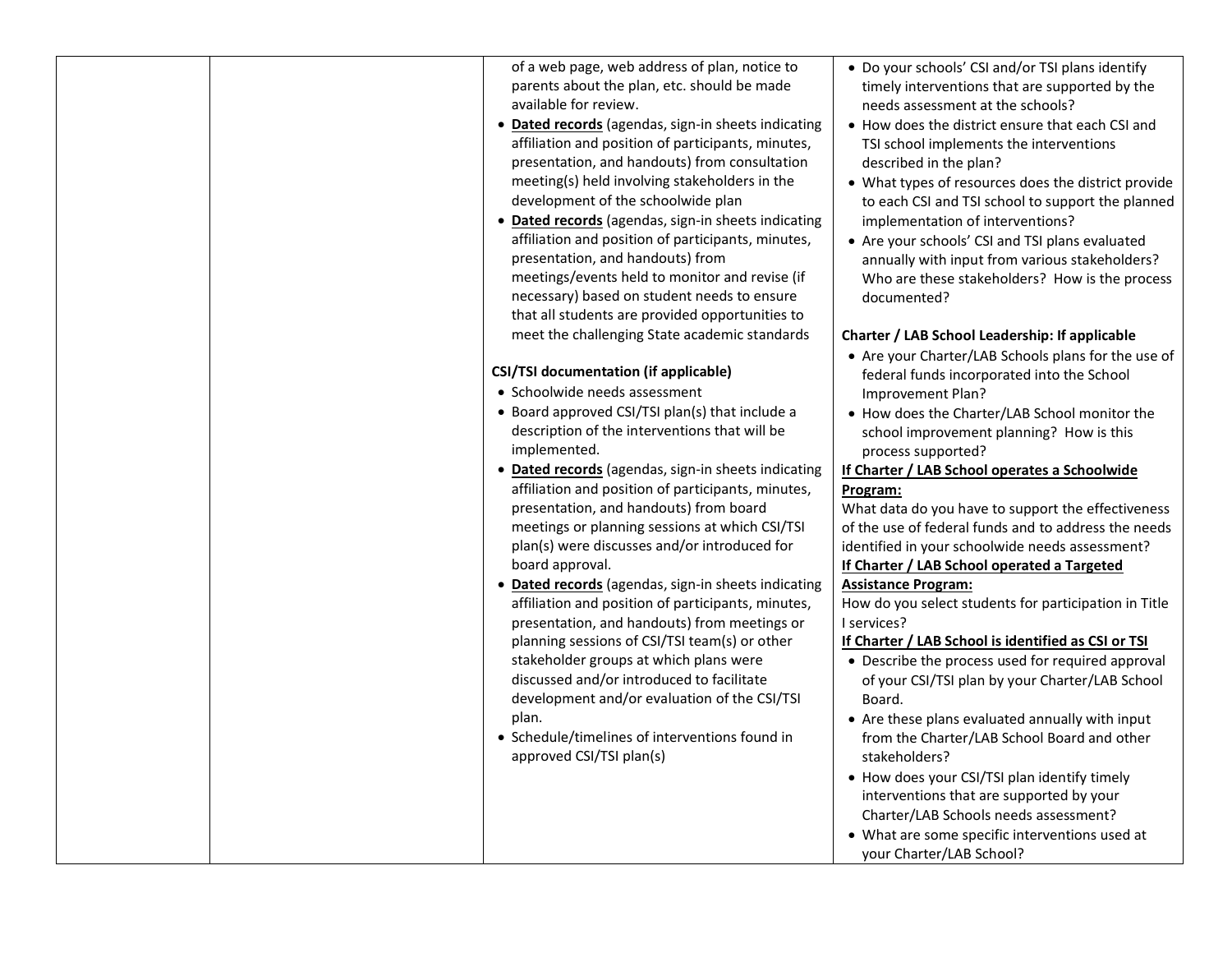|                                                                                                                                                                                                     |                                                                                                                                                                                                                                                                                                                                                                                                                                                                                                                                                                                                                                                                                                                                                                                                                                                                                    |                                                                                                                                                                                                                                                                                                                                                                                                                                                                                                                                                                                                                                                                                                                                                                                                                                                                                                                                                                                                                                                                                                                                                                                                                                                                                                             | • What is the process to ensure these<br>interventions are implemented?                                                                                                                                                                                                                                                                                                                                                                                                                                                                                                                                                                                                                                                                                                                                                                                                                                                                                                                                                                                                                                                                                                                                                                                                                                                          |
|-----------------------------------------------------------------------------------------------------------------------------------------------------------------------------------------------------|------------------------------------------------------------------------------------------------------------------------------------------------------------------------------------------------------------------------------------------------------------------------------------------------------------------------------------------------------------------------------------------------------------------------------------------------------------------------------------------------------------------------------------------------------------------------------------------------------------------------------------------------------------------------------------------------------------------------------------------------------------------------------------------------------------------------------------------------------------------------------------|-------------------------------------------------------------------------------------------------------------------------------------------------------------------------------------------------------------------------------------------------------------------------------------------------------------------------------------------------------------------------------------------------------------------------------------------------------------------------------------------------------------------------------------------------------------------------------------------------------------------------------------------------------------------------------------------------------------------------------------------------------------------------------------------------------------------------------------------------------------------------------------------------------------------------------------------------------------------------------------------------------------------------------------------------------------------------------------------------------------------------------------------------------------------------------------------------------------------------------------------------------------------------------------------------------------|----------------------------------------------------------------------------------------------------------------------------------------------------------------------------------------------------------------------------------------------------------------------------------------------------------------------------------------------------------------------------------------------------------------------------------------------------------------------------------------------------------------------------------------------------------------------------------------------------------------------------------------------------------------------------------------------------------------------------------------------------------------------------------------------------------------------------------------------------------------------------------------------------------------------------------------------------------------------------------------------------------------------------------------------------------------------------------------------------------------------------------------------------------------------------------------------------------------------------------------------------------------------------------------------------------------------------------|
| <b>Element 11</b><br>Parent and<br><b>Family</b><br>Engagement<br>1116(a)(2)(A,D,E)<br>$1116(a)(2)(A-F)$<br>1116(b)<br>$1116(c)(1-3)$<br>1116(c)(4)<br>1116(e)(1-5)(6-14<br>optional)<br>1304(c)(3) | The PSU and each school that receives<br>Title I funds must develop jointly with,<br>agree on with, and distribute to, parents<br>and family members a written parent<br>and family engagement policy.<br>Annually, each Title I school develops, in<br>partnership with Title I and Migrant<br>parents (if applicable), a school - parent<br>compact that is distributed to parents.<br>Each Title I school provides materials,<br>and training for parents to help build<br>parent capacity to improve student<br>achievement.<br>Each Title I school provides parents with<br>the following:<br>• information about all Title I<br>programs,<br>• a description and explanation of the<br>curriculum in use at the school,<br>• the forms of academic assessment<br>used to measure progress, and<br>• the achievement levels of the<br>challenging State academic<br>standards | <b>DISTRICT DOCUMENTATION</b><br>• Dated records (agendas, sign-in sheets indicating<br>affiliation and position of participants, minutes,<br>presentation, and handouts) from meetings at<br>which parents were involved in the<br>development, evaluation, and/or review of the<br>district's PFE policy. (NOTE: if a district receives<br>Title I-C funds, the documentation should reflect<br>that the PFE policy is disseminated to parents of<br>migratory children AND if early learning is<br>funded with Title I, the documentation should<br>reflect that the PFE policy is disseminated to<br>parents of early learning children)<br>• Documents related to the annual evaluation of<br>the district policy, such as parent surveys or<br>feedback forms, with analysis of the results<br>• The web address of the PFE policy on the district<br>website (NOTE: the policy should be easy to<br>locate for any visitor to the website)<br>• An example of a second method, aside from the<br>web posting, in which the district PFE policy is<br>shared, such as a brochure or inclusion in a<br>school or district handbook<br>• Documents displaying how the district assists<br>Title I schools in implementing effective PFE<br>activities<br>Selected District SCHOOLS/Charters/LAB Schools | <b>District Parents</b><br>• How are parents made aware of the content<br>standards - that is, what your child will learn and<br>be able to do and what assessments will be given<br>to measure proficiency of these standards?<br>• Were you and your child asked to sign a<br>document describing the responsibilities of the<br>student, parents, and the teachers?<br>• Are you aware of how the school-parent<br>compact was developed, where it comes from,<br>who decides what its contents are, and that is<br>reviewed annually with input from school<br>stakeholders?<br>• Beyond informing you about standards,<br>instruction, and assessment, what are some<br>things that the school or the district has done to<br>help parents improve their capacity to help their<br>children at home? (If needed what kinds of<br>things have the schools or district done to help<br>parents understand the subject matter well<br>enough to help their kids at home?)<br>• Are you familiar with the school's parent and<br>family engagement policy? How was this policy<br>shared with you? Have you been asked to give<br>input into the contents of this policy?<br>• Are you familiar with the district's parent and<br>family engagement policy? How was this policy<br>shared with you? Have you been asked to give |
|                                                                                                                                                                                                     | PFE- Parents of children in early<br>learning programs funded by Title I-                                                                                                                                                                                                                                                                                                                                                                                                                                                                                                                                                                                                                                                                                                                                                                                                          | <b>DOCUMENTATION</b>                                                                                                                                                                                                                                                                                                                                                                                                                                                                                                                                                                                                                                                                                                                                                                                                                                                                                                                                                                                                                                                                                                                                                                                                                                                                                        | input into the contents of this policy?                                                                                                                                                                                                                                                                                                                                                                                                                                                                                                                                                                                                                                                                                                                                                                                                                                                                                                                                                                                                                                                                                                                                                                                                                                                                                          |
|                                                                                                                                                                                                     | A must also be included in the<br>activities described for this<br>element.                                                                                                                                                                                                                                                                                                                                                                                                                                                                                                                                                                                                                                                                                                                                                                                                        | <b>Parent and Family Engagement Policy (PFE)</b><br>· Dated records (agendas, sign-in sheets indicating<br>affiliation and position of participants, minutes,<br>presentation, and handouts) from meetings at<br>which parents were involved in the<br>development, review and revision of the school's<br>PFE policy<br>• A copy of the school PFE policy<br>• The web address of the PFE policy on the school<br>website (NOTE: The policy should be easy for                                                                                                                                                                                                                                                                                                                                                                                                                                                                                                                                                                                                                                                                                                                                                                                                                                             | <b>Charter/LAB School parents</b><br>• How are parents made aware of the content<br>standards - that is, what your child will learn and<br>be able to do and what assessments will be given<br>to measure proficiency of these standards?<br>• Were you and your child asked to sign a<br>document describing the responsibilities of the<br>student, parents, and the teachers?<br>• Are you aware of how the school-parent<br>compact was developed, where it comes from,                                                                                                                                                                                                                                                                                                                                                                                                                                                                                                                                                                                                                                                                                                                                                                                                                                                      |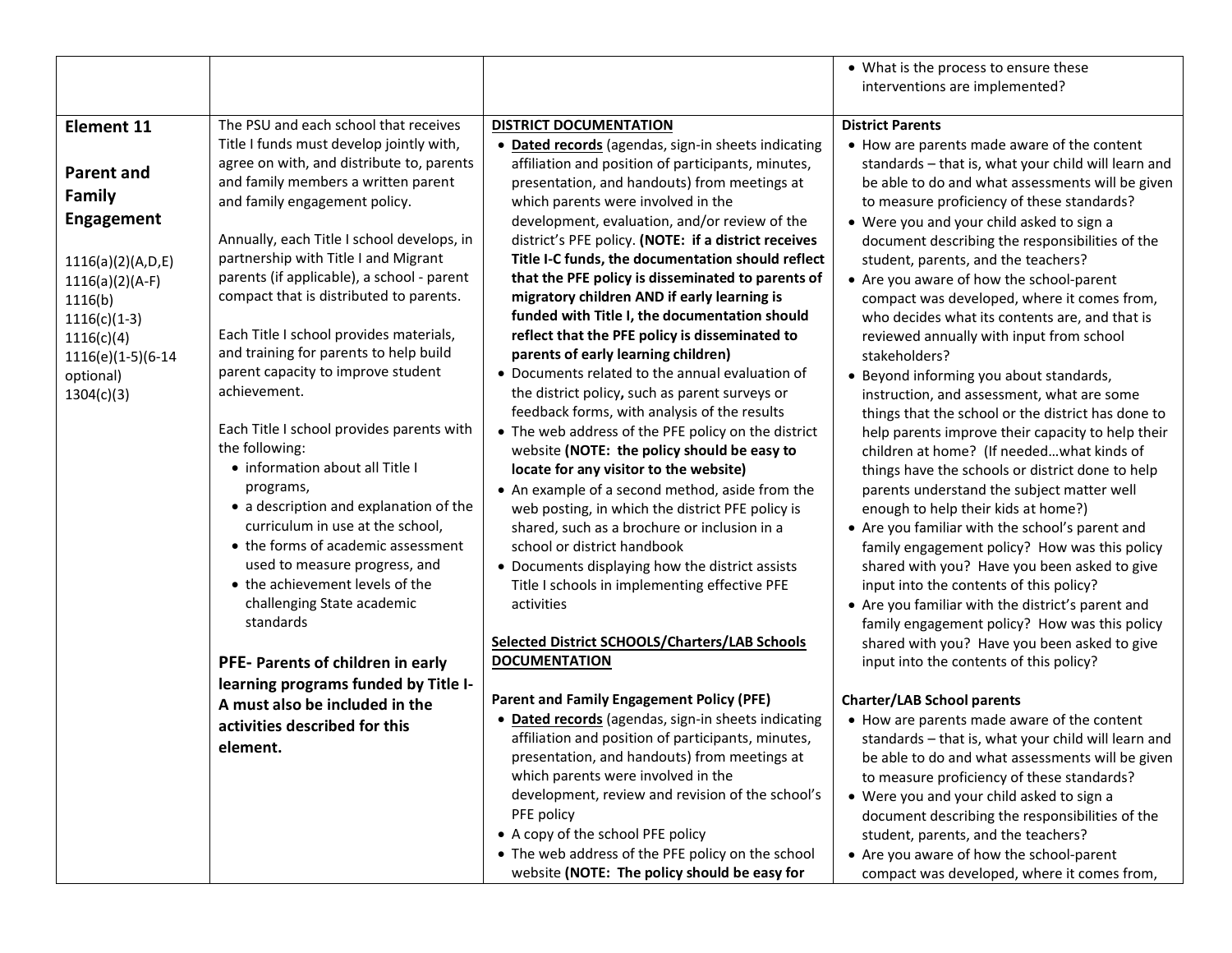| any visitor to locate on school and PSU<br>websites)<br>• An example of a direct method of disseminating<br>the policy, such as a brochure or entry in the<br>school handbook<br>· Dated records (agendas, sign-in sheets indicating<br>affiliation and position of participants, minutes,<br>presentation, and handouts) documenting the<br>annual Title I meetings<br><b>School Parent Compact</b><br>· Dated records (agendas, sign-in sheets indicating<br>affiliation and position of participants, minutes, | who decides what its contents are, and that it is<br>reviewed annually with input from school<br>stakeholders?<br>• Beyond informing you about standards,<br>instruction, and assessment, what are some<br>things that the school has done to help parents<br>improve their capacity to help their children at<br>home? (If neededwhat kinds of things have the<br>schools or district done to help parents<br>understand the subject matter well enough to<br>help their kids at home?)<br>• Are you familiar with the school's parent and<br>family engagement policy? How was this policy |
|-------------------------------------------------------------------------------------------------------------------------------------------------------------------------------------------------------------------------------------------------------------------------------------------------------------------------------------------------------------------------------------------------------------------------------------------------------------------------------------------------------------------|----------------------------------------------------------------------------------------------------------------------------------------------------------------------------------------------------------------------------------------------------------------------------------------------------------------------------------------------------------------------------------------------------------------------------------------------------------------------------------------------------------------------------------------------------------------------------------------------|
| presentation, and handouts) from meetings or                                                                                                                                                                                                                                                                                                                                                                                                                                                                      | shared with you? Have you been asked to give<br>input into the contents of this policy?                                                                                                                                                                                                                                                                                                                                                                                                                                                                                                      |
| events at which parents are involved in the<br>annual review, evaluation, and possible revision                                                                                                                                                                                                                                                                                                                                                                                                                   |                                                                                                                                                                                                                                                                                                                                                                                                                                                                                                                                                                                              |
| of the School Parent Compact                                                                                                                                                                                                                                                                                                                                                                                                                                                                                      | <b>District Level Principals</b>                                                                                                                                                                                                                                                                                                                                                                                                                                                                                                                                                             |
| • A copy of the School Parent Compact                                                                                                                                                                                                                                                                                                                                                                                                                                                                             | • How is your school's parent and family<br>engagement policy developed and how often is it                                                                                                                                                                                                                                                                                                                                                                                                                                                                                                  |
| <b>Building Parent Capacity to Support their Child's</b>                                                                                                                                                                                                                                                                                                                                                                                                                                                          | revisited by your stakeholders for possible                                                                                                                                                                                                                                                                                                                                                                                                                                                                                                                                                  |
| Learning                                                                                                                                                                                                                                                                                                                                                                                                                                                                                                          | revisions?                                                                                                                                                                                                                                                                                                                                                                                                                                                                                                                                                                                   |
| • Dated records (agendas, sign-in sheets indicating<br>affiliation and position of participants, minutes,<br>presentation, and handouts) from meetings or                                                                                                                                                                                                                                                                                                                                                         | • How is the school's parent and family<br>engagement policy disseminated so that parents<br>can see it?                                                                                                                                                                                                                                                                                                                                                                                                                                                                                     |
| events at which parents were provided with<br>information, activities, or training to help their<br>child at home                                                                                                                                                                                                                                                                                                                                                                                                 | • How were staff educated in how to reach out to,<br>communicate with, and work with parents as<br>equal partners?                                                                                                                                                                                                                                                                                                                                                                                                                                                                           |
| • Dated records (agendas, sign-in sheets indicating<br>affiliation and position of participants, minutes,<br>presentation, and handouts) from meeting or<br>events at which staff members were provided<br>with professional development and/or training to                                                                                                                                                                                                                                                       | • How does your school help parents understand<br>the content standards, instructional practices,<br>and ongoing classroom assessment (those<br>assessments used for learning) that will be used<br>in your school?                                                                                                                                                                                                                                                                                                                                                                          |
| help build parent capacity to help their child at<br>home                                                                                                                                                                                                                                                                                                                                                                                                                                                         | • How does your staff help increase the capacity of<br>parents to help their children at home?                                                                                                                                                                                                                                                                                                                                                                                                                                                                                               |
| • Annual professional development calendar that<br>is shared with staff with evidence of training on<br>building parent capacity                                                                                                                                                                                                                                                                                                                                                                                  | • How has the school-parent compact been jointly<br>developed and communicated with parents?                                                                                                                                                                                                                                                                                                                                                                                                                                                                                                 |
| • Examples of materials/information shared via                                                                                                                                                                                                                                                                                                                                                                                                                                                                    | • How has the school-parent compact been<br>implemented to support the child's academic                                                                                                                                                                                                                                                                                                                                                                                                                                                                                                      |
| social media, newsletters, website, brochures, or<br>other means, focused on building parent capacity                                                                                                                                                                                                                                                                                                                                                                                                             | achievement?<br>• When and how did the school conduct an annual<br>meeting to inform parents and families about                                                                                                                                                                                                                                                                                                                                                                                                                                                                              |
| Information to Parents about Instruction at<br>their Child's School                                                                                                                                                                                                                                                                                                                                                                                                                                               | being a Title I school?                                                                                                                                                                                                                                                                                                                                                                                                                                                                                                                                                                      |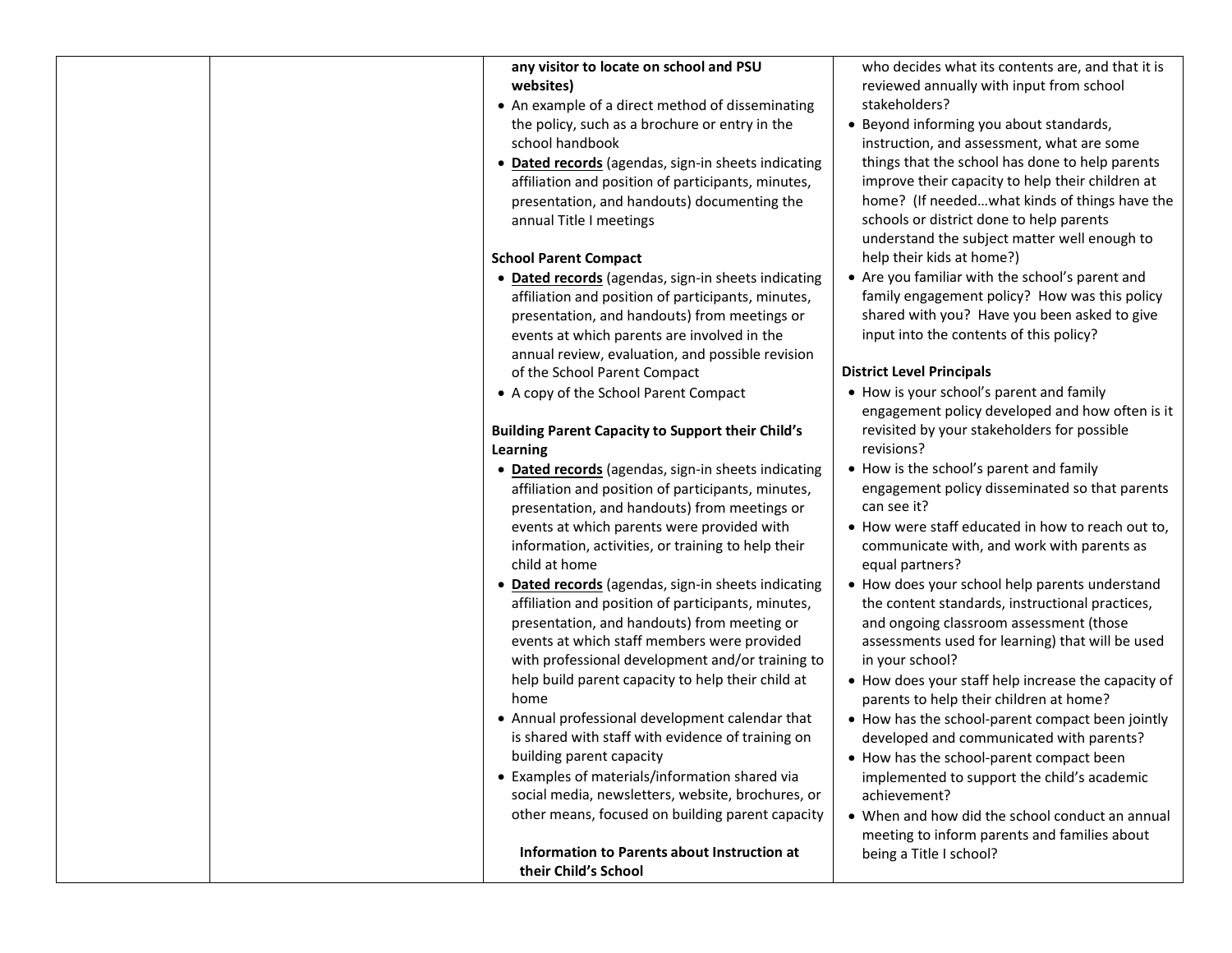| This documentation would be supported by            | <b>District Central Office</b><br>• What opportunities did the district provide |
|-----------------------------------------------------|---------------------------------------------------------------------------------|
| documentation of events such as curriculum          | families to evaluate and participate in decisions                               |
| nights, parent conferences, monthly coffee          | to improve the district PFE policy? What groups                                 |
| meetings with the principal, etc. as long as        | are involved in meetings for this purpose? What                                 |
| these events inform parents about the               | materials are presented to families?                                            |
| instruction, curriculum, assessments and            | • For your district PFE, what methods of gathering                              |
| standards in place at the school                    | annual feedback have you used? In what ways                                     |
|                                                     | has feedback led to changes in the policy?                                      |
| • Dated records (agendas, sign-in sheets indicating | • How is the district's PFE disseminated to                                     |
| affiliation and position of participants, minutes,  | parents?                                                                        |
| presentation, and handouts) from meetings or        | . How does the district ensure that each Title I                                |
| events at which parents were provided with the      | school involves their parents in the review and                                 |
| descriptions and explanations about curriculum      | improvement of the school PFE policies? How                                     |
| and academic content standards and forms of         | does the district ensure that each school's PFE                                 |
| assessment used to measure progress at their        | policy is disseminated to its community of                                      |
| child's school, and how achievement levels          | stakeholders?                                                                   |
| towards academic standards are determined.          | • How does the district ensure that the policy                                  |
| • Parent-teacher conference schedule and            | contains the required components of ESSA                                        |
| evidence of dissemination of information            | components?                                                                     |
| indicating the dates of these conferences           | • How does the district ensure that schools will                                |
| • Brochures, literature, or other resources shared  | help parents understand content standards,                                      |
| with parents to provide information about           | instructional practices, and ongoing classroom                                  |
| instruction at the school                           | assessment (assessment for learning)?                                           |
|                                                     | • How does the district ensure that schools will                                |
|                                                     | help parents improve their capacity to help their                               |
|                                                     | children at home?                                                               |
|                                                     | • How does the district's written PFE policy                                    |
|                                                     | promote meaningful engagement of families?                                      |
|                                                     |                                                                                 |
|                                                     | <b>Charter / LAB School Leadership</b>                                          |
|                                                     | • What opportunities did the Charter / LAB School                               |
|                                                     | provide families to evaluate and participate in                                 |
|                                                     | decisions to improve the PFE Policy? What                                       |
|                                                     | groups are involved in meetings for this purpose?                               |
|                                                     | What materials are presented to families?                                       |
|                                                     | • For your Charter/LAB School PFE, what methods                                 |
|                                                     | of gathering annual feedback have you used? In                                  |
|                                                     | what ways has feedback led to changes in the                                    |
|                                                     | policy?                                                                         |
|                                                     | • How is the Charter/LAB Schools PFE Policy                                     |
|                                                     | disseminated to parents?                                                        |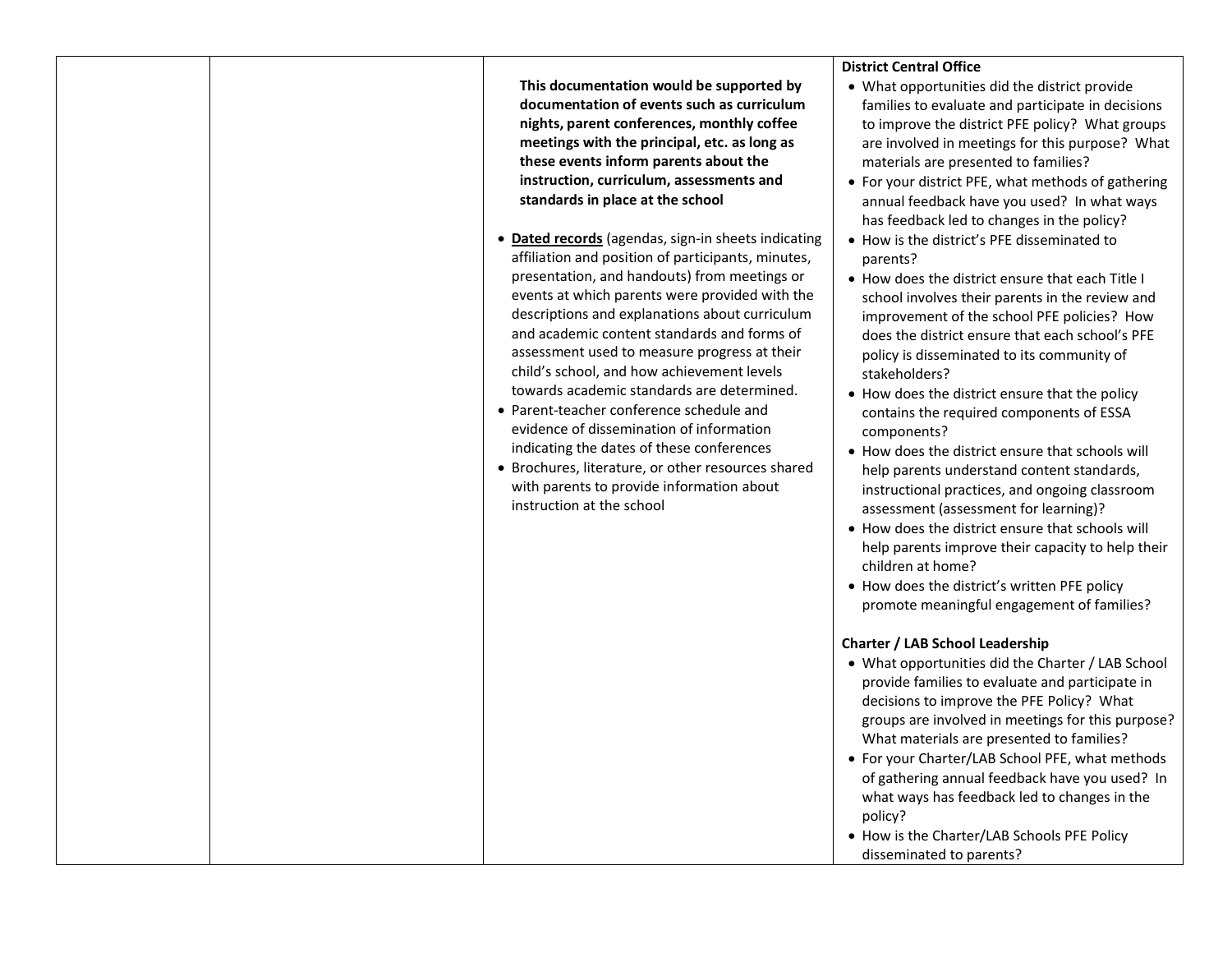|  | • How were school staff educated in how to reach<br>out to, communicate with, and work with<br>parents as equal partners?<br>• How does the PFE policy promote meaningful<br>engagement of families?<br>• How does your school help parents understand<br>the content standards, instructional practices,<br>and ongoing classroom assessment that will be<br>used at your school?<br>• How does your school help increase the capacity<br>of parents to help their children at home?<br>• How has the school-parent compact been jointly |
|--|-------------------------------------------------------------------------------------------------------------------------------------------------------------------------------------------------------------------------------------------------------------------------------------------------------------------------------------------------------------------------------------------------------------------------------------------------------------------------------------------------------------------------------------------|
|  |                                                                                                                                                                                                                                                                                                                                                                                                                                                                                                                                           |
|  | developed and communicated with parents?                                                                                                                                                                                                                                                                                                                                                                                                                                                                                                  |
|  | • How has the school-parent compact been<br>implemented to support the child's academic<br>achievement?                                                                                                                                                                                                                                                                                                                                                                                                                                   |

|  | <b>Title II-A Supporting Effective Instruction</b> |
|--|----------------------------------------------------|
|--|----------------------------------------------------|

| Consolidated<br>Element/ESSA<br>References                                 | <b>Indicators</b>                                                                                                                                                                                                                                                                                                                                                                                                                                                                                                                                                                                            | Supporting Documentation to be submitted                                                                                                                                                                                                                                                                                                                                                                                                                                                                                                                                                                                        | <b>Interview Questions</b>                                                                                                                                                                                                                                                                                                                                                                                                                                                                                      |
|----------------------------------------------------------------------------|--------------------------------------------------------------------------------------------------------------------------------------------------------------------------------------------------------------------------------------------------------------------------------------------------------------------------------------------------------------------------------------------------------------------------------------------------------------------------------------------------------------------------------------------------------------------------------------------------------------|---------------------------------------------------------------------------------------------------------------------------------------------------------------------------------------------------------------------------------------------------------------------------------------------------------------------------------------------------------------------------------------------------------------------------------------------------------------------------------------------------------------------------------------------------------------------------------------------------------------------------------|-----------------------------------------------------------------------------------------------------------------------------------------------------------------------------------------------------------------------------------------------------------------------------------------------------------------------------------------------------------------------------------------------------------------------------------------------------------------------------------------------------------------|
| <b>Element 12</b><br><b>Allowable Uses</b><br>of Title II funds<br>2103(b) | PSU documents allowable uses as<br>approved in CCIP application<br>Developing or improving a<br>(1)<br>rigorous, transparent, and fair<br>evaluation and support system<br>Developing and implementing<br>(2)<br>initiatives to assist in recruiting,<br>hiring, and retaining effective<br>teachers<br>Recruiting qualified individuals<br>(3)<br>from other fields to become<br>teachers, principals, or other<br>school leaders<br>Reducing class size to a level that<br>(4)<br>is evidence-based<br>Providing high quality,<br>(5)<br>personalized staff development<br>(only if not provided in IIA-A) | • Documentation of activities described by the PSU<br>in the Grant Details section of CCIP such as<br>schedules, brochures, presentation materials,<br>invoices, or time sheets<br>• For any professional development activities<br>funded by Title II funds, submitted<br>documentation should include the following:<br>Dated records - agendas, sign-in sheets indicating<br>affiliation and position of participants, minutes,<br>presentation, and handouts<br>• If PSU is reducing class size by funding a regular<br>curricular teacher, documentation to show the<br>actual reduction in class size should be submitted | <b>District Central Office</b><br>• What district-wide professional development<br>were offered using Title II funds?<br>• Were Title II funds used for any strategies<br>besides professional development? If so, how<br>were the funds used?<br>Charter Leadership / LAB School Leadership<br>• What professional opportunities were offered at<br>your school using Title II funds?<br>• Were Title II funds used for any strategies<br>besides professional development? If so, how<br>were the funds used? |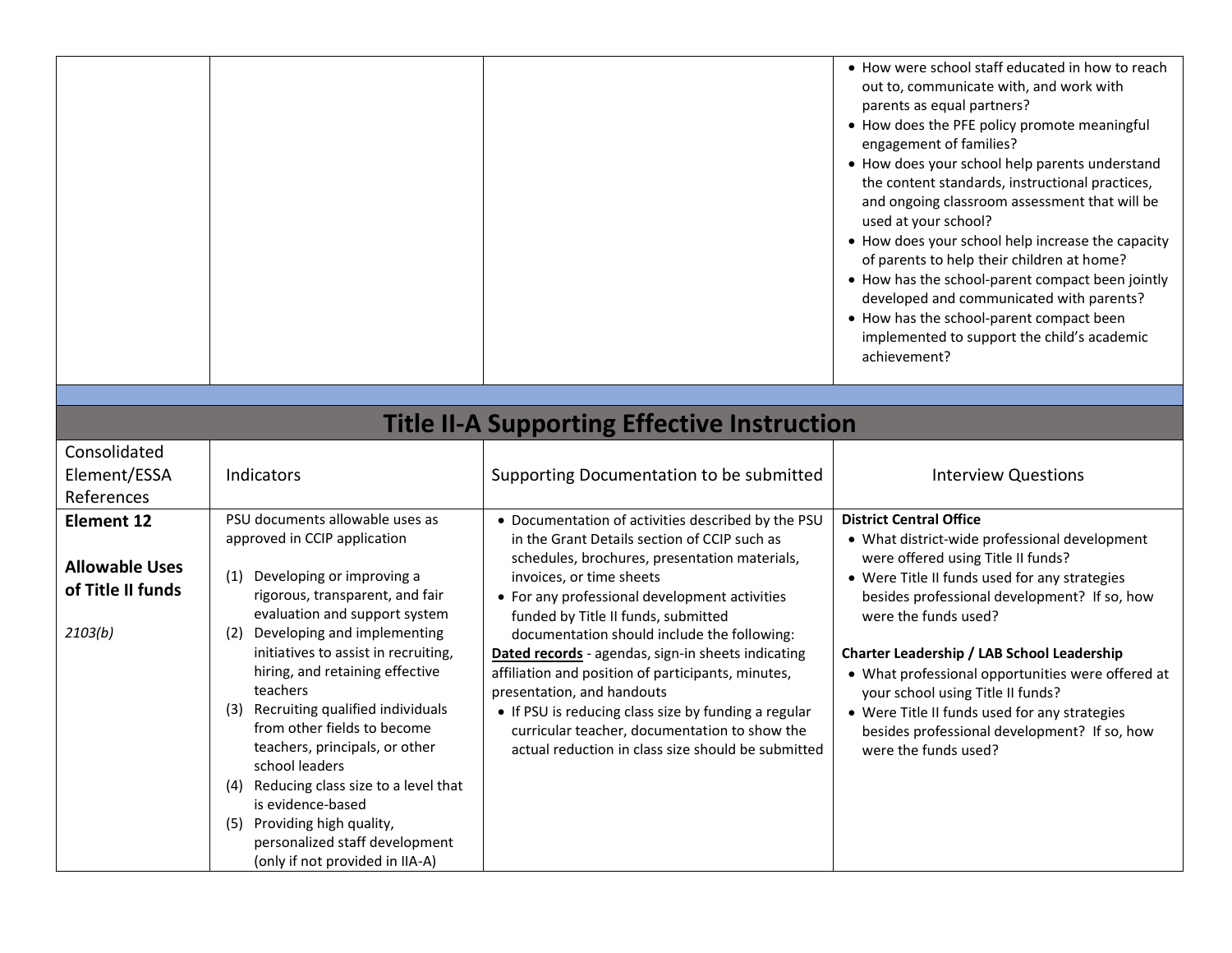| (6) | Developing programs and                  |  |
|-----|------------------------------------------|--|
|     | activities that increase the ability     |  |
|     | of teachers to effectively teach         |  |
|     | children with disabilities and           |  |
|     | <b>English Learners</b>                  |  |
|     | (7) Providing programs and activities    |  |
|     | to (i) increase the knowledge base       |  |
|     | of teachers, principals, or other        |  |
|     | school leaders on instruction in         |  |
|     | the early grades and on strategies       |  |
|     | to measure whether young                 |  |
|     | children are progressing; and            |  |
|     | (ii) the ability of principals or other  |  |
|     | school leaders to support                |  |
|     | teachers, teacher leaders, and           |  |
|     | early childhood educators, and           |  |
|     | other professionals to meet the          |  |
|     | needs of student through age 8,          |  |
|     | which may include providing joint        |  |
|     | professional learning and planning       |  |
|     | activities for school staff and          |  |
|     | educators in preschool programs          |  |
|     | that address the transition to           |  |
|     | elementary school                        |  |
|     | (8) Providing training, technical        |  |
|     | assistance, and capacity-building        |  |
|     | in the PSU to assist teachers,           |  |
|     | principal, or other leaders with         |  |
|     | selecting and implementing               |  |
|     | formative assessments, designing         |  |
|     | classroom-based assessments, and         |  |
|     | using data from such assessment          |  |
|     | to improve instruction                   |  |
|     | (9) Carrying out in-service training for |  |
|     | school personnel in (a) techniques       |  |
|     | and supports needed to                   |  |
|     | understand when and how to               |  |
|     | refer students affected by trauma        |  |
|     | and those at risk of mental illness,     |  |
|     | (b) use of referral mechanism that       |  |
|     | effectively links such children to       |  |
|     | appropriate treatment and                |  |
|     | intervention services, (c) forming       |  |
|     | partnerships between school-             |  |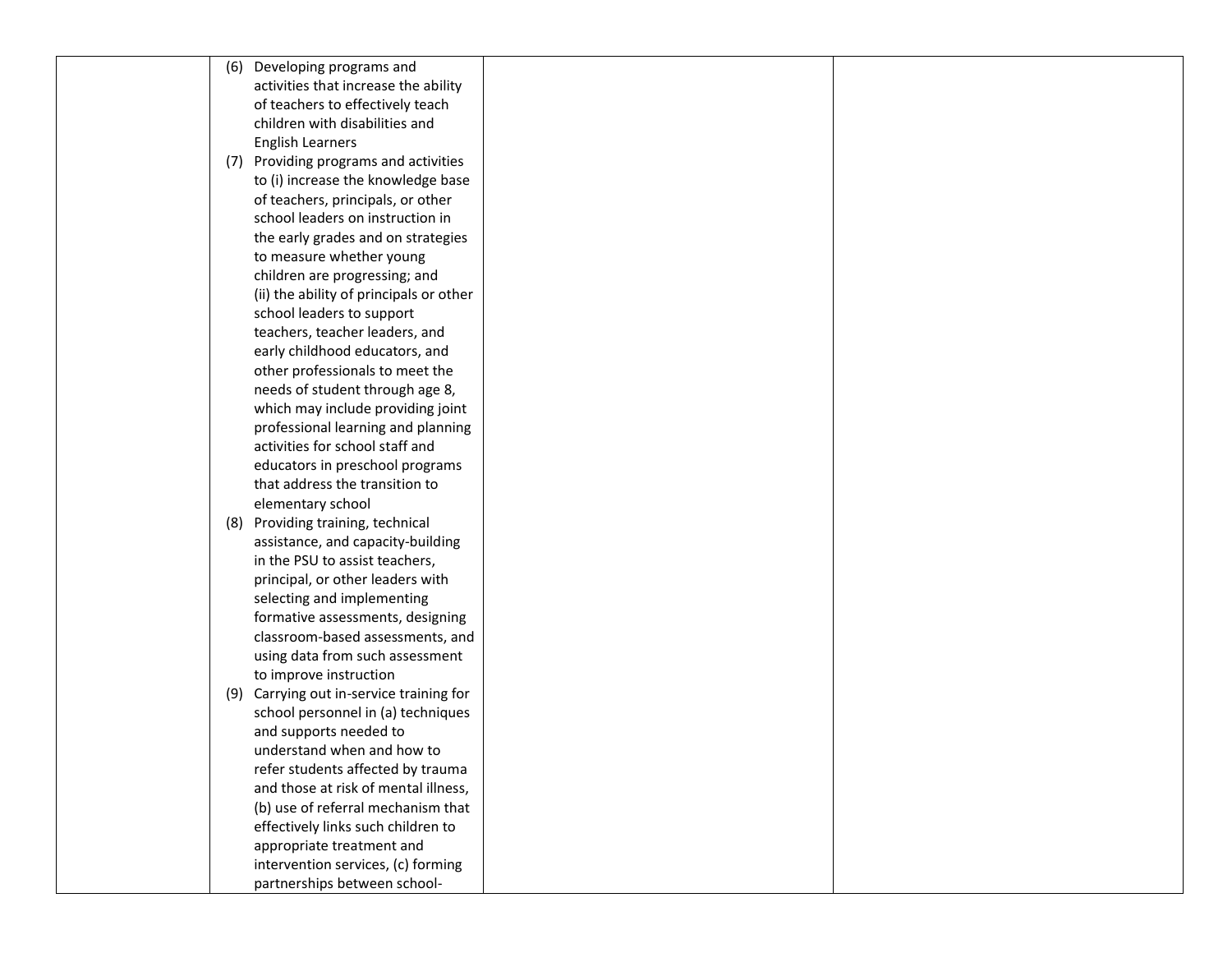| based mental health programs             |  |
|------------------------------------------|--|
| with public and private health           |  |
| organizations                            |  |
| (10) Providing training to support the   |  |
| identification of student who are        |  |
| gifted and talented and                  |  |
| implementing instructional               |  |
| practices that support the               |  |
| education of (a) early entrance or       |  |
| Kindergarten, (b) enrichment,            |  |
| acceleration, and curriculum             |  |
| compacting activities, and (c) dual      |  |
| or concurrent enrollment                 |  |
| programs in secondary school and         |  |
| postsecondary education                  |  |
| (11) Supporting the instruction services |  |
| provided by effective school             |  |
| library programs                         |  |
| (12) Providing training for all school   |  |
| personnel regarding how to               |  |
| prevent and recognize child sexual       |  |
| abuse                                    |  |
| (13) Developing and providing            |  |
| professional development and             |  |
| other comprehensive systems of           |  |
| support for teachers, principals, or     |  |
| other school leaders to promote          |  |
| high-quality instruction and             |  |
| instructional leadership in STEM         |  |
| subjects, including computer             |  |
| science                                  |  |
| (14) Developing feedback mechanisms      |  |
| to improve schoolworking                 |  |
| conditions, including through            |  |
| periodically and publicly reporting      |  |
| results of educator support and          |  |
| working conditions feedback              |  |
| (15) Providing high-quality professional |  |
| development for teachers,                |  |
| principal, or other school leaders       |  |
| on effective strategies to integrate     |  |
| rigorous academic content, career        |  |
| and technical education, and             |  |
| work-based learning                      |  |
|                                          |  |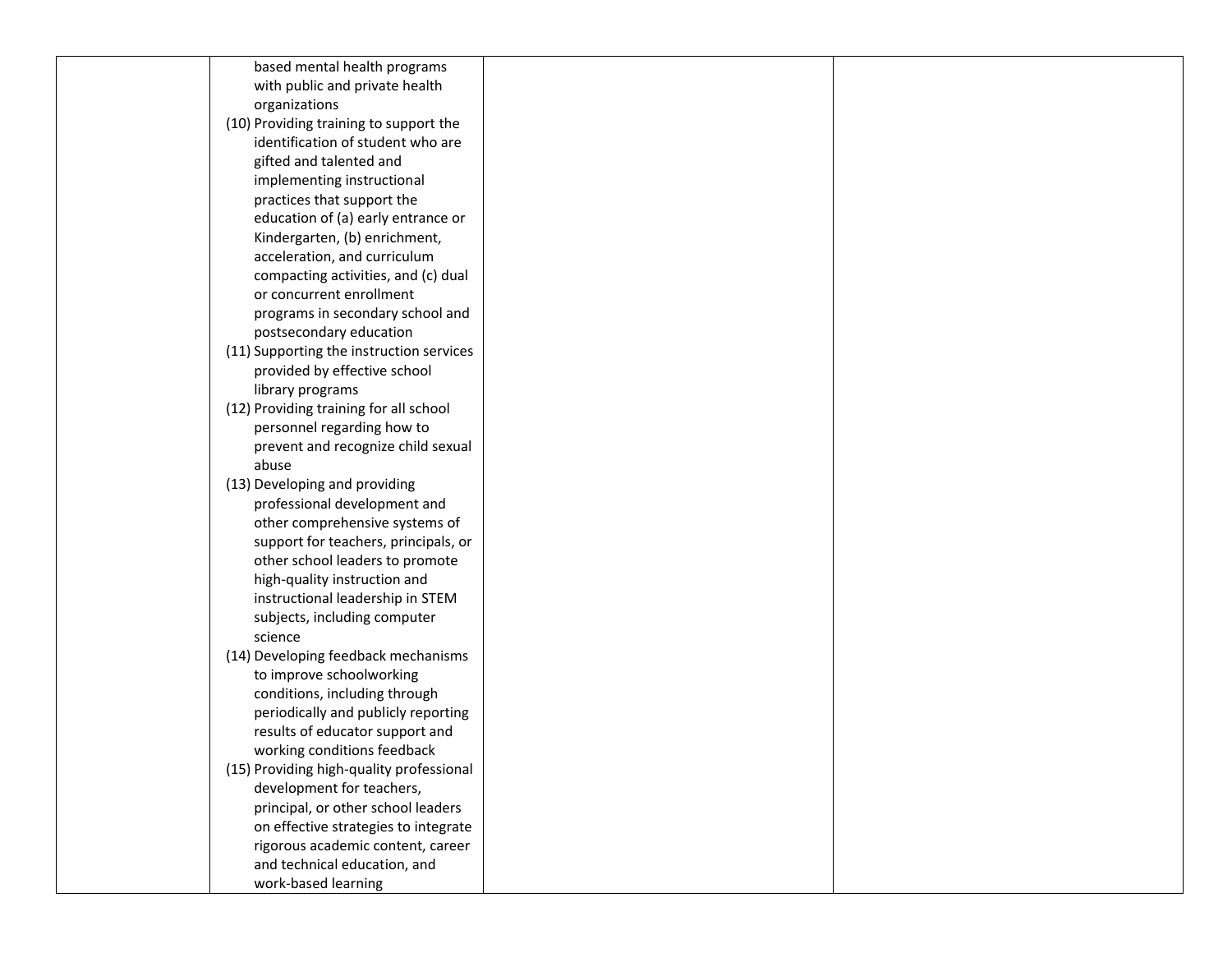|                                                                                                        | (16) Carrying out activities that are<br>evidence-based to the extent that<br>the State approves as allowable<br>for use of these funds                                                                                                                                                                                                                                                                                                                                                                                                                                                                                                                                                                                                                                                                                                                                               |                                                                                                                                                                                                                                                                                                                                                                                                                                                                                                                                                                                                                                                                                                                                                                                                                                                                                                                                                                                                          |                                                                                                                                                                                                                                                                                                                                                                                                                                                                                                                                                                                                                                                                                                                                                                                                                                                                                                                                                                                                                                                                                    |
|--------------------------------------------------------------------------------------------------------|---------------------------------------------------------------------------------------------------------------------------------------------------------------------------------------------------------------------------------------------------------------------------------------------------------------------------------------------------------------------------------------------------------------------------------------------------------------------------------------------------------------------------------------------------------------------------------------------------------------------------------------------------------------------------------------------------------------------------------------------------------------------------------------------------------------------------------------------------------------------------------------|----------------------------------------------------------------------------------------------------------------------------------------------------------------------------------------------------------------------------------------------------------------------------------------------------------------------------------------------------------------------------------------------------------------------------------------------------------------------------------------------------------------------------------------------------------------------------------------------------------------------------------------------------------------------------------------------------------------------------------------------------------------------------------------------------------------------------------------------------------------------------------------------------------------------------------------------------------------------------------------------------------|------------------------------------------------------------------------------------------------------------------------------------------------------------------------------------------------------------------------------------------------------------------------------------------------------------------------------------------------------------------------------------------------------------------------------------------------------------------------------------------------------------------------------------------------------------------------------------------------------------------------------------------------------------------------------------------------------------------------------------------------------------------------------------------------------------------------------------------------------------------------------------------------------------------------------------------------------------------------------------------------------------------------------------------------------------------------------------|
|                                                                                                        |                                                                                                                                                                                                                                                                                                                                                                                                                                                                                                                                                                                                                                                                                                                                                                                                                                                                                       | <b>Title IV-A Student Support and Academic Enrichment</b>                                                                                                                                                                                                                                                                                                                                                                                                                                                                                                                                                                                                                                                                                                                                                                                                                                                                                                                                                |                                                                                                                                                                                                                                                                                                                                                                                                                                                                                                                                                                                                                                                                                                                                                                                                                                                                                                                                                                                                                                                                                    |
| Consolidated<br>Element/ESSA<br>References                                                             | Indicators                                                                                                                                                                                                                                                                                                                                                                                                                                                                                                                                                                                                                                                                                                                                                                                                                                                                            | Supporting Documentation to be submitted                                                                                                                                                                                                                                                                                                                                                                                                                                                                                                                                                                                                                                                                                                                                                                                                                                                                                                                                                                 | <b>Interview Questions</b>                                                                                                                                                                                                                                                                                                                                                                                                                                                                                                                                                                                                                                                                                                                                                                                                                                                                                                                                                                                                                                                         |
| Element 13<br>Implementation<br>of Title IV-A<br>program<br>4001<br>4106(e)(1)(E)<br>$4106(e)(2)(C-E)$ | For School Districts:<br>The district:<br>• has processes to prioritize the<br>distribution of Title IV-A funds to<br>schools served by the PSU<br>(regardless of the Title I status of<br>each specific school) that:<br>(1) are among the schools with the<br>greatest needs, as determined by<br>the PSU<br>(2) have the highest percentage or<br>numbers of students counted under<br>section 1124(c)<br>(3) are identified as CSI schools<br>(4) are implementing TSI plans<br>(5) are identified as persistently<br>dangerous public schools as<br>described in section 8532<br>For School Districts, Charters, and LAB<br>School<br>The PSU:<br>• uses the funds to support:<br>(1) well-rounded education<br>opportunities<br>(2) safe and healthy students<br>and/or<br>(3) effective use of technology<br>• periodically evaluates the<br>effectiveness of these activities | <b>Districts</b><br>• Documentation of the processes used to<br>prioritize the distribution of Title IV-A funds<br>based on the needs of students noted in the<br>indicator box (regardless of the Title I status of<br>the school)<br><b>Districts, Charters, and LAB Schools</b><br>• Documentation of activities described by the PSU<br>in the Grant Details section of CCIP such as<br>schedules, brochures, presentation materials,<br>invoices, or time sheets<br>• Evidence of evaluation of Title IV-A activities,<br>such as a description of methodology and/or<br>results/analysis of the evaluation data<br>• If applicable, regarding any mental health service<br>funded by Title IV-A, a template of notices to<br>parents concerning provided services with No<br>child-specific information included<br>• If applicable, regarding any mental health<br>services funded with Title IV-A, sample or<br>template of a blank consent form with no child-<br>specific information included | <b>District Central Office</b><br>• How does the district evaluate the effectiveness<br>of activities within each of the three areas that<br>are to be addressed in its implementation of the<br>Title IV-A grant?<br>• What are the districts procedures to ensure that<br>the funds address the schools with the greatest<br>needs, regardless of Title I status?<br>• Are any mental health assessments or services<br>funded by Title IV-A? If so, what types of<br>notification is provided to parents: (1) describing<br>the services provided, (2) the purpose for the<br>assessment or service, (3) the provider of the<br>assessment or service, (4) the timing of the<br>assessment or service, (5) when it will begin and<br>(6) how long the assessment or service may last?<br><b>Charter / LAB School Leadership</b><br>• What are you doing with your Title IV-A funds?<br>How are you monitoring the effectiveness of<br>your activities so that you know you are<br>accomplishing your goals? If so, what<br>documentation is used to document these<br>sessions? |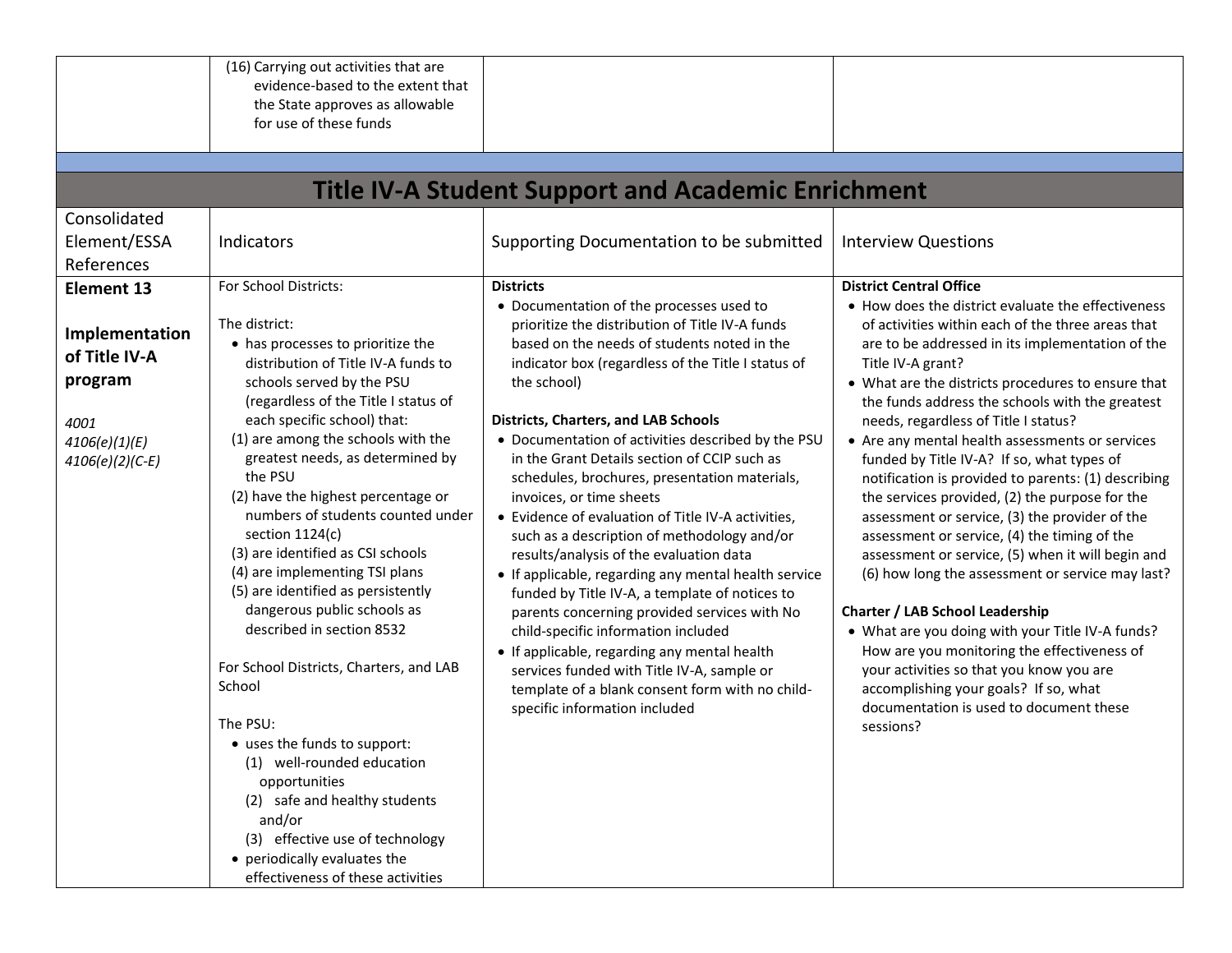| based on the objectives and<br>outcomes described in the<br>application for funding                                                                                                                                                                                                                                                                                                                                                                                                                                                                                                                               |  |
|-------------------------------------------------------------------------------------------------------------------------------------------------------------------------------------------------------------------------------------------------------------------------------------------------------------------------------------------------------------------------------------------------------------------------------------------------------------------------------------------------------------------------------------------------------------------------------------------------------------------|--|
| Furthermore, if mental health<br>assessments or services are funded by<br>Title IV-A, the PSU has:<br>• provided, to the parents of children<br>receiving services, written notice<br>describing in detail the service<br>provided, including the purpose for<br>assessment or service, the provider<br>of the assessment or service, when<br>the assessment or service will begin<br>and how long the assessment or<br>service may last and<br>• obtained, for each participating<br>child in such activities, written<br>informed consent from the parent<br>of each participating child under the<br>age of 18 |  |

## **Title III Language Instruction for English Learners and Immigrant Students If appliable**

|                                                                                                                                                                  | $\cdots$ and $\blacksquare$                                                                                                                                                                                                           |                                                                                                                                                                                                                                                                                                                                                                                                                                                          |                                                                                                                                                                                                                                                                                                                                                                                                                                                                  |  |
|------------------------------------------------------------------------------------------------------------------------------------------------------------------|---------------------------------------------------------------------------------------------------------------------------------------------------------------------------------------------------------------------------------------|----------------------------------------------------------------------------------------------------------------------------------------------------------------------------------------------------------------------------------------------------------------------------------------------------------------------------------------------------------------------------------------------------------------------------------------------------------|------------------------------------------------------------------------------------------------------------------------------------------------------------------------------------------------------------------------------------------------------------------------------------------------------------------------------------------------------------------------------------------------------------------------------------------------------------------|--|
| Consolidated<br>Element/ESSA<br>References                                                                                                                       | Indicators                                                                                                                                                                                                                            | Supporting Documentation to be submitted                                                                                                                                                                                                                                                                                                                                                                                                                 | <b>Interview Questions</b>                                                                                                                                                                                                                                                                                                                                                                                                                                       |  |
| Element 14<br>Disseminations,<br>Training, and<br><b>Technical</b><br><b>Assistance for</b><br><b>English Language</b><br><b>Development</b><br><b>Standards</b> | The PSU helps all teachers of English<br>learners understand that WIDA English<br>Language Development (ELD) Standards<br>and provides all teachers with necessary<br>training and technical assistance to<br>implement the standards | Dated records (agendas, sign-in sheets indicating<br>affiliation and position of participants, minutes,<br>presentation, and handouts) from professional<br>development activities at which the ELD<br>Standards were disseminated, and training was<br>provided to assist all teachers of English learners<br>in implementing the WIDA standards<br>• Evidence of ELD standards dissemination such as<br>web postings, brochures, articles, memos, etc. | <b>District Level Principals</b><br>• How are the WIDA standards disseminated to all<br>teachers of English learners at your school? How<br>does the district ensure that all teachers<br>understand these standards?<br>• Have your teachers received adequate training<br>and support for implementing the WIDA<br>standards?<br><b>District Teachers</b><br>• In what ways does the district support you and<br>your school in teaching English Learners? How |  |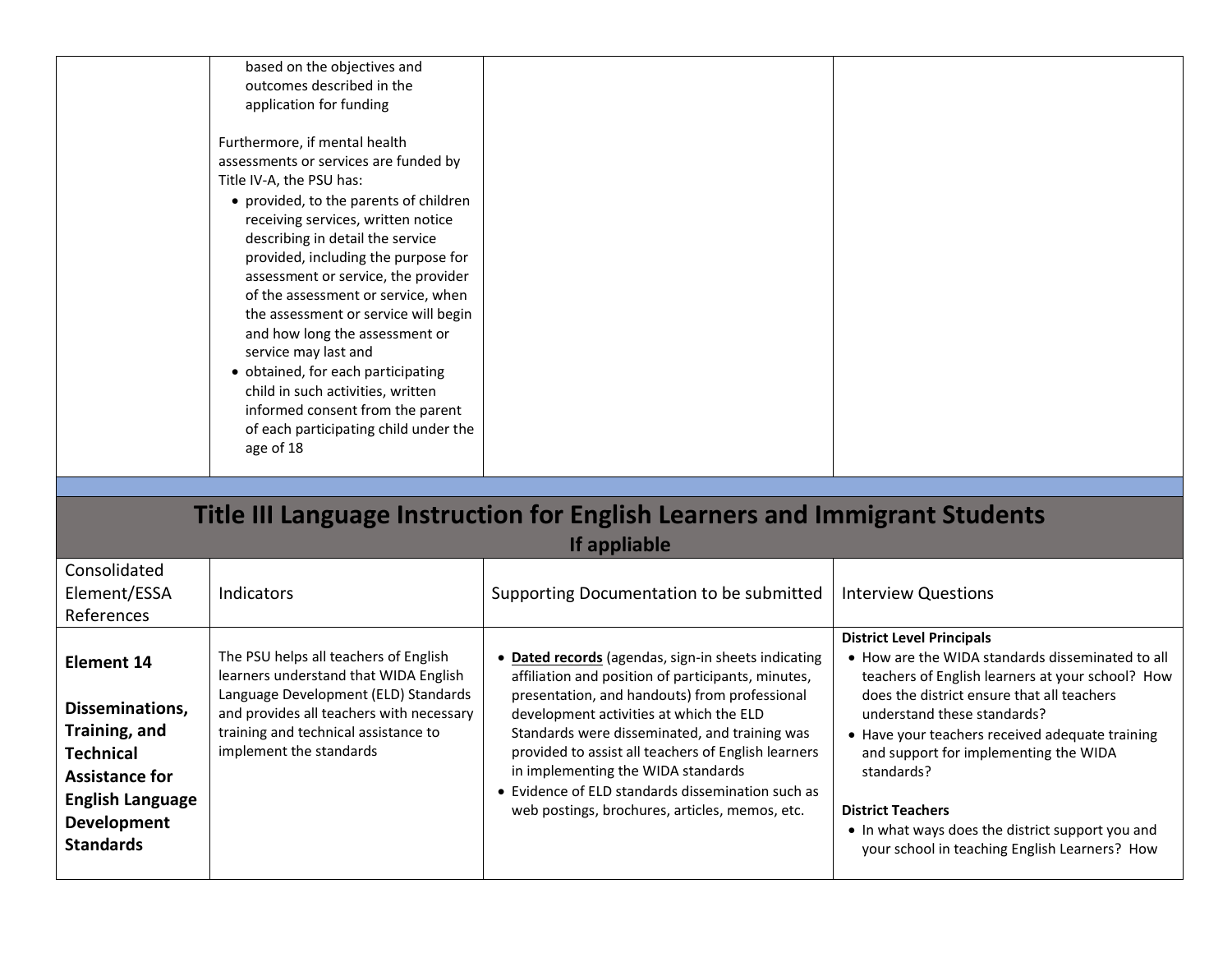| 3115(c)(1)(A)<br>3115(c)(2)(B)               |                                                                             |                                                                                            | does the district help you understand effective<br>ways to teach the English learners?                |
|----------------------------------------------|-----------------------------------------------------------------------------|--------------------------------------------------------------------------------------------|-------------------------------------------------------------------------------------------------------|
|                                              |                                                                             |                                                                                            | • How does the district help you understand the<br>WIDA standards?                                    |
|                                              |                                                                             |                                                                                            |                                                                                                       |
|                                              |                                                                             |                                                                                            | <b>Charter / LAB School Teachers</b>                                                                  |
|                                              |                                                                             |                                                                                            | . In what ways does the Charter/LAB School                                                            |
|                                              |                                                                             |                                                                                            | support you in teaching English Learners? How<br>does the Charter/LAB School help you                 |
|                                              |                                                                             |                                                                                            | understand effective ways to teach the English                                                        |
|                                              |                                                                             |                                                                                            | learners?                                                                                             |
|                                              |                                                                             |                                                                                            | • How does the Charter/LAB School help you                                                            |
|                                              |                                                                             |                                                                                            | understand the WIDA standards?                                                                        |
|                                              |                                                                             |                                                                                            | <b>District Central Office</b>                                                                        |
|                                              |                                                                             |                                                                                            | • How does the district ensure that all teachers of<br>English learners understand the WIDA standards |
|                                              |                                                                             |                                                                                            | and effective ways to teacher English learners?                                                       |
|                                              |                                                                             |                                                                                            | • How does the district determine the topics for EL                                                   |
|                                              |                                                                             |                                                                                            | related professional development?                                                                     |
|                                              |                                                                             |                                                                                            | <b>Charter / LAB School Leadership</b>                                                                |
|                                              |                                                                             |                                                                                            | • How does the Charter/LAB School ensure that all<br>teachers of English learners understand the      |
|                                              |                                                                             |                                                                                            | WIDA standards and effective ways to teacher<br>English learners?                                     |
|                                              |                                                                             |                                                                                            | • How does the Charter / LAB school determine                                                         |
|                                              |                                                                             |                                                                                            | the topics of EL-Related professional                                                                 |
|                                              |                                                                             |                                                                                            | development?                                                                                          |
|                                              |                                                                             |                                                                                            |                                                                                                       |
|                                              | The PSU ensures that:                                                       | • Schedules for English Proficiency testing                                                | <b>District Level Principals</b>                                                                      |
| <b>Element 15</b>                            | Procedures are in place to<br>$\bullet$<br>determine which students need to | • Outline or summary of procedures used at the<br>district school/charter/LAB School level | • Who at your school oversees English Language<br>Proficiency testing?                                |
|                                              | be tested for English Language                                              | • Outline or summary of procedures used at the                                             | • How are parents of EL students notified of the                                                      |
| <b>Procedures to</b>                         | Proficiency                                                                 | district level                                                                             | results of these tests?                                                                               |
| <b>Determine</b>                             | Procedures are in place for the use<br>$\bullet$                            | • Template of letter (or a copy of a letter with                                           | • How are your staff and teachers notified?                                                           |
| <b>English Language</b>                      | of the English Language<br>Proficiency test to identify                     | personally identifying information removed) to                                             | • About how many EL students (rough percentage)                                                       |
| <b>Proficiency of</b><br><b>Students and</b> | students as English Learners                                                | notify parents of the results of the English<br>Language proficiency test                  | do you have at your school?                                                                           |
| <b>Notification</b>                          | Parents are notified of the results                                         | • Notification to parents of student identified to                                         | <b>District Central Office</b>                                                                        |
| <b>Requirements</b>                          | of the initial English Learner                                              | participate or are participating in the EL program                                         |                                                                                                       |
|                                              | identification assessments within                                           | no later than 30 days after the beginning of the                                           |                                                                                                       |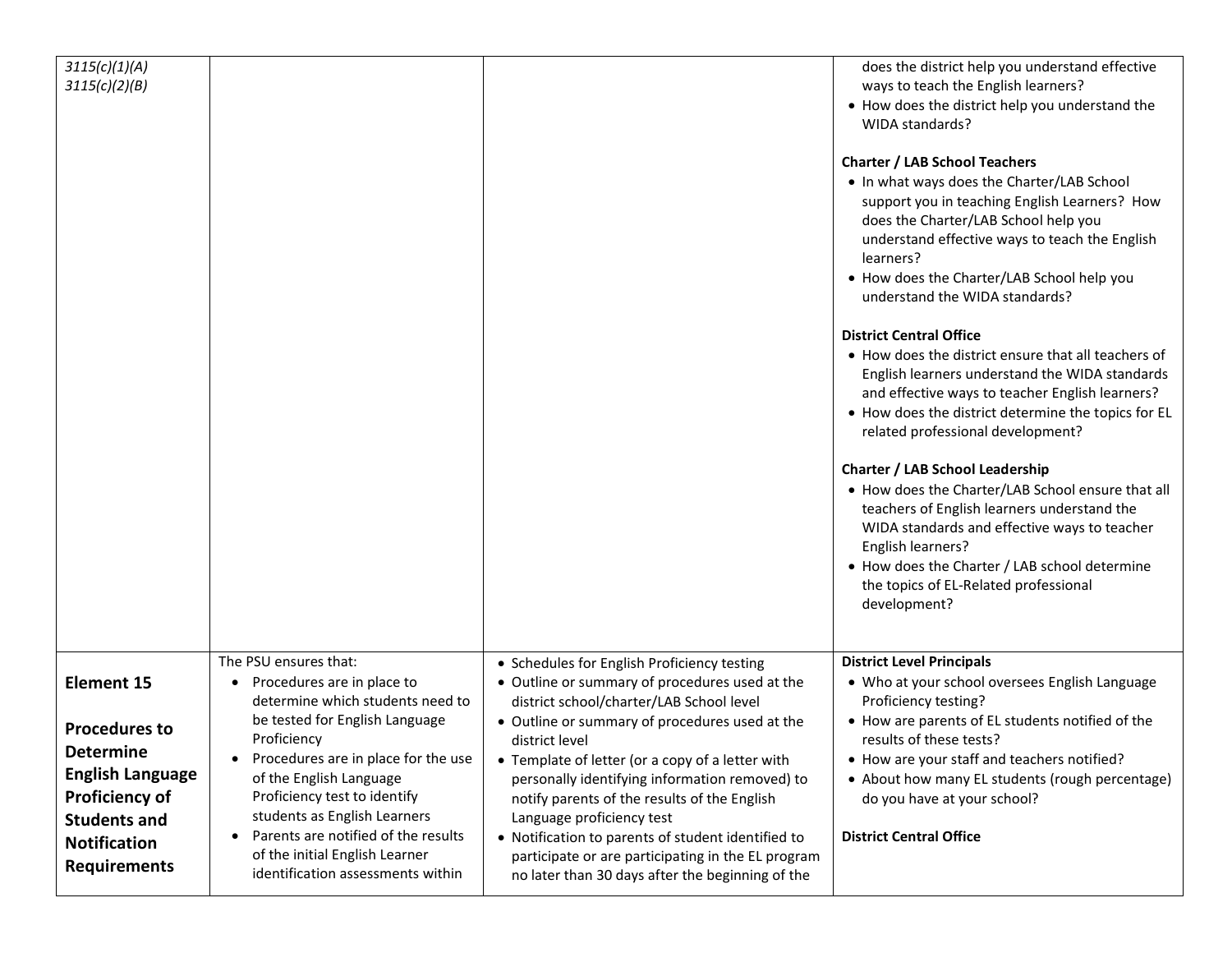| $3113(b)(3)(A-B)$<br>3116(b)(4)(A)<br>$1112(e)(3)(A-B)$ | school year or within the first two<br>weeks of the child being placed in<br>a language instruction educational<br>program, and<br>Parents are notified of scheduling<br>$\bullet$<br>and results of annual English<br>Language Proficiency testing<br>Inform parents of an English<br>$\bullet$<br>learner identified for participation<br>or participating in the EL program | following:<br>the reasons for the identification of the<br>$\circ$<br>student as an EL and in need of placement<br>in a language instruction educational<br>program<br>the child's level of English proficiency, how<br>$\circ$<br>such a level was assessed, and the status of<br>the child's achievement<br>the methods of instruction used in the<br>$\circ$<br>program in which their child is, or will be,<br>participating and the methods of<br>instruction used in other available<br>programs, including how such programs<br>differ in content, instructional goals, and<br>the use of English and a native language in<br>instruction<br>how the program in which their child is, or<br>$\circ$<br>will be, participating will meet the<br>educational strengths and needs of their<br>child<br>how such program will specifically help<br>$\circ$<br>their child learn English and meet age-<br>appropriate academic achievement<br>standards for grade promotion and<br>graduation<br>the specific exit requirements for the<br>$\circ$<br>program, including the expected rate of<br>transition from such program into<br>classrooms that are not tailored for Els, and<br>the expected rate of graduation from high<br>school (including four-year adjusting cohort<br>gradation rated and extended year<br>adjusted cohort graduation rates for such<br>program) if funds under Title I and/or Title<br>III are used for children in high school<br>in the case of a child with a disability, how<br>such program meets the objectives of the<br>IEP of the child<br>information pertaining to parental rights<br>$\circ$<br>that includes written guidance detailing the<br>right that parents must have their child<br>immediately remove from the EL program,<br>the options that parents have to decline to | properly tested with initial and annual English<br>language proficiency tests?<br>• How does the district notify parents of the<br>results of the initial and annual English language<br>proficiency tests?<br><b>Charter / LAB School Leadership</b><br>• How does the Charter/LAB School ensure that<br>students are properly tested with initial and<br>annual English language proficiency tests?<br>• How does the Charter/LAB School notify parents<br>of the results of the initial and annual English<br>language proficiency tests? |
|---------------------------------------------------------|--------------------------------------------------------------------------------------------------------------------------------------------------------------------------------------------------------------------------------------------------------------------------------------------------------------------------------------------------------------------------------|---------------------------------------------------------------------------------------------------------------------------------------------------------------------------------------------------------------------------------------------------------------------------------------------------------------------------------------------------------------------------------------------------------------------------------------------------------------------------------------------------------------------------------------------------------------------------------------------------------------------------------------------------------------------------------------------------------------------------------------------------------------------------------------------------------------------------------------------------------------------------------------------------------------------------------------------------------------------------------------------------------------------------------------------------------------------------------------------------------------------------------------------------------------------------------------------------------------------------------------------------------------------------------------------------------------------------------------------------------------------------------------------------------------------------------------------------------------------------------------------------------------------------------------------------------------------------------------------------------------------------------------------------------------------------------------------------------------------------------------------------------------------------------------------------------------------------------|----------------------------------------------------------------------------------------------------------------------------------------------------------------------------------------------------------------------------------------------------------------------------------------------------------------------------------------------------------------------------------------------------------------------------------------------------------------------------------------------------------------------------------------------|
|---------------------------------------------------------|--------------------------------------------------------------------------------------------------------------------------------------------------------------------------------------------------------------------------------------------------------------------------------------------------------------------------------------------------------------------------------|---------------------------------------------------------------------------------------------------------------------------------------------------------------------------------------------------------------------------------------------------------------------------------------------------------------------------------------------------------------------------------------------------------------------------------------------------------------------------------------------------------------------------------------------------------------------------------------------------------------------------------------------------------------------------------------------------------------------------------------------------------------------------------------------------------------------------------------------------------------------------------------------------------------------------------------------------------------------------------------------------------------------------------------------------------------------------------------------------------------------------------------------------------------------------------------------------------------------------------------------------------------------------------------------------------------------------------------------------------------------------------------------------------------------------------------------------------------------------------------------------------------------------------------------------------------------------------------------------------------------------------------------------------------------------------------------------------------------------------------------------------------------------------------------------------------------------------|----------------------------------------------------------------------------------------------------------------------------------------------------------------------------------------------------------------------------------------------------------------------------------------------------------------------------------------------------------------------------------------------------------------------------------------------------------------------------------------------------------------------------------------------|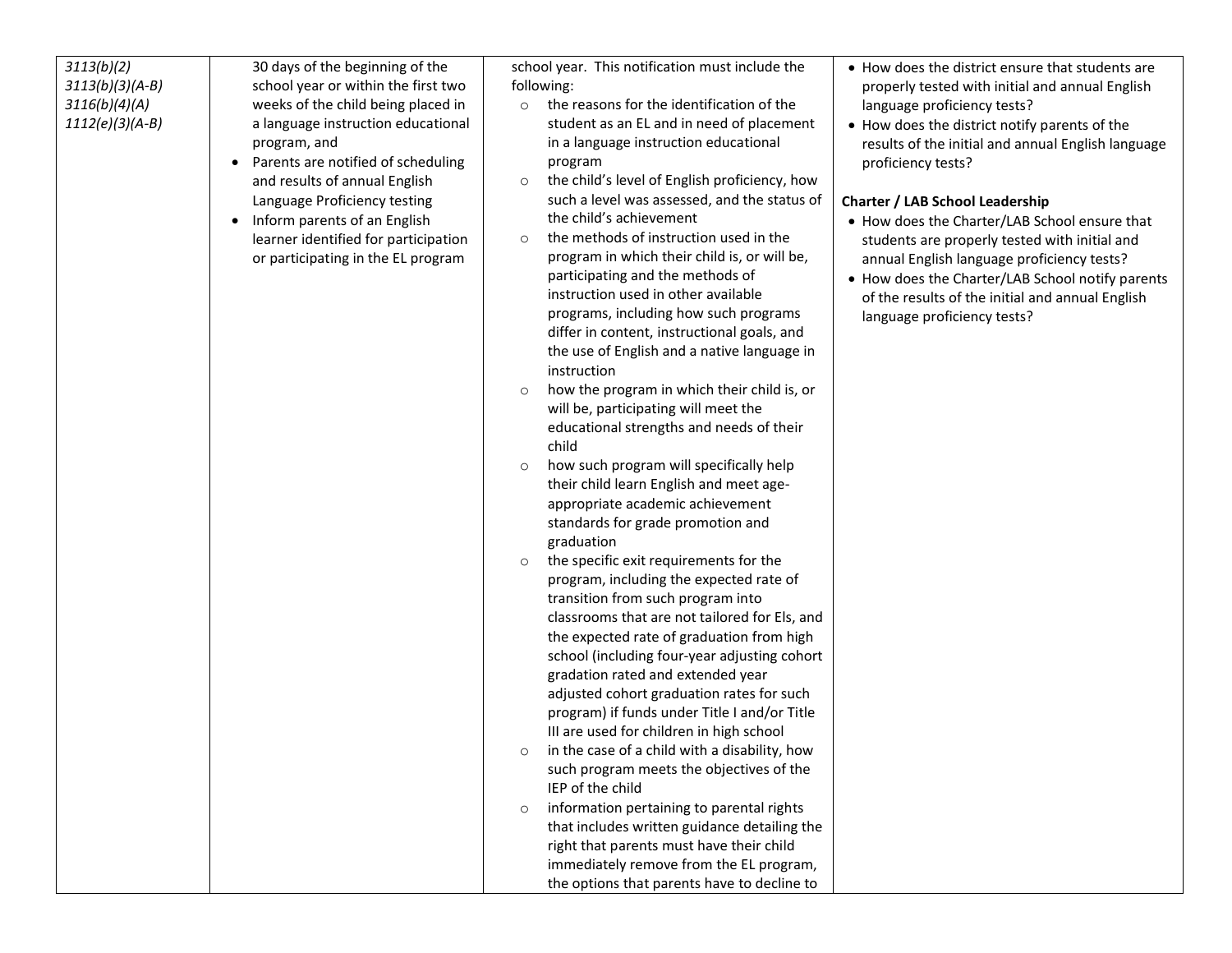|                                                                                                                                                                                                |                                                                                                                                                                                                                                                                                                                                                                                          | enroll their child in the EL program or to<br>choose another program method if<br>available and assisting parents in selecting<br>among various programs and methods of<br>instruction, if more than 1 program or<br>method is offered by the eligible entity.                                    |                                                                                                                                                                                                                                                                                                                                                  |  |
|------------------------------------------------------------------------------------------------------------------------------------------------------------------------------------------------|------------------------------------------------------------------------------------------------------------------------------------------------------------------------------------------------------------------------------------------------------------------------------------------------------------------------------------------------------------------------------------------|---------------------------------------------------------------------------------------------------------------------------------------------------------------------------------------------------------------------------------------------------------------------------------------------------|--------------------------------------------------------------------------------------------------------------------------------------------------------------------------------------------------------------------------------------------------------------------------------------------------------------------------------------------------|--|
| <b>Element 16</b><br><b>Provision of</b><br><b>Instruction for</b><br><b>English Learners</b><br>and/or<br>Immigrant<br><b>Children and</b><br>Youth<br>3115(c)(1)<br>3115(e)(1)<br>3116(b)(1) | The PSU<br>• Has provided effective language<br>instruction educational programs to<br>increase the English language<br>proficiency of English learners and<br>• If receiving funds for substantial<br>increases in immigrant children and<br>youth (PRC 111), uses the funds for<br>activities that provide enhanced<br>instructional opportunities for<br>immigrant children and youth | Dated records (agendas, sign-in sheets<br>indicating affiliation and position of<br>participants, minutes, presentation, and<br>handouts) from meetings at which educators<br>planned or evaluation activities to enhance<br>instruction for English learners and immigrant<br>children and youth | <b>District Level Principals</b><br>• How does the district support effective language<br>and academic instruction for immigrant<br>students?<br>• About how many immigrant students have been<br>identified at your school?                                                                                                                     |  |
| <b>Element 17</b><br>Language<br><b>Fluency of</b><br><b>Teachers</b><br>3116(c)<br>3201(7)                                                                                                    | The PSU ensure that all teachers in any<br>language instruction education program<br>for English learners, is, or will be,<br>funded by Title III-A are fluent in English<br>and any other language used for<br>instruction, including having written and<br>oral communications skills                                                                                                  | Sample or template of documents used in the<br>process of verifying fluency, such as rubrics or<br>checklists used to assess oral fluency and<br>documentation of written skills<br>List of PSU criteria for determining fluency for<br>written and oral communication skills                     | District Central Office / Charter Leadership / LAB<br><b>School Leadership</b><br>• How does the LEA ensure that all teachers in any<br>language instruction educational program for Els<br>funded by Title III are fluent in English and any<br>other language used for instruction, including<br>having written and oral communication skills? |  |
|                                                                                                                                                                                                |                                                                                                                                                                                                                                                                                                                                                                                          |                                                                                                                                                                                                                                                                                                   |                                                                                                                                                                                                                                                                                                                                                  |  |
| Title I, Part C – Education of Migratory Children                                                                                                                                              |                                                                                                                                                                                                                                                                                                                                                                                          |                                                                                                                                                                                                                                                                                                   |                                                                                                                                                                                                                                                                                                                                                  |  |
| If applicable                                                                                                                                                                                  |                                                                                                                                                                                                                                                                                                                                                                                          |                                                                                                                                                                                                                                                                                                   |                                                                                                                                                                                                                                                                                                                                                  |  |
| <b>Element 18</b>                                                                                                                                                                              | <b>Districts</b><br>• The district and its schools                                                                                                                                                                                                                                                                                                                                       | · Dated records (agendas, sign-in sheets indicating<br>affiliation and position of participants, minutes,                                                                                                                                                                                         | District Central Office / Charter Leadership / LAB<br><b>School Leadership</b>                                                                                                                                                                                                                                                                   |  |
| <b>Coordination and</b><br>Integration of<br><b>Migrant</b>                                                                                                                                    | demonstrate coordination and<br>integration of Migrant Education<br>Program (MEP) with state and local<br>services and programs                                                                                                                                                                                                                                                          | presentation, and handouts) from meetings at<br>which the district/charter/LAB School staff<br>and/or PAC member collaborated with personnel                                                                                                                                                      | • How does the district coordinate and integrate<br>its Migrant Education Program (MEP) with state<br>and local services and programs?                                                                                                                                                                                                           |  |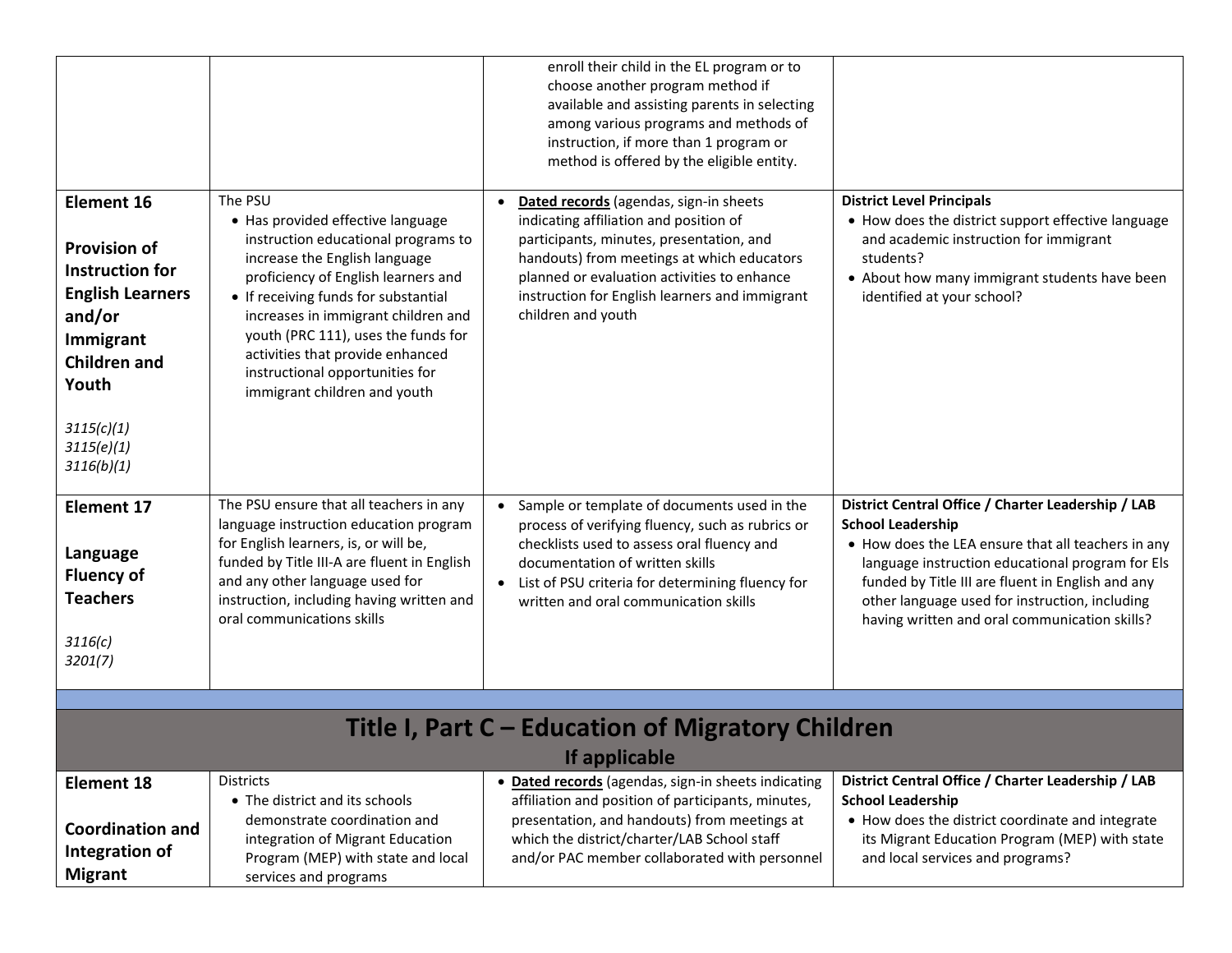| <b>Education</b><br><b>Programs</b><br>1306(a)(1)(A,E,G)<br>1308 (a)(1)<br>1308(b)(2)(A)                         | Charter / LAB Schools<br>• The Charter / LAB School<br>demonstrates coordination and<br>integration of Migrant Education<br>Program (MEP) with state and local<br>services and programs                                                                                                                                                                                                    | from other state and local services or programs<br>regarding the MEP program<br>• Description or outline of how the<br>district/charter/LAB School will coordinate and<br>integrate MEP with state and local services and<br>programs<br>• Samples of communications, between<br>district/charter/LAB School staff and personnel<br>from state and local services or programs,<br>regarding the district's MEP program<br>• Records of transfer of student information and<br>use of the Migrant Student Information Exchange<br>(MSIX) database for MEP students                                                                                                                                                                        | • Do you maintain regular contact with your<br>regional migrant recruiter?                                                                                                                                                                                                                                                                                                                                                                                                            |
|------------------------------------------------------------------------------------------------------------------|--------------------------------------------------------------------------------------------------------------------------------------------------------------------------------------------------------------------------------------------------------------------------------------------------------------------------------------------------------------------------------------------|------------------------------------------------------------------------------------------------------------------------------------------------------------------------------------------------------------------------------------------------------------------------------------------------------------------------------------------------------------------------------------------------------------------------------------------------------------------------------------------------------------------------------------------------------------------------------------------------------------------------------------------------------------------------------------------------------------------------------------------|---------------------------------------------------------------------------------------------------------------------------------------------------------------------------------------------------------------------------------------------------------------------------------------------------------------------------------------------------------------------------------------------------------------------------------------------------------------------------------------|
| <b>Element 19</b><br>Alignment with<br><b>MEP State</b><br><b>Service Delivery</b><br>Plan<br>1304(c)(4)<br>1306 | The district/charter/LAB school provides<br>to MEP-eligible children- including early<br>learning age children and those who<br>have dropped out of schools- services<br>and instructional activities that are<br>aligned with the MEP state Service<br>Delivery Plan and consistent with the<br>district's/charter's/LAB school's<br>approved application for the Title I-C<br>sub-grant. | • Evidence of supplemental activities/programs<br>provided to or planned for migrant students,<br>including early learning age children and<br>students who have dropped out of school, such<br>as:<br>- student work samples, with student names<br>omitted or redacted<br>- pre/post assessment<br>- description of service provided to different<br>grade spans of migratory children<br>• Evidence of supplemental summer<br>activities/programs for migratory students, such<br>as:<br>- summer registration forms, with any student<br>names omitted or redacted<br>- flyer, brochures, or other documents<br>announcing summer activities/program<br>- description of summer activities/programs<br>offered to migratory children | District Central Office / Charter Leadership / LAB<br><b>School Leadership</b><br>• What services and instructional activities does<br>your district provide for MEP eligible children?<br>• Are those services and activities aligned with the<br>MEP State Service Delivery Plan and consistent<br>with the district's/school's approved application<br>for Title I-C?<br>• Does your MEP program reach early learning age<br>children and those who have dropped out of<br>school? |
| <b>Element 20</b><br><b>Evaluation of</b><br><b>Migrant</b><br><b>Education</b><br>Program<br>1304(c)(3)         | The Migrant Education Program (MEP)<br>uses academic assessments and other<br>pertinent migrant student data to<br>conduct an annual evaluation of the<br>implementation and outcomes of<br>program activities.                                                                                                                                                                            | • Dated records (agendas, sign-in sheets indicating<br>affiliation and position of participants, minutes,<br>presentation, and handouts) from meetings or<br>planning sessions at which staff members were<br>involve in the use of data to evaluate the<br>implementation and outcomes of the MEP                                                                                                                                                                                                                                                                                                                                                                                                                                       | District Central Office / Charter Leadership / LAB<br><b>School Leadership</b><br>• What academic assessments and other migrant<br>student data do you use to conduct the annual<br>evaluation of the implementation and outcomes<br>of MEP activities? Who is involved in the<br>evaluation?                                                                                                                                                                                         |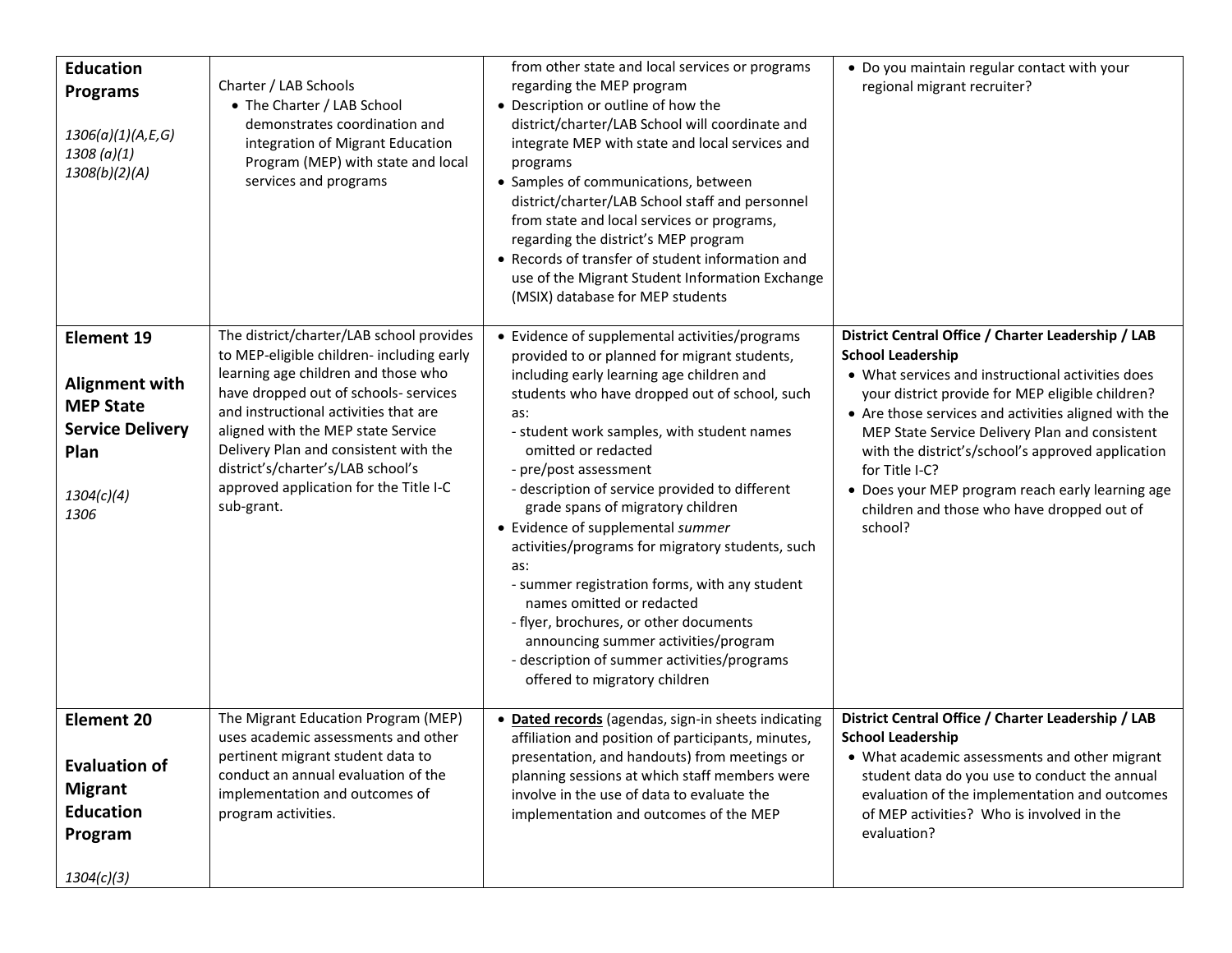| 1306(a)(1)(D)                                                                                                                                                                                                                 |                                                                                                                                                                                                                                                                                                                                                                                                                       |                                                                                                                                                                                                                                                                                                                                                                 |                                                                                                                                                                                                                                                                   |  |
|-------------------------------------------------------------------------------------------------------------------------------------------------------------------------------------------------------------------------------|-----------------------------------------------------------------------------------------------------------------------------------------------------------------------------------------------------------------------------------------------------------------------------------------------------------------------------------------------------------------------------------------------------------------------|-----------------------------------------------------------------------------------------------------------------------------------------------------------------------------------------------------------------------------------------------------------------------------------------------------------------------------------------------------------------|-------------------------------------------------------------------------------------------------------------------------------------------------------------------------------------------------------------------------------------------------------------------|--|
|                                                                                                                                                                                                                               |                                                                                                                                                                                                                                                                                                                                                                                                                       |                                                                                                                                                                                                                                                                                                                                                                 |                                                                                                                                                                                                                                                                   |  |
| <b>Rural and Low-Income School Program (RLIS)</b><br>If applicable                                                                                                                                                            |                                                                                                                                                                                                                                                                                                                                                                                                                       |                                                                                                                                                                                                                                                                                                                                                                 |                                                                                                                                                                                                                                                                   |  |
| <b>Element 21</b><br><b>RLIS Program</b><br><b>Objectives and</b><br><b>Outcomes</b><br>5223(b)(1)<br>1112(c)(1)                                                                                                              | The PSU has established measurable<br>outcomes for the use of these funds and<br>has a protocol in place for the<br>expenditure of funds<br>The PSU assures that migratory children<br>and former migratory children (whether<br>or not they are served with funds from<br>the Title I-C Migrant Education Program)<br>receive Title I-A services on the same<br>basis as other children who receive such<br>services | • Copy of the document that shows the<br>expenditure protocols for RLIS funds                                                                                                                                                                                                                                                                                   | <b>District Central Office</b><br>• How are your RLIS funds being used?<br>• How are you being intentional in the use of funds<br>as related to the uniqueness of ruralness?<br>• Were strategies for the use of RLIS based on<br>increasing student achievement? |  |
|                                                                                                                                                                                                                               |                                                                                                                                                                                                                                                                                                                                                                                                                       |                                                                                                                                                                                                                                                                                                                                                                 |                                                                                                                                                                                                                                                                   |  |
|                                                                                                                                                                                                                               |                                                                                                                                                                                                                                                                                                                                                                                                                       | State Agency Title I, Part D subpart 1 (PRC 047)                                                                                                                                                                                                                                                                                                                |                                                                                                                                                                                                                                                                   |  |
|                                                                                                                                                                                                                               |                                                                                                                                                                                                                                                                                                                                                                                                                       | If applicable                                                                                                                                                                                                                                                                                                                                                   |                                                                                                                                                                                                                                                                   |  |
| <b>Element 22</b>                                                                                                                                                                                                             | Sec. 1401. [20 U.S.C. 6421] Purpose and                                                                                                                                                                                                                                                                                                                                                                               | <b>Areas of Compliance</b>                                                                                                                                                                                                                                                                                                                                      | <b>Examples of Evidence of Compliance</b>                                                                                                                                                                                                                         |  |
| <b>State Agency</b><br>Title I, Part D<br><b>Monitoring</b>                                                                                                                                                                   | <b>Program Authorization</b><br>It is the purpose of this part $-$ to (1)<br>improve educational services for<br>children and youth in local, tribal, and<br>State institutions for neglected or<br>delinquent children and youth so that                                                                                                                                                                             | (1) State agencies must offer a regular program of<br>instruction for at least 20 hours per week for youth<br>unless served in an adult correctional facility (15<br>hours per week is permissible).                                                                                                                                                            | • Title I, Part D Plan<br>• Schedule of activities for Title I, Part D services                                                                                                                                                                                   |  |
| 1411 [20 U.S.C. 6431]<br>1412 [20 U.S.C. 6432]<br>1413 [20 U.S.C. 6433]<br>1414 [20 U.S.C. 6434]<br>1415 [20 U.S.C. 6435]<br>1416 [20 U.S.C. 6436]<br>1417 [20 U.S.C. 6437]<br>1418 [20 U.S.C. 6438]<br>1419 [20 U.S.C. 6439] | such children and youth have the<br>opportunity to meet the same<br>challenging State academic standards<br>that all children in the State are<br>expected to meet; (2) to provide such<br>children and youth with the services<br>needed to make a successful transition<br>from institutionalization to further<br>schooling or employment; and (3) to<br>prevent at-risk youth from dropping out                   | 1412 [20 U.S.C. 6432] Allocation of Funds and 1414<br>[20 U.S.C. 6434] State Plan and State Agency<br>Application<br>(2) State agencies receiving Subpart 1 funds must<br>implement programs and projects that are designed<br>to support educational services that afford youth an<br>opportunity to meet challenging State academic<br>achievement standards. | • Title I, Part D Plan<br>• Schedule of activities for Title I, Part D services<br>• Number of students served (exclude names /<br>identifiers)                                                                                                                   |  |
|                                                                                                                                                                                                                               | of school, and to provide dropouts, and<br>children and youth returning from                                                                                                                                                                                                                                                                                                                                          | 1412 [20 U.S.C. 6432] Allocation of Funds and 1414<br>[20 U.S.C. 6434] State Plan and State Agency                                                                                                                                                                                                                                                              |                                                                                                                                                                                                                                                                   |  |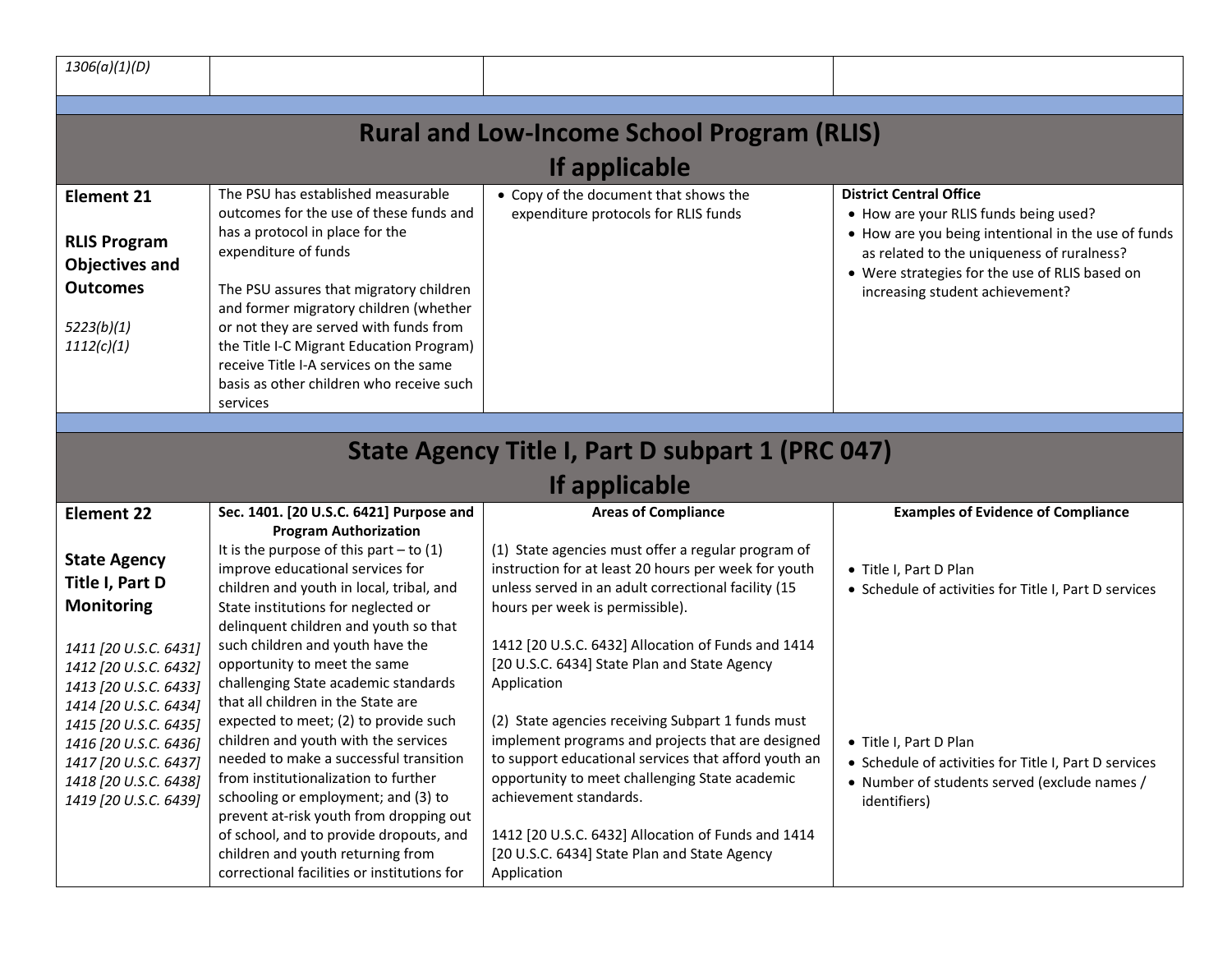| neglected or delinquent children and<br>youth, with a support system to ensure<br>their continued education and the<br>involvement of their families and<br>communities.<br>Sec. 1411. [20 U.S.C. 6431] Eligibility<br>A state agency is eligible for assistance<br>under this subpart if such State agency<br>is responsible for providing free public<br>education for children and youth $- (1)$ in<br>institutions for neglected or delinquent<br>children and youth; (2) attending<br>community day programs for neglected<br>or delinquent children and youth; or (3)<br>in adult correctional institutions. | (3) A State agency that receives Title I, Part D,<br>Subpart 1 funds must assess the education needs of<br>all eligible children and youth in eligible institutions<br>1412 [20 U.S.C. 6432] Allocation of funds<br>1414 [20 U.S.C. 6434] State Plan and State Agency<br>Application<br>1415 [20 U.S.C. 6435] Use of Funds<br>(4) State agencies must provide appropriate<br>professional development for teachers and other<br>staff<br>1414 [20 U.S.C. 6434] State Plan and State Agency<br>Application | • Assessment instrument/tools<br>• Ranking of students (if unable to serve all<br>students) including records of youth completing<br>incarceration within 2 years (exclude names /<br>identifiers)<br>• Individual Education Plans (IEPs - redact names /<br>identifiers)<br>• Title I, Part D Plan<br>• Staff development plans<br>• Teacher professional development plans |
|--------------------------------------------------------------------------------------------------------------------------------------------------------------------------------------------------------------------------------------------------------------------------------------------------------------------------------------------------------------------------------------------------------------------------------------------------------------------------------------------------------------------------------------------------------------------------------------------------------------------|-----------------------------------------------------------------------------------------------------------------------------------------------------------------------------------------------------------------------------------------------------------------------------------------------------------------------------------------------------------------------------------------------------------------------------------------------------------------------------------------------------------|------------------------------------------------------------------------------------------------------------------------------------------------------------------------------------------------------------------------------------------------------------------------------------------------------------------------------------------------------------------------------|
| <b>Rating Rubric</b><br><b>Meets Requirements</b><br>• Compliance Element is 100% met<br>and supported by all required<br>evidence(s)<br>• All required documents are provided<br>and support compliance<br>• Interviews support documentation,                                                                                                                                                                                                                                                                                                                                                                    | (5) The State agency will coordinate programs<br>implemented with funds under this part with<br>existing programs<br>1414[20 U.S.C. 6434] State Plan and State Agency<br>Application<br>(6) State agencies must evaluate the effectiveness<br>of the program or project and describe how the                                                                                                                                                                                                              | • List of community colleges/business agencies and<br>other educational agencies<br>• Records of transition services documented                                                                                                                                                                                                                                              |
| processes, and implementation.<br>• Compliance is consistent at the<br>charter school.                                                                                                                                                                                                                                                                                                                                                                                                                                                                                                                             | State agency will use the results of the most recent<br>evaluation under section 8601, which will be used to<br>plan and improve the program.                                                                                                                                                                                                                                                                                                                                                             | • Program evaluations<br>• Title I, Part D plans                                                                                                                                                                                                                                                                                                                             |
| <b>Meets Requirements with</b><br><b>Recommendations</b><br>• Basic compliance requirements are<br>met; recommendations are provided<br>for improvement.                                                                                                                                                                                                                                                                                                                                                                                                                                                           | 1414 [20 U.S.C. 6434] State Plan and State Agency<br>Application<br>(7) Funds are used in a manner consistent with the<br>purpose of this federal award.                                                                                                                                                                                                                                                                                                                                                  |                                                                                                                                                                                                                                                                                                                                                                              |
| Finding(s)<br>• Evidence or lack of evidence show<br>compliance Element has not been<br>met.<br>• Incomplete or lack of required<br>documentation.                                                                                                                                                                                                                                                                                                                                                                                                                                                                 | 1415 [20 U.S.C. 6435] Use of Funds<br>(8) Institution-wide projects are conducted in a<br>manner that upgrades the entire educational effort<br>of the institution.<br>1416 [20 U.S.C. 6436] Institution-Wide Projects                                                                                                                                                                                                                                                                                    | • Equipment inventory<br>• Description of program including academic<br>assessment of student needs during intake<br>(redact names / identifiers)<br>• Comprehensive plan<br>• Staff development plans                                                                                                                                                                       |